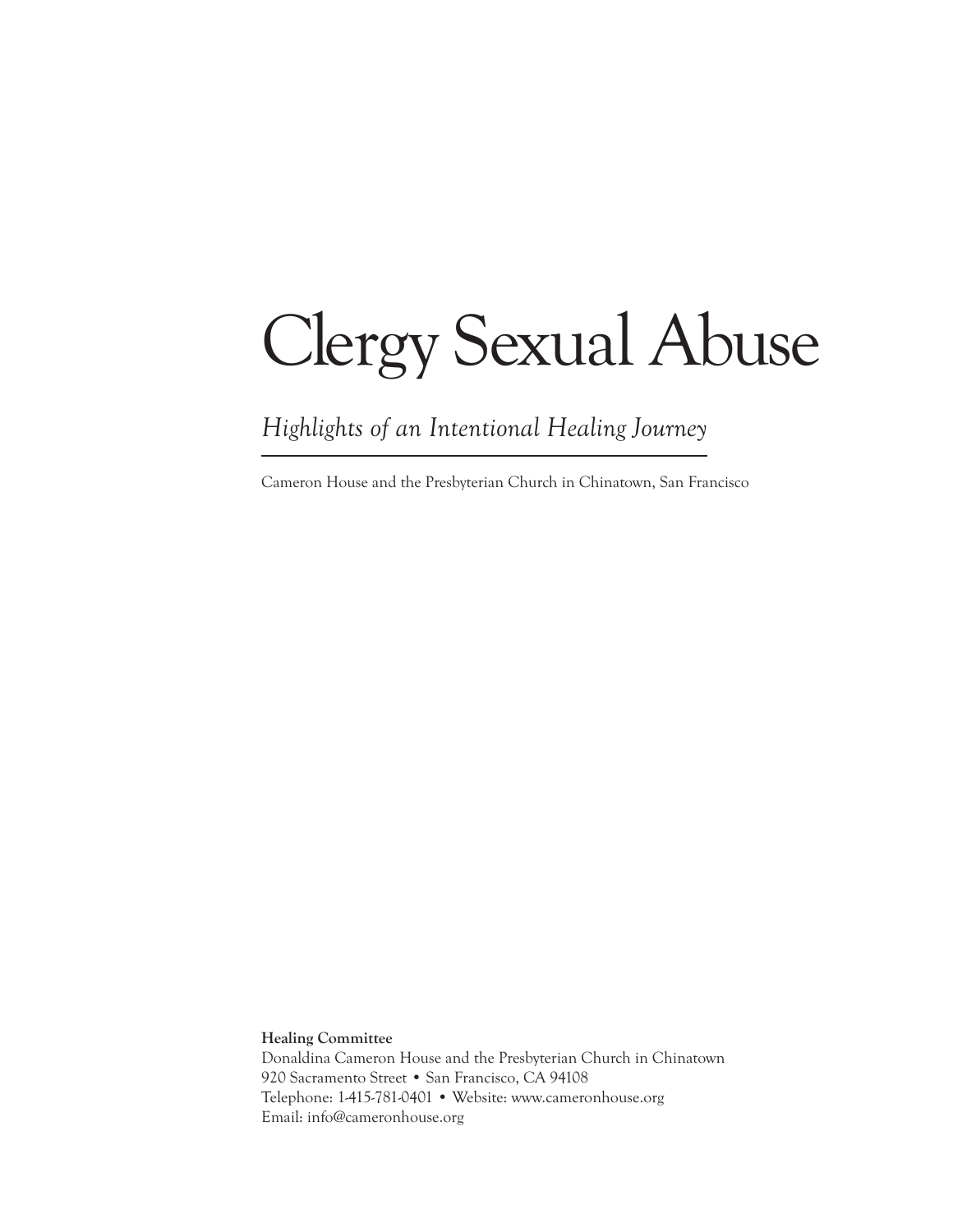# Table of Contents

| Why this Book is Important:                                                 |  |
|-----------------------------------------------------------------------------|--|
|                                                                             |  |
| Our Most Important Decision - Establishing a "Healing Task Force"  8        |  |
|                                                                             |  |
|                                                                             |  |
| Healing Task Force Final Report:                                            |  |
| Results of the Healing Task Force                                           |  |
|                                                                             |  |
| Successful Follow-Up to Recommendation #1 and #2                            |  |
| Successful Follow-Up to Recommendation #3                                   |  |
| Successful Follow-Up to Recommendation #4                                   |  |
| Successful Follow-Up to Recommendation #5                                   |  |
| Successful Follow-Up to Recommendation #6                                   |  |
| Successful Follow-Up to Recommendation #7                                   |  |
| <b>Other Healing Highlights</b>                                             |  |
| A.                                                                          |  |
| Our Healing Journey as a Witness and Resource to the entire Church 50<br>В. |  |
| C.                                                                          |  |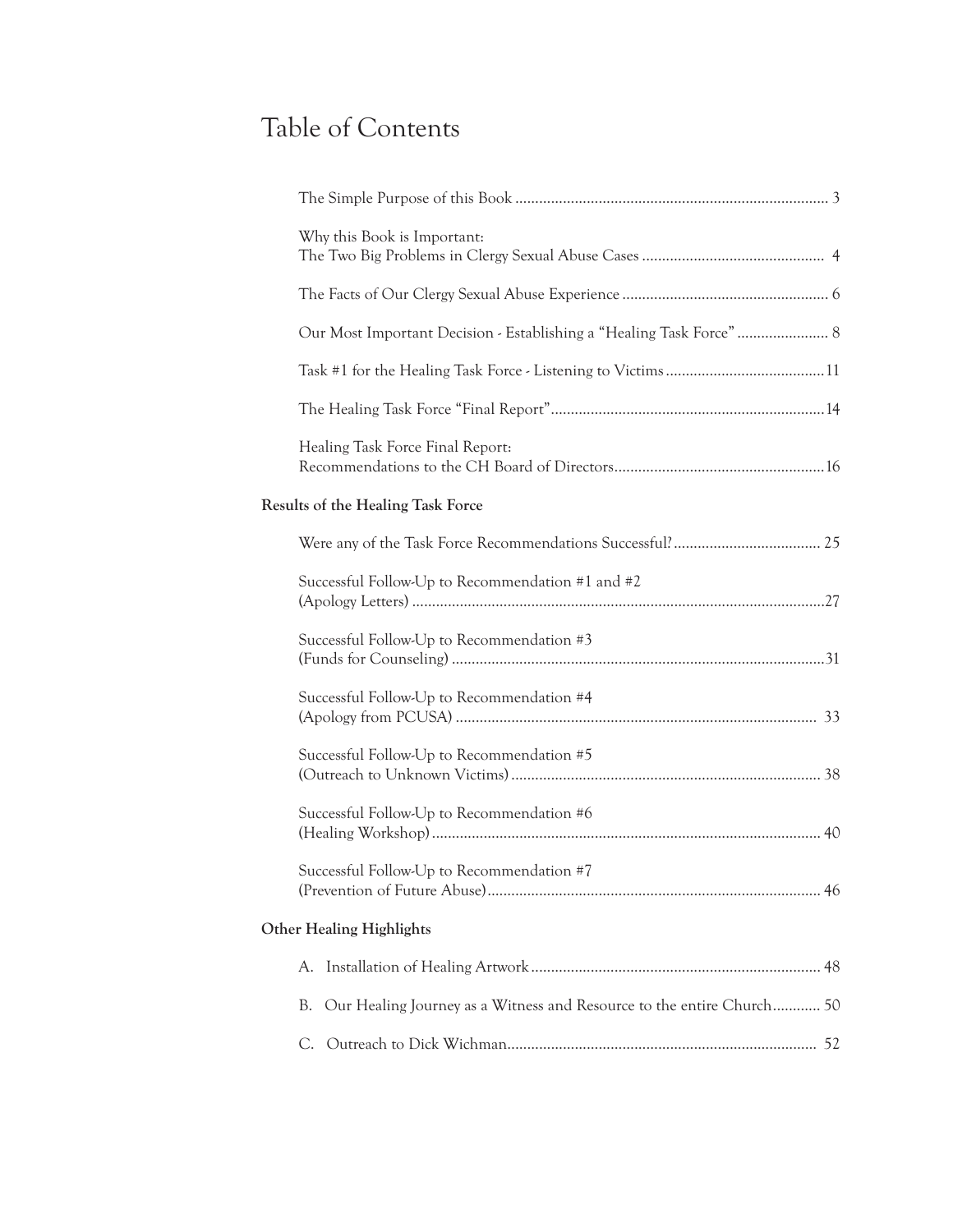## The Simple Purpose of this Book

EN YEARS AFTER our popular pastor had retired, public allegations began to surface accusing him of a long history of sexual abuse of boys and young men during his ministry. After the Preformation, so the Church had to clos gations began to surface accusing him of a long history of sexual abuse of boys and young men during his ministry. After the Presbyterian Church agreed to investigate, the pastor quit the denomination, so the Church had to close the case and there was never an adjudication of whether he was actually guilty or not.

As such, our church community became emotionally divided, some believing the accusers, while others thought that victims were lying or were blamed for seducing the pastor. The pastor moved to another state. Many on both sides left the church or were severely alienated, as the entire experience was enormously demoralizing, with most everyone's trust and faith in the clergy, the church and God inevitably tainted. Victims of the abuse felt completely forsaken. Soon enough, the pastor's sexual abuse and entire ministry became a shameful subject no one knew how to talk about, so the unwritten message was not to talk about him anymore at all. So we didn't.

Unbelievably, 13 more years passed until something finally happened.

Stirred by the global sexual abuse scandal in the Catholic Church, leaders in our own church community expressed their disturbance that our own sexual abuse ordeal had been buried and never resolved. Well aware that a dark cloud continued to hang over us as a community, leaders were moved to action most of all when they came to understand that sexual abuse victims and their families were still experiencing trauma and distress from what had happened to them many years earlier.

So, we began a formal, intentional healing process. For the primary victims and for ourselves as a whole faith community, with a willingness to take on whatever risks that it might bring. This book is to share some of the highlights of this exceptional healing journey. We provide it for any faith community that has experienced clergy sexual abuse and would like to learn what a healing process might look like when taken seriously. At the beginning, we had no idea what might happen from that critical healing decision—now, we are proud to share what did.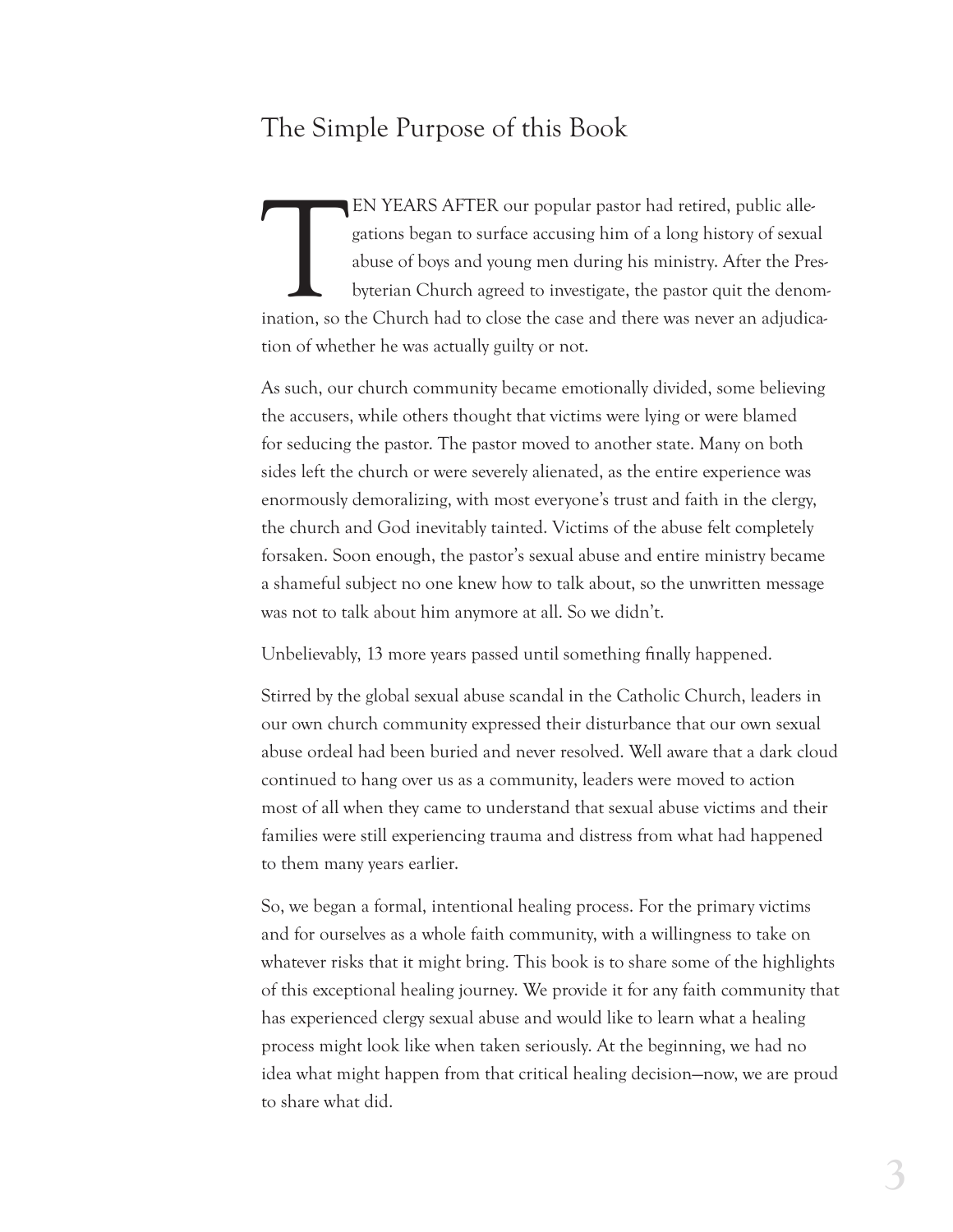## Why this Book is Important - The Two Big Problems in Clergy Sexual Abuse Cases

HEN A PASTOR OF A CHURCH is accused of sexual<br>abuse, a congregation is faced with deep uncertainty abo<br>the pastor, the victim(s) and the integrity of the church is<br>Always, though, two things become evident quickly: abuse, a congregation is faced with deep uncertainty about the pastor, the victim(s) and the integrity of the church itself. Always, though, two things become evident quickly:

- 1. **Priority of the Legal process over the Healing process.** After charges of sexual abuse have been made, churches immediately activate legal processes to adjudicate the charges. While this is appropriate and necessary, legal procedures prioritize confidentiality and due process, such that congregations are given very limited information and instructed to "trust the process." Because legal processes (both in the church and society at large) are adversarial and designed to protect the rights of the accused, victims who come forward quickly feel devalued (if not demonized) and congregations feel "left in the dark" as investigative/disciplinary processes take months to complete.
- 2. **Priority of Primary victims over Secondary victims.** Abuse research speaks of "primary" and "secondary" victims. Primary victims are those who experience abuse by the perpetrator personally and directly. But secondary victims—particularly parents and siblings, spouses, children and close friends—experience intense distress from the abuse too. In churches, we know secondary victims also *includes* the many church members who love the pastor, the victim(s) and all the other members of their church family.

Every church community will be challenged to balance these priorities in some way. But, understandably, primary attention will be focused on the accused Pastor and the primary victim(s) who will find themselves on center stage, thereby pushing "secondary victims" and the "healing process" out of the picture. Depending on the competence and expertise of the church leaders involved in managing the sexual abuse case, some will provide opportunities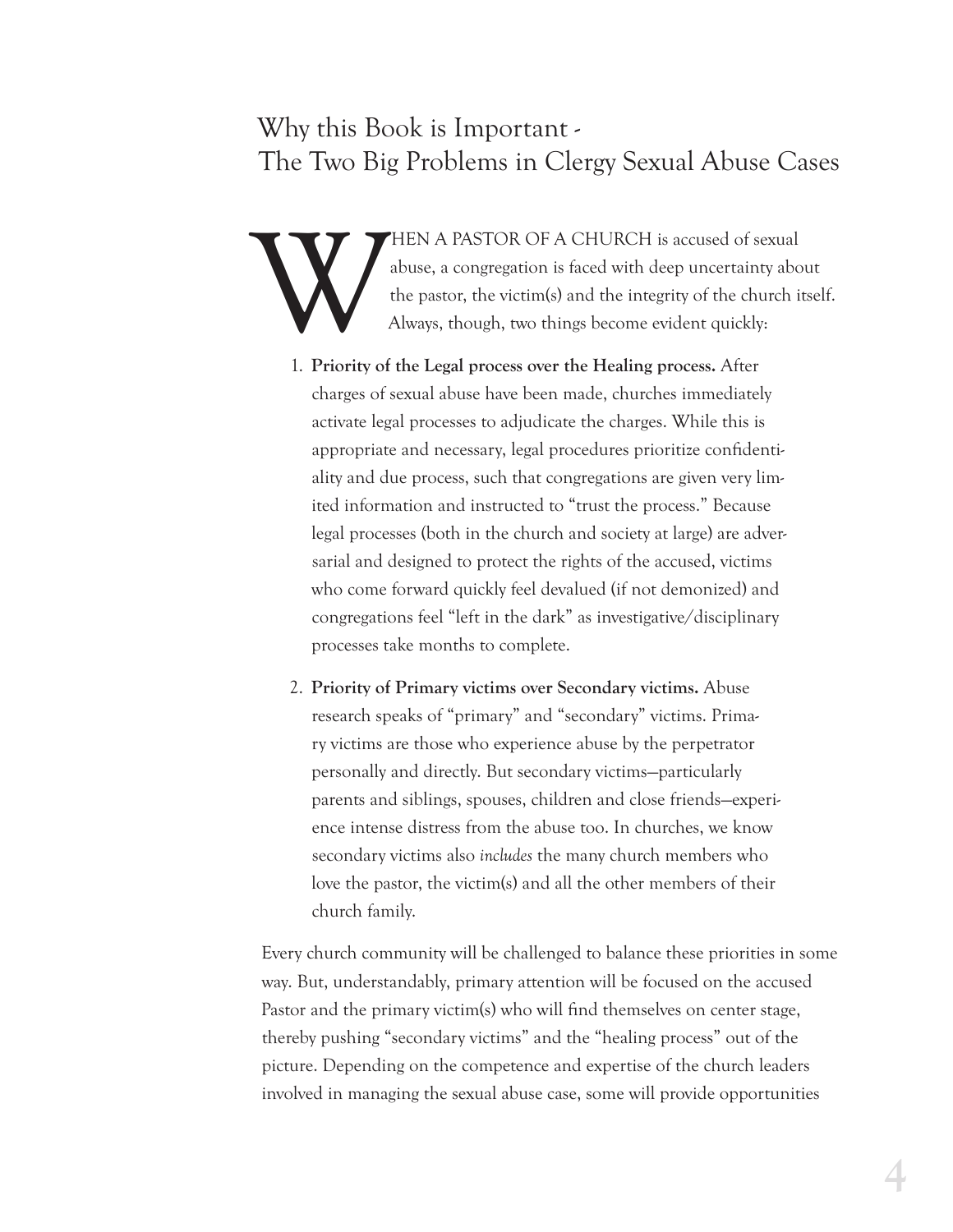for congregations to come together to talk about their feelings in a compassionate setting, but typically these happen once or twice and then the silent, no-one-knows-what-to-say period sets in. Potentially for years.

Compounding the problem is that most churches and denominations have little expertise and few resources to guide faith communities on how to prevent bitter congregational in-fighting, reduce the alienation of members from each other, address shame and faith disillusionment or prevent the occurrence of more severe abuse-related trauma for *both* primary and secondary victims.

Because this was our experience in San Francisco, we feel called to share our healing experience with you.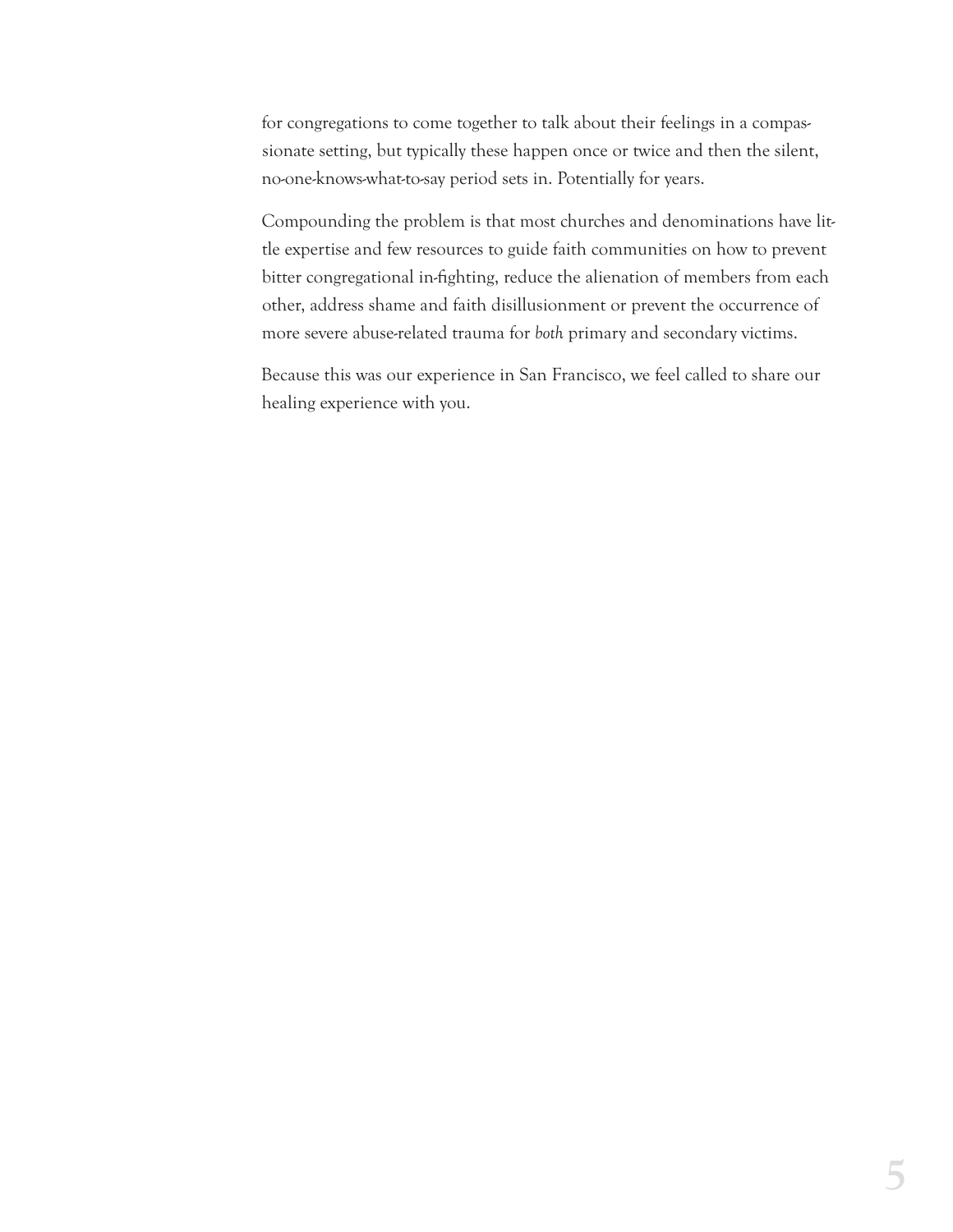The Facts of Our Clergy Sexual Abuse Experience - Cameron House and the Presbyterian Church in Chinatown

FTER ESTABLISHING A HUGELY SUCCESSFUL and popular youth ministry<sup>1</sup> in San Francisco Chinatown for 30 years, the Rev. F. S. Dick Wichman retired in 1977. Ten years later, public allegations surfaced which accused him of de youth ministry' in San Francisco Chinatown for 30 years, the Rev. F. S. Dick Wichman retired in 1977. Ten years later, public allegations surfaced which accused him of decades of sexual misconprogram. The Presbyterian Church investigated these charges and when a Special Disciplinary Committee was ready to press charges against him, Wichman denied everything and left ("renounced the jurisdiction of") the Presbyterian Church. No church or criminal/civil trial was ever held.

Though at least nine victims had been identified, the Cameron House community became emotionally divided, some believing the accusers, while others believed that Wichman was being vilified or victimized. As victims perceived that it was unsafe to disclose their abuse experience aloud, some left the faith community. By 1988, the controversy settled in as an unresolved, unspoken disgrace. Many felt that little had ever been done to punish the guilty, locate or support all possible victims, take institutional responsibility for past failures, or develop any serious steps to prevent their *re-occurrence.* Many Cameron House alumni, community colleagues, and members of the Presbyterian Church remained alienated, disillusioned or ashamed of both institutions. In the Chinatown community where newspaper articles and gossip had spread the news of the sexual abuse, the reputations of Cameron House and the Presbyterian Church were tainted, including the disdain that a Caucasian minister had been allowed to victimize so many Chinese American boys.

Not until 2001, with the whole world aroused by the Catholic clergy abuse scandal, did the Cameron House Board of Directors at last step up to take

<sup>1</sup> F. S. Dick Wichman was ordained and called to a joint ministry where he was concurrently a Co-Pastor of the Presbyterian Church in Chinatown and also Executive Director of Donaldina Cameron House, a mission community center of the Presbyterian denomination. Both organizations continue to be very active in San Francisco today.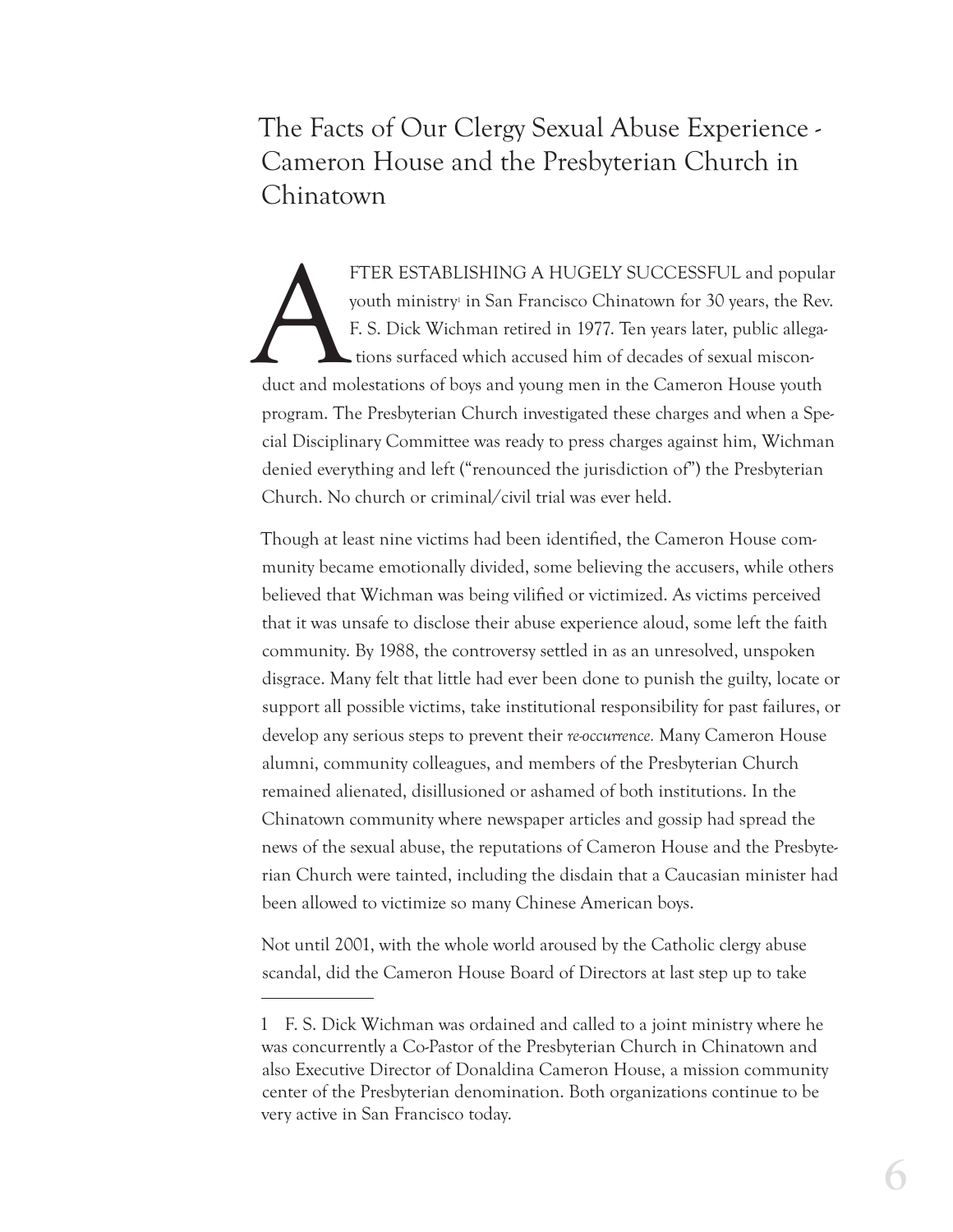decisive action. Though palpably fearful that opening up this subject might have dire financial consequences (especially if Cameron House was found negligent and/or liable for harm to victims, or if major donors chose to no longer support the agency financially), the Board of Directors made a firm decision to initiate a formal healing process. More than anything, Board members were deeply moved when they learned that sexual abuse victims and their families in our community were still suffering and they knew that continuing to silently ignore them was no longer acceptable.

So in January 2002, the Board of Directors voted to establish a **Healing Task Force**.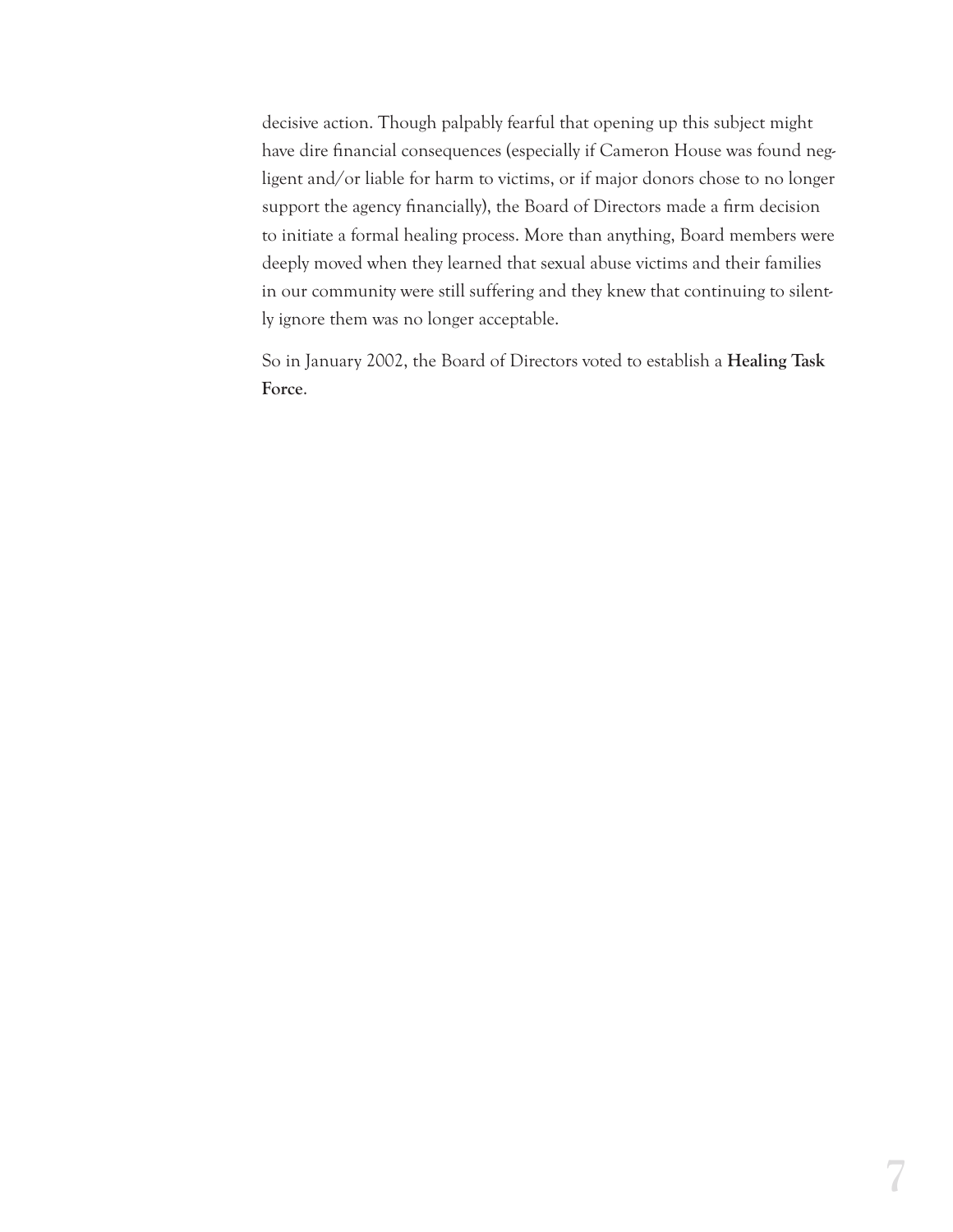## Our Most Important Decision - Establishing a "Healing Task Force"

I N RETROSPECT, there is no question that the formation of a **Healing**  Task Force was the most critical element in achieving significant healing, both for the "primary" and the many, many "secondary" victims in our faith community.

Though Wichman had retired more than 25 years previously, the Board recognized that for the agency to move forward, it would need to acknowledge and re-open that dark part of Cameron House's long history. Wichman's sexual abuse and extraordinary ministry had to be faced head on and talked about openly. More than anything, the Board was committed to understanding how we might bring healing to individuals, the church and community, and also to ensure that the agency remain free of sexual abuse into the future. Absolutely, the goal was not one of vindictiveness or revenge in any way, but of understanding, healing and reconciliation within our community and for ourselves.

Quickly, Healing Task Force members were appointed by the Board of Directors and given authority to freely seek the truth, whatever it might be. The members of the Healing Task Force were all past and present participants of the Cameron House youth program and the Presbyterian Church in Chinatown congregation, including primary and secondary victims of Wichman's abuse. There was a balance of men and women and included four Presbyterian ministers, the Executive Director of Cameron House at that time and important lay leaders. All of the Task Force members were very familiar with Wichman personally and each would openly affirm that he was their pastor during his ministry.

Specifically, the goals of the Healing Task Force were to:

- clarify unequivocally the facts as we knew them, and to speak the truth openly;
- listen to victims of Dick Wichman's abusive actions and to understand how to provide support and assistance if requested;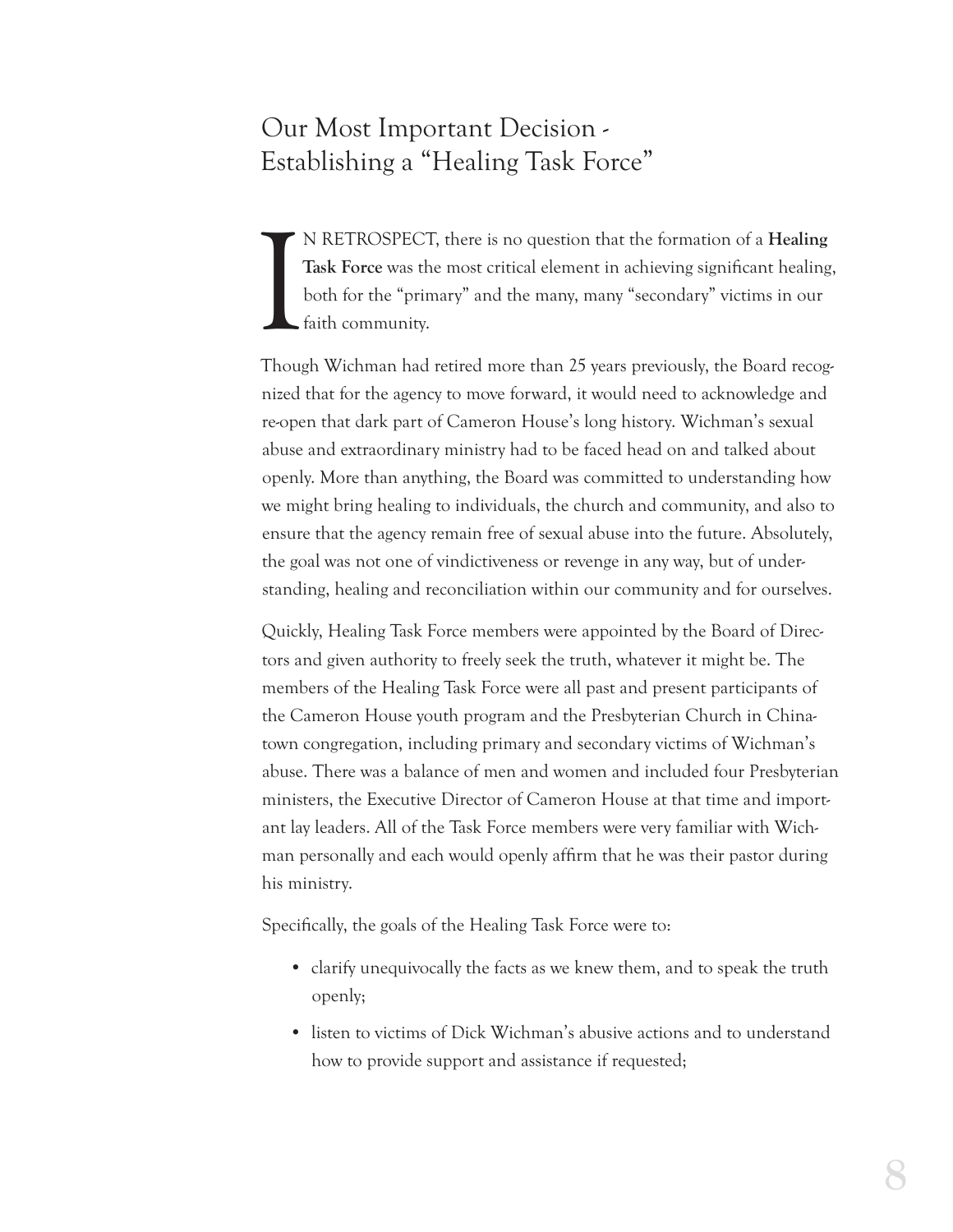- become aware of our own institutional mechanisms to prevent further abuse;
- promote the open dialogue on our ambivalence on the life and ministry of Dick Wichman;
- initiate measures and actions to advance the healing within our Cameron House family and church community.

To be effective, the Healing Task Force realized early on that it had to proceed on a number of different paths concurrently. As the process unfolded, it found itself challenged to balance its attention among the following priorities.

- Listening to Victims/Survivors and Being Led by Them
- Theological Reflection
- Understanding Victims of Sexual Abuse and Their Needs
- Understanding Issues of Ecclesiastical<sup>2</sup> and Legal Responsibility

Early on, the Healing Task Force recognized its own limitations in being able to accomplish its healing goals, so members sought out local experts who had any experience working with church communities which had experienced clergy sexual abuse, including attorneys, trauma therapists and church leaders. Surprisingly, though the local San Francisco Catholic Diocese was eager to help, it could not identify specific resources (individuals or organizations) who could guide us in the kind of healing process we were hoping to initiate, especially for such an ethnically and culturally-unique community as ours. Similarly, staff within the Presbyterian denomination nationally and locally tried to give as much support as they could too, but again could not provide expertise or resources for a congregational or community healing process.

As it turned out, the most helpful resource we discovered was a report issued by the Presbyterian Church (U.S.A.) in 2000 describing the investigation of sexual abuse perpetrated by a Presbyterian missionary in the Congo upon female children in Africa between 1945–1978. Though the missionary was deceased, the 18-month investigation resulted in an extensive "Final Report of the Independent Committee of Inquiry" which included a Summary of

<sup>2</sup> "Ecclesiastical" refers to matters of the Church.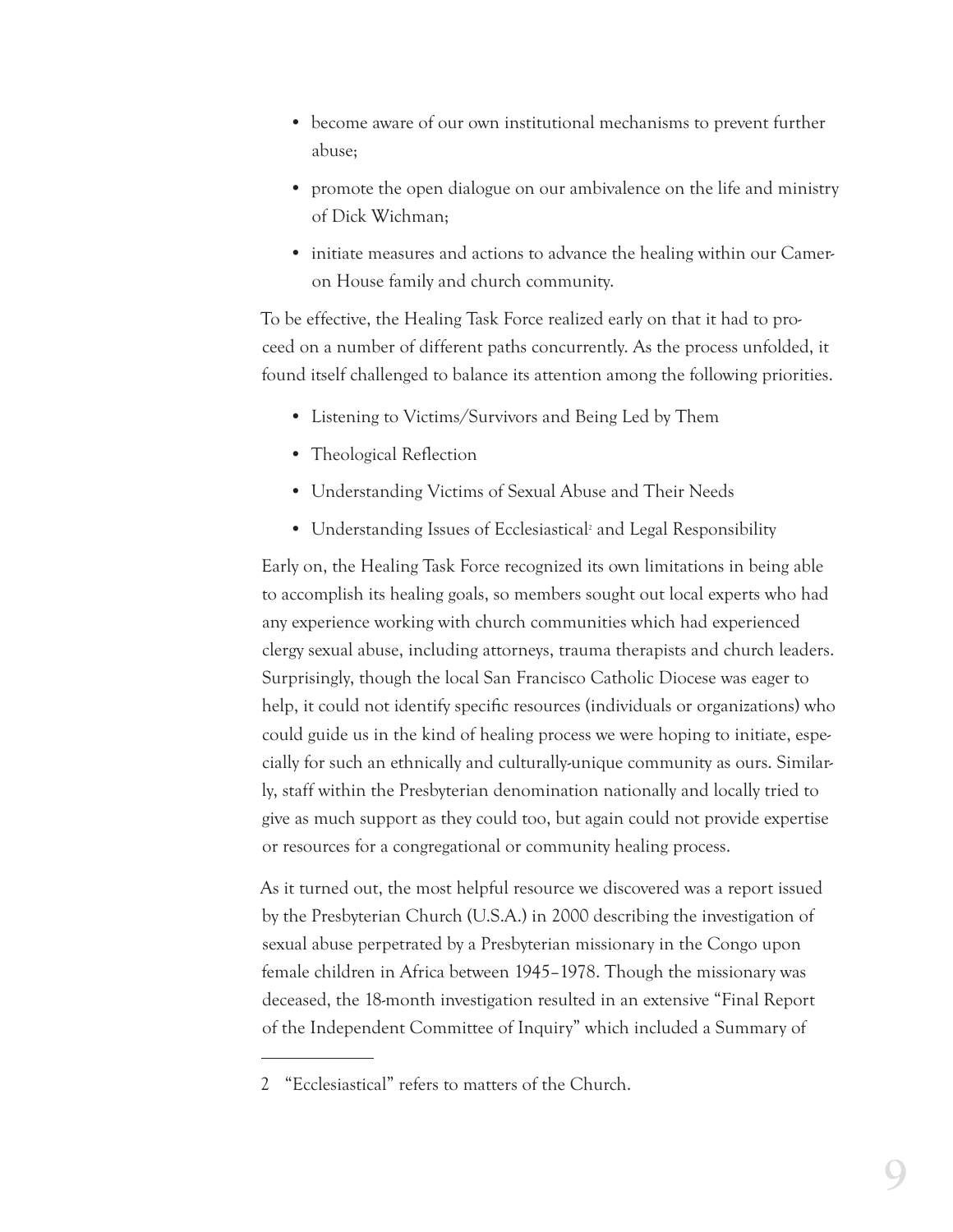Findings and Recommendations. This report and the Presbyterian Church's subsequent apology and response to victims provided tremendous guidance and vision for our own healing process and was a model for much of our ensuing healing activity.

Throughout our early meetings, the Healing Task Force sought to understand the experience of sexual abuse victims. They grasped quickly that the climate of silence that surrounds sexual abuse inevitably trigger shame and guilt, which keeps victims silent and are justified as a way to protect them. Our own literature review and further consultation with local sexual abuse treatment professionals taught us sexual abuse has both short-term and long-term effects, particularly a pervading sense of fear, shock, shame, or emotional numbness. Long term effects may include life-long damage to physical health, emotional and psychological disorders, poor adjustment to adulthood and parenthood, and the inability to establish healthy relationships. Depression, phobias and fears, traumatic stress reaction, substance abuse and sexualized behavior can also develop and have a harmful influence on a victim's entire adult life.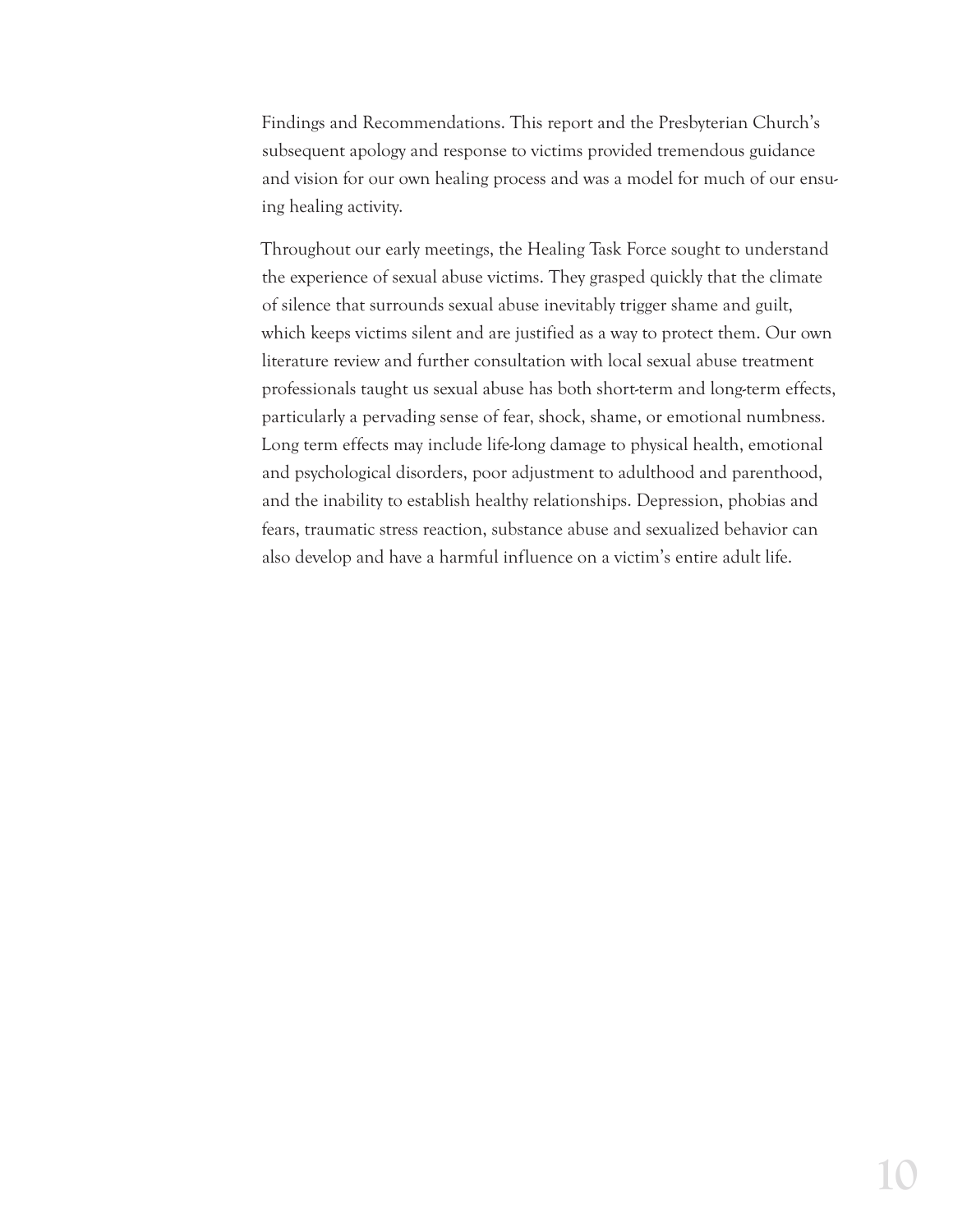## Task #1 for the Healing Task Force - Listening to Victims

ORE THAN ANYTHING ELSE, the highest priority of the Healing Task Force was to initiate the process of healing by trying to listen to the untold number of victims who had been molested or abused by Dick Wichman. Initially, Healing Task Force was to initiate the process of healing by trying to listen to the untold number of victims who had been molested or abused by Dick Wichman. Initially, the Task Force could only speculate on how many victims there might be. Because the ndings of the Presbytery investigation had been sealed in 1988, and no further comprehensive inquiry had ever been done by anyone else, no one knew what the numbers might be.

When the Healing Task Force began to meet in early 2002, its first task was to actively publicize its presence and purpose as widely as possible. Both Cameron House and the Presbyterian Church in Chinatown sent the message out that it was revisiting this silent part of their history. Because more than 10 years of silence had become filled with rumors in every direction, the Task Force announced that "separating fact from fiction" was its top priority and invited anyone to share their memories and experience of Wichman, both good and bad.

Soon enough, the Healing Task Force began to hear from victims who voluntarily sought it out.<sup>3</sup> Further informal conversations between Task Force members and friends uncovered six more victims of abuse, in addition to the original nine who had testied before the Special Disciplinary Committee in 1988. Serendipitously at this time, a number of men who were past victims of sexual abuse by Wichman had begun to correspond with one another to provide mutual support and healing, and the Task Force became privy to their conversations and shared correspondence. In January of 2003, the Task Force met personally with four of the men who had been abused by Wichman and were able to hear their personal stories of victimization and survival first hand.

<sup>3</sup> It is no minor detail that the Healing Task Force included primary and secondary victims of Wichman's abuse, which helped other victims feel it might be "safe" to approach and communicate with them.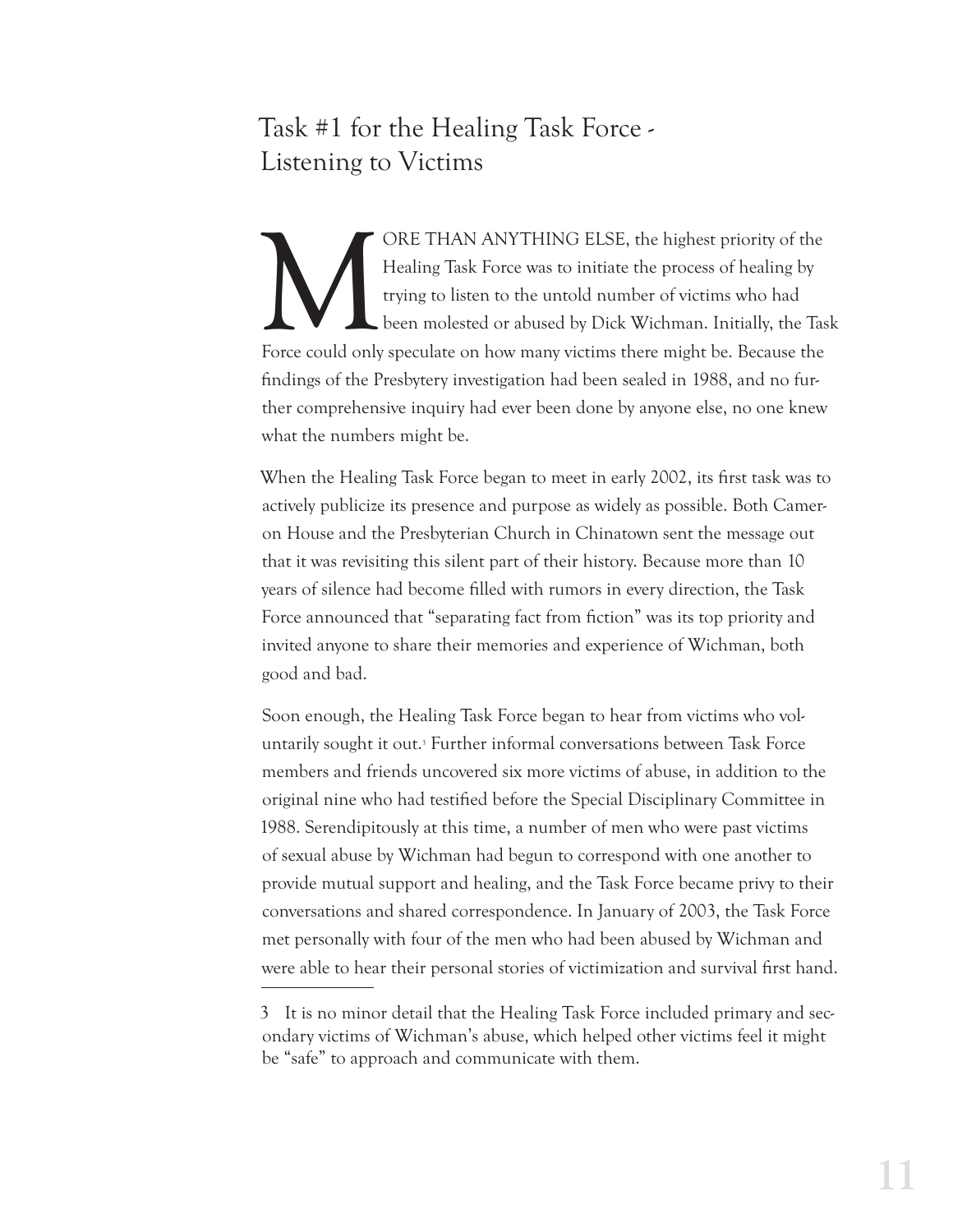It should go without saying how vital it was for members of the Healing Task Force to have an open-minded, listening posture, with a non-judgmental, non-shaming frame of mind. As we sought out and met primary and secondary victims, our goal was to provide a safe space for disclosure of their personal experiences and to protect confidentiality scrupulously. As the Healing Task Force listened to victims, members found themselves moved by the truth and honesty of what they were told. All of the victims who spoke were Cameron House and Presbyterian Church men and women who had been very active for many years, covering the span from the 1950's through the 1980's.

As the Healing Task Force began to hear victims speak or write of their experiences, we saw that there were many "victim" categories, and that personal experiences could vary widely. Some who for years needed to believe that they were successful in fending Wichman off were just now beginning to recover memories that they were actually molested. Others had known they were molested, but initially minimized the influence of these molestations on their lives, only to discover later the effects on their self-esteem and ability to maintain successful intimate relationships. Still others continued to believe that oral sex or genital fondling did not count as sexual abuse or thought that their own relationship with Wichman was so unique and special that it did not constitute "abuse" because they desired the close relationship with him.

As much as sexual abuse had been on the front pages of the newspaper, there was still much common misunderstanding as to what constituted sexual abuse. There can be overt or covert sexual abuse. Overt sexual abuse/incest involves activities like open mouth kissing, fondling, masturbation, intercourse, oral or anal sex. Covert sexual abuse/incest is the process or activities used to meet the emotional sexual needs of the trusted adult authority figure or other through activities such as voyeurism, exhibitionism, exposing a child to pornography, or having the child act as a surrogate spouse.4 Wichman had engaged in both overt and covert sexual abuse. Increasingly, victims described

<sup>4</sup> Members of the Healing Task Force agreed that sexual abuse can occur even when there may not be physical contact, as with sexually suggestive or inappropriate situations. Because of the differential power relationship between pastor and parishioner, Wichman exercised emotional and psychological control in his relationships with parishioners, often resulting in negative psychological and emotional consequences.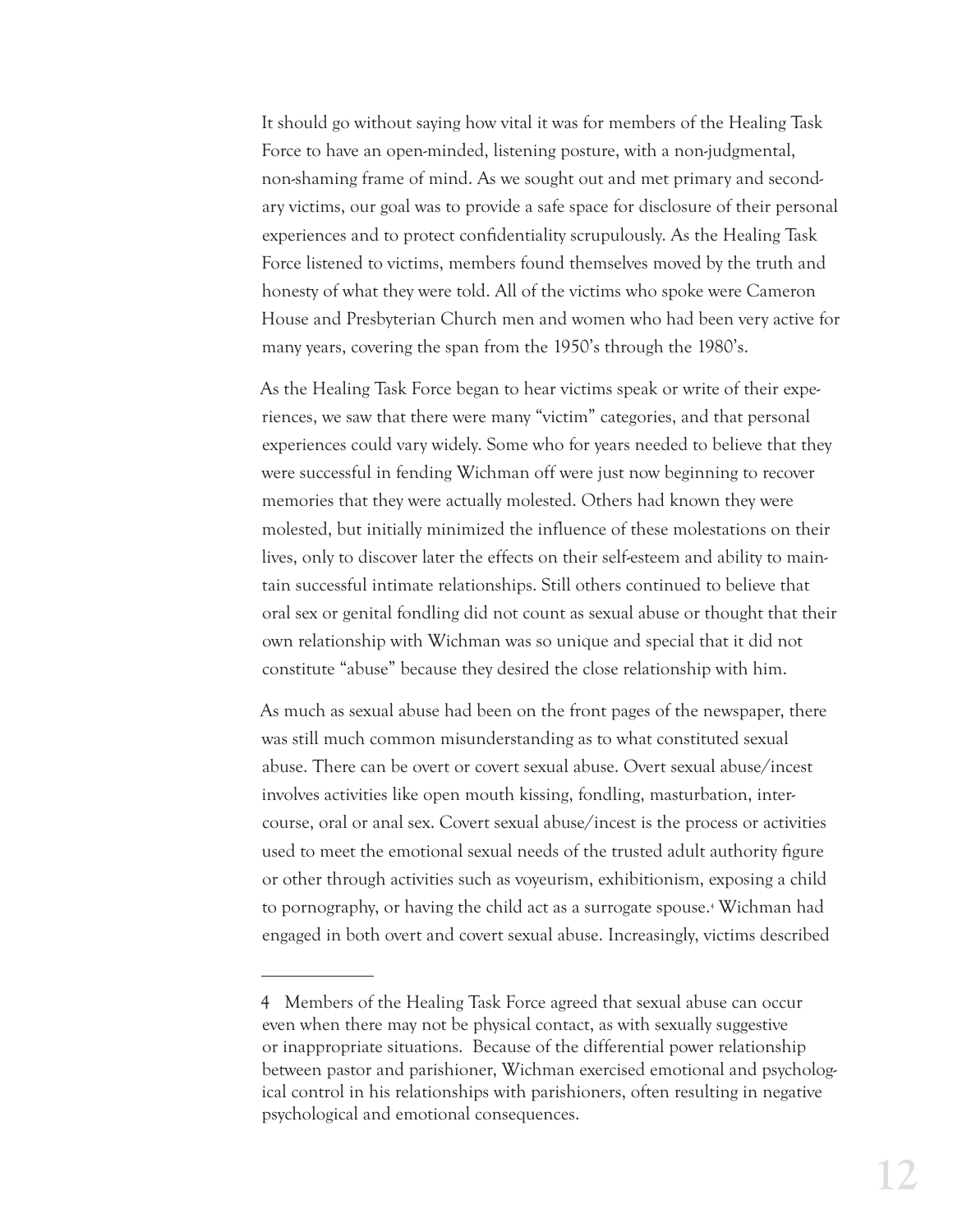the different ways they were seduced by Wichman and how his role as Pastor and Director of Cameron House enabled him to abuse trust and authority. Many of the stories were highly graphic sexually.<sup>5</sup>

The Healing Task Force was profoundly grateful for the courage shown by the victims who were willing to break the years of silence by sharing their experiences and feelings with them, both verbally and in writing. This was an enormously personal matter, made more difficult by the fact that the Cameron House and Presbyterian Church community had never known how to talk openly about Wichman's actions even after the abuse had come to light.

<sup>5</sup> Early on, the Healing Task Force became very aware of the limitations of language. Invariably, when most victims of sexual abuse speak of their experiences, they do not use specific, graphic language in describing what happened to them. In 1987 when the public charges against Wichman were first made, it was nearly impossible to actually know what he was being accused of, because no one used graphic, sexual language in church. We have learned it is imperative that descriptive sexual language be used in talking about sexual abuse and Dick Wichman. First, to be accurate and fair as to the facts of history, but also to make known to (usually silent) victims that exactly what happened to them also happened to others.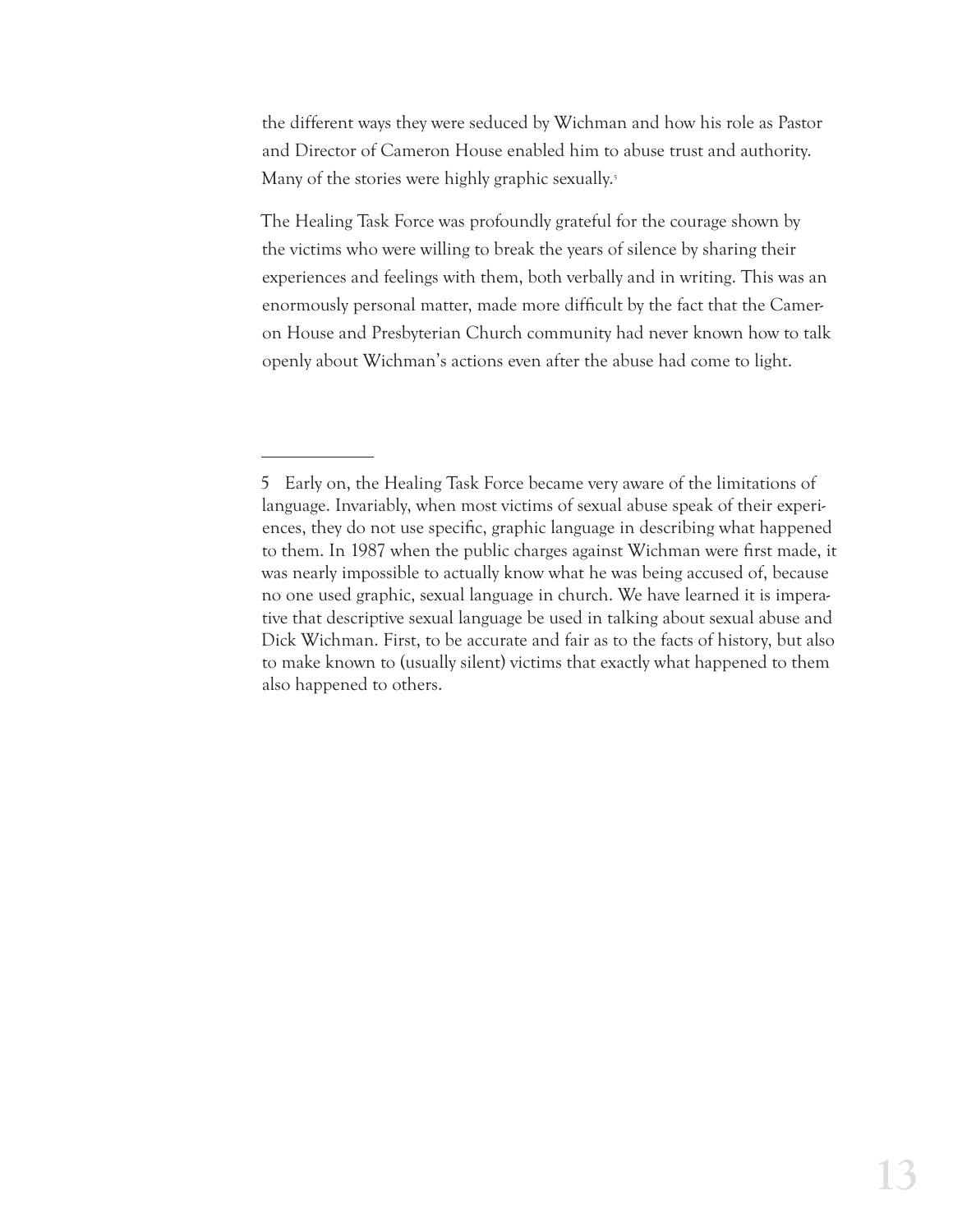## The Healing Task Force "Final Report"

FTER ALMOST TWO YEARS, the Healing Task Force concluded its activity and on November 25, 2003, issued a 53-page Final Report to the Cameron House Board of Directors. This Final Report described the process it had undertake ed its activity and on November 25, 2003, issued a 53-page **Final Report** to the Cameron House Board of Directors. This Final Report described the process it had undertaken, disclosed what the Task Force had learned and presented a list of seven major recommendations.

But the amazing highlight of the Final Report was that 12 victims had written first-person accounts of their sexual abuse experience by Dick Wichman and agreed to have them printed. These narratives appear over 18 pages in the heart of the Final Report and was the first time that details, including sexually honest ones, describing Wichman's abuse had ever been made public.

Though many of the primary and secondary survivors who had submitted the narratives had wanted to have their names included, the Task Force chose to omit all names from the Final Report, feeling it was more important to focus on the overall story, rather than on any of the individuals involved. The fact that survivors were willing to share their experiences in print was a powerful witness to the trust the Healing Task Force had earned and a strong affirmation that the desire to bring healing to the entire faith community was mutually shared. In a footnote to these survivor narratives, the Task Force stated unequivocally: *"Our Task Force has no doubt as to the credibility and legitimacy of these accounts,"* also adding that *"Virtually all of these were provided by Cameron House and Presbyterian Church men and women who were your past leaders, Sunday School teachers, clergy and youth program staff members."*

Taken together, the survivor narratives provided the foundation of the Task Force's conclusions and recommendations. Equally importantly, the Final Report provided a public, historical record which would serve to document the facts of Wichman's sexual abuse, counter the institutional and communal tendency toward denial, and provide acknowledgment and validation to victims and survivors, both known and unknown. By setting the public record straight, the Task Force and survivors hoped their shared testimony would benefit the whole church and society.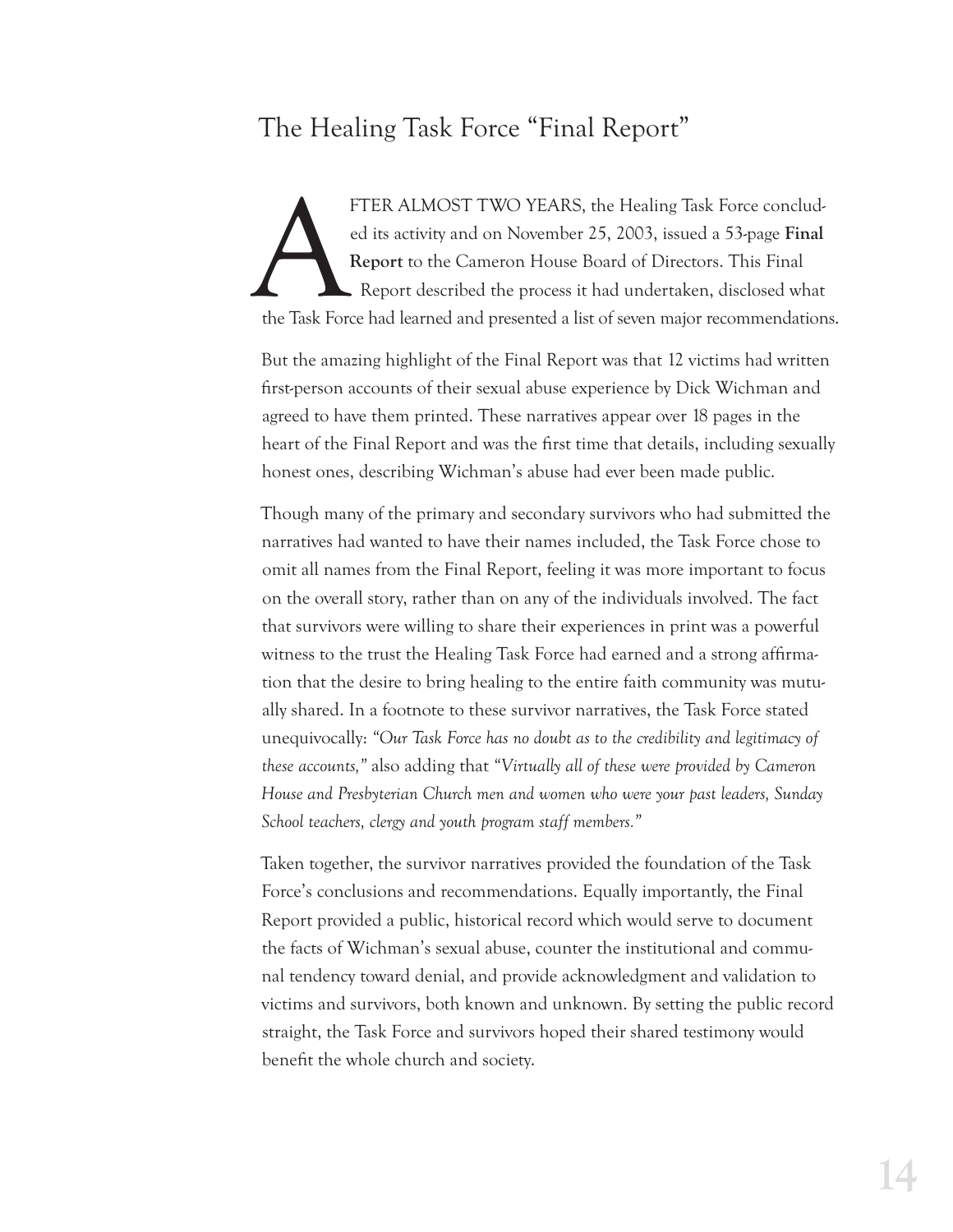More than anything else, the Task Force wanted to learn from survivors what they felt was most needed to advance their healing progress. In the Final Report, the Task Force identified six primary needs that survivors had clearly articulated during the healing discussions:

- acknowledgment of the wrong, apology and commitment to prevention
- establishing the historical record
- financial compensation
- access to therapy and counseling
- access to education and training
- punishment of the perpetrators

The final Task Force recommendations, which are provided verbatim over the next four pages, clearly capture these identified needs and demonstrate the wonderful growing partnership between the Task Force and survivors in developing a healing strategy for the entire community.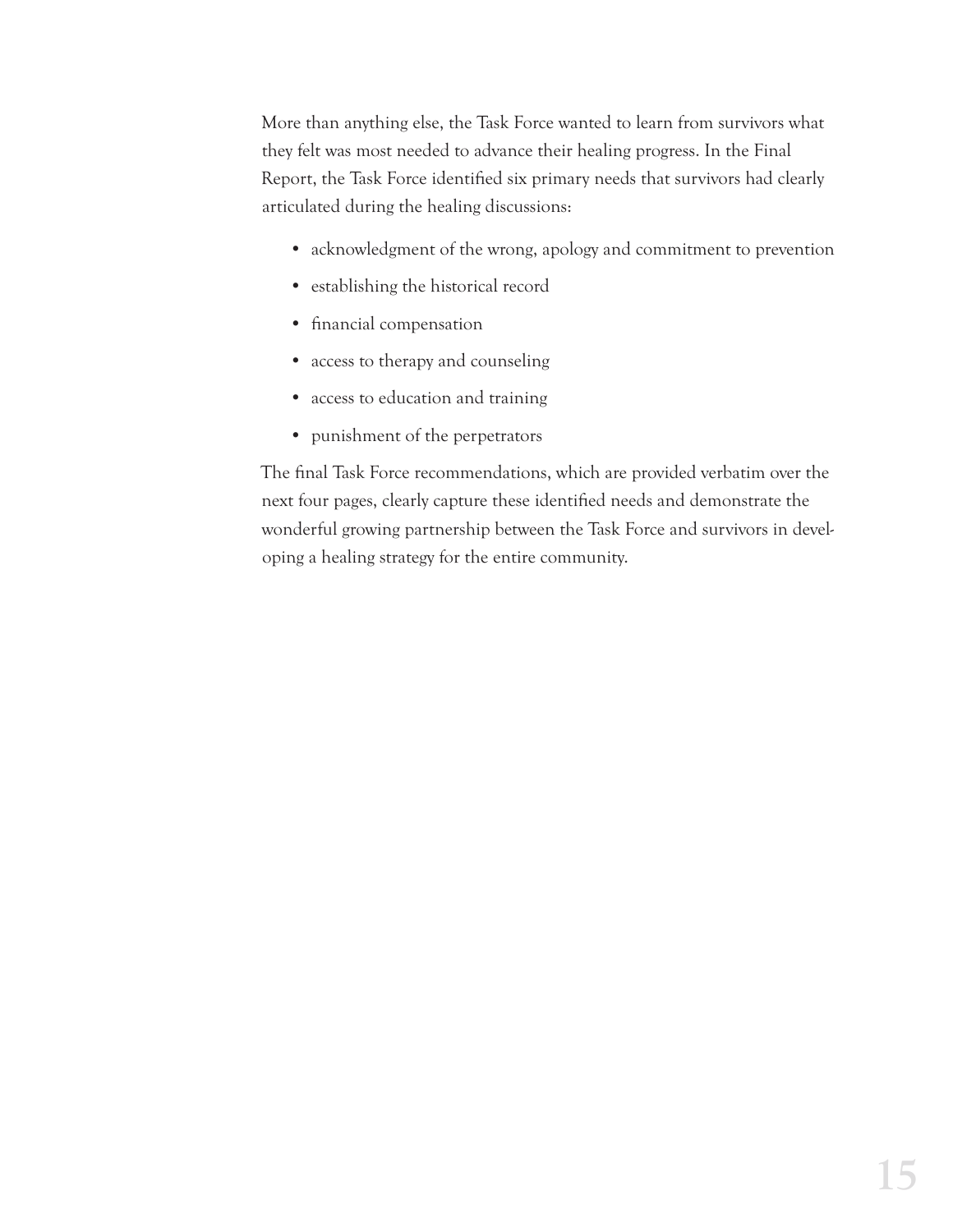## Healing Task Force Final Report: Recommendations to the Cameron House Board of Directors

[The following nine pages are provided verbatim from the actual 11/25/03 Final Report]

#### **RECOMMENDATION 1:**

*Cameron House issue a private letter of apology to the known 18 victims/survivors of Wichman's sexual abuse and others who may be identified later.* 

It is clear from what has transpired that the sexual abuse went on for decades primarily because boys did not feel they would be believed. Many still feel to this day that no one believes or understands the pain and suffering they have endured because of Wichman's abuse. For them, an apology would be the first tangible evidence that finally, after decades, they are believed; it would confirm that what happened to them was not their fault and they are not the ones to be blamed. For the Healing Task Force, none of the other healing recommendations would make much sense if there is no apology which acknowledges the wrong that was done to them by Dick Wichman.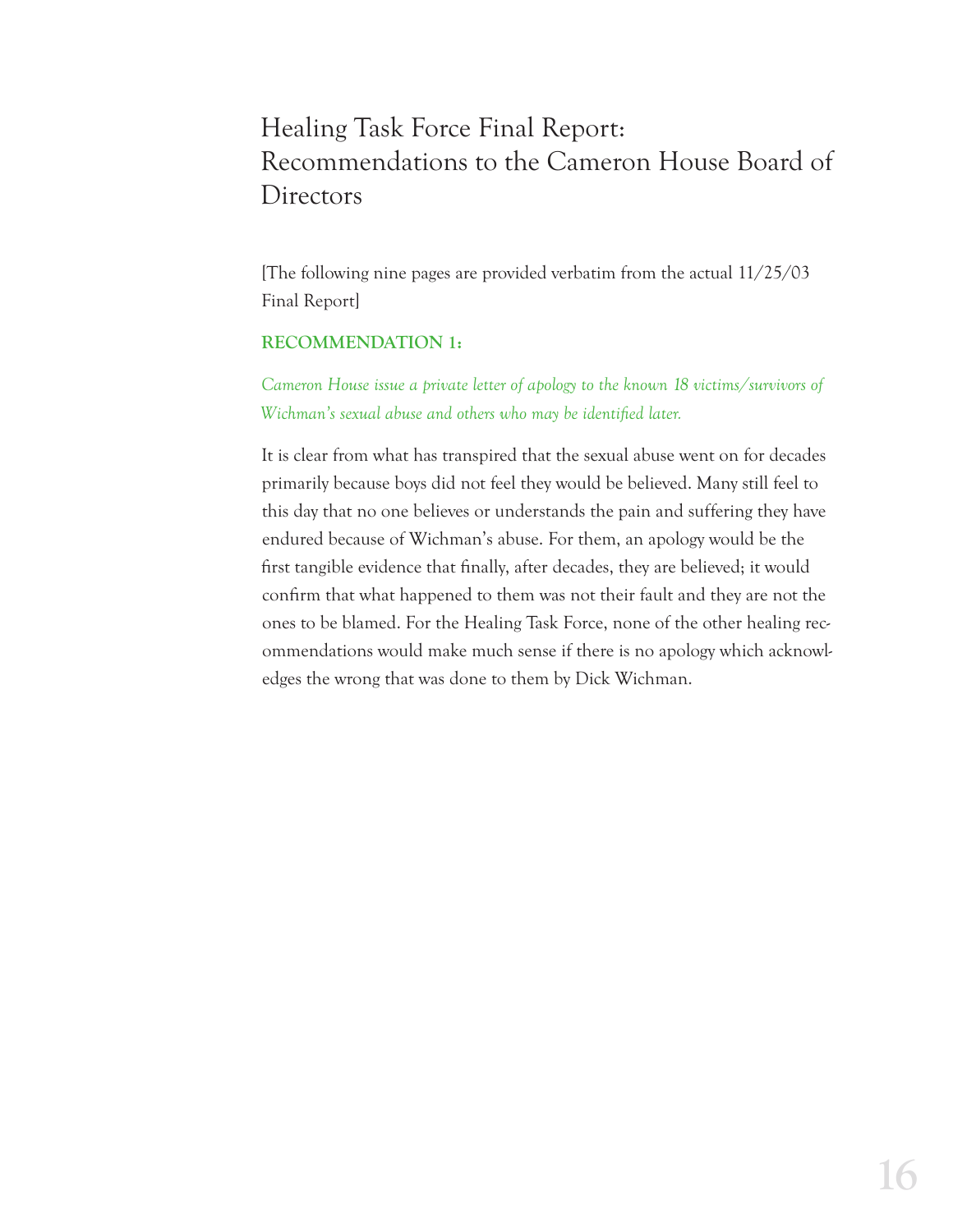#### **RECOMMENDATION 2:**

*Cameron House issue a public statement of apology to the known and unknown victims/survivors of Wichman's sexual abuse.* 

Philosophers Govier and Verwoerd<sup>6</sup> suggests that the power and importance of public apology lie in its potential to offer victims a moral recognition or acknowledgment of their human worth and dignity. Furthermore, they argue that apologies are not just about the past, they imply a commitment to future reform.

The promise of public apology is best understood from three perspectives. Firstly, from the victim's point of view, a public apology offers moral acknowledgment and commitments to restitution and future reform. Secondly, in terms of relationships between victim and perpetrator groups, the apology is a gesture towards moral repair or reconciliation because apologizing for the wrongdoing can help clear the emotional air and make possible a better relationship. Lastly, as an expression of values, the acknowledgment that previous actions were wrong expresses a future commitment that the actions will not be repeated and the very expression of contrition demonstrates moral courage and honesty. In whole, public apologies articulate a group's commitment to a culture of human rights, a decent society, a compassionate community and the values to keep it so. The public apology sets the stage for forgiveness of which The Rev. Desmond Tutu writes "There can be no future without forgiveness."

The Board should consider the following options as means to disseminate the public statement of apology.

- Put a copy of the public statement of apology on the Cameron House website
- Put a summary or the full text of this Final Report on the Cameron House website
- Send out a public letter to the full Cameron House alumni mailing list informing them of the availability of the public statement of apology and some version of the Healing Task Force Final Report and encour-

<sup>6</sup> From Govier, Trudy & Verwoerd, Wilhelm, "The Practice of Public Apologies: A Qualified Defense."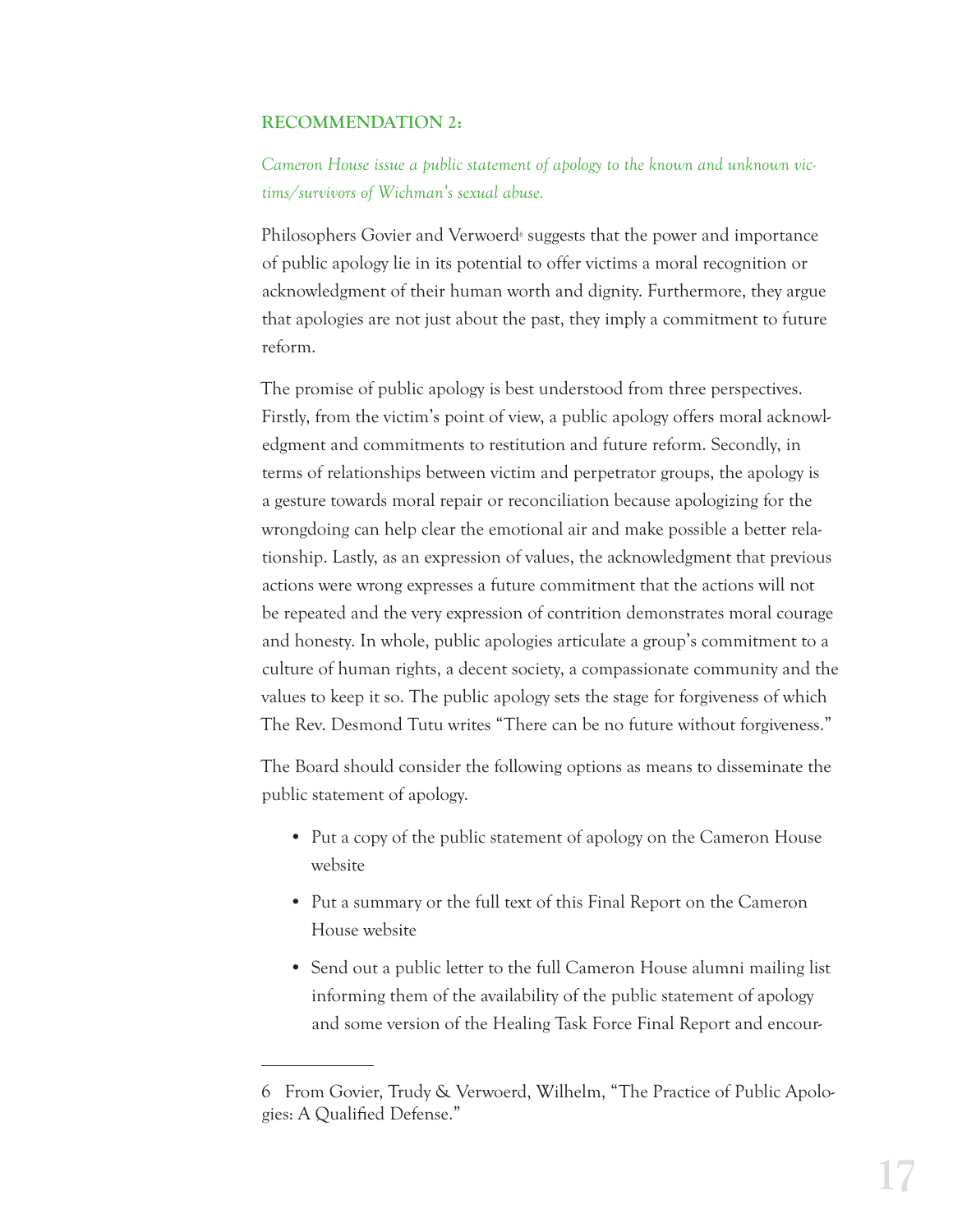aging victims to contact Cameron House for support or counseling resources

- Publish public statement of apology in the *Current* [agency newsletter]
- *Write article* in *Current* on the Healing Task Force, highlighting its conclusions and recommendations
- Develop a link on Cameron House website for healing activities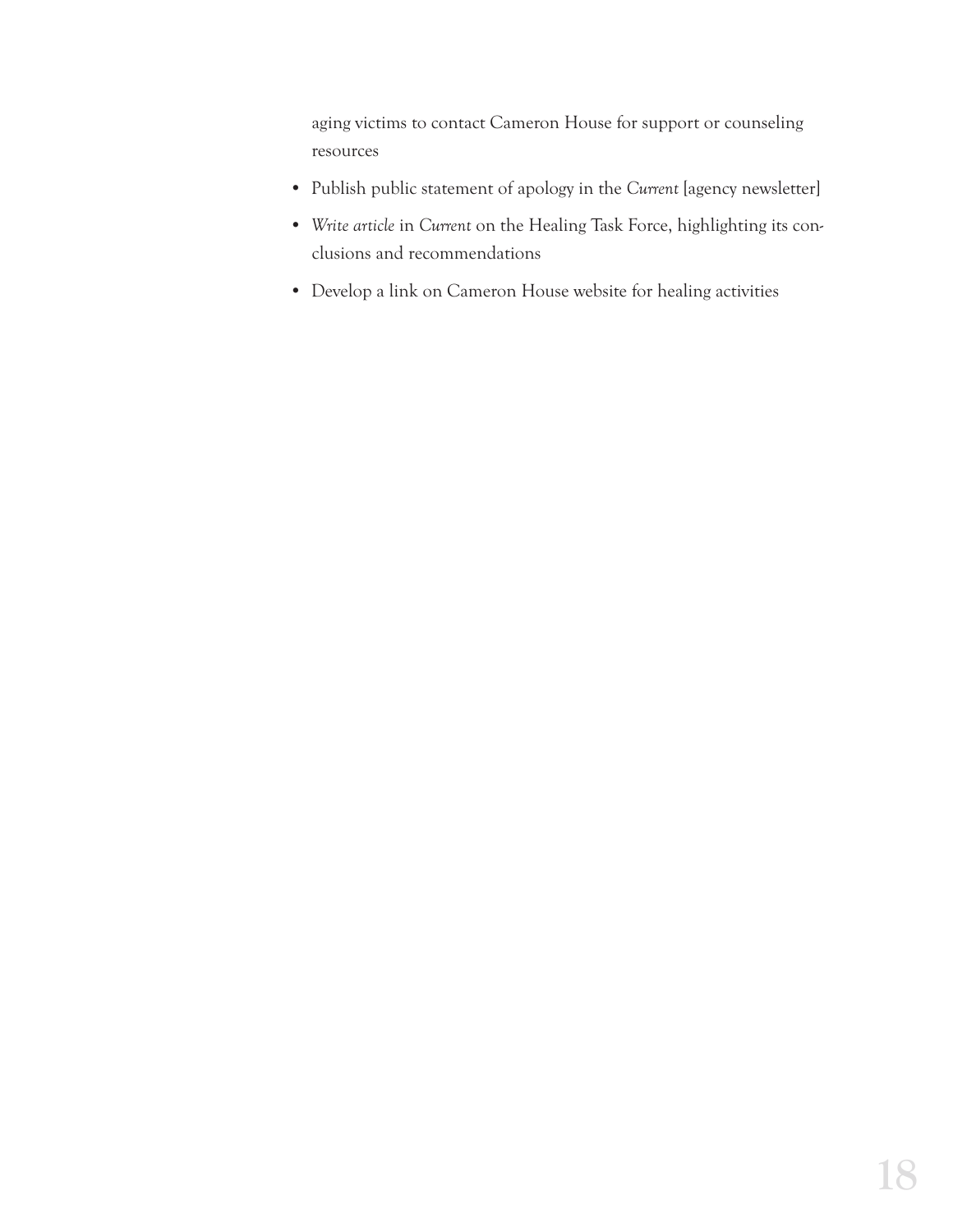#### **RECOMMENDATION 3:**

*Develop or find funds for counseling /therapy for victims and develop a list of counselors in the area who specialize in sexual abuse. Counseling can include, but not be limited to:*

- Individual therapy
- Support group for survivors
- Retreat for survivors
- Support group for spouses of survivors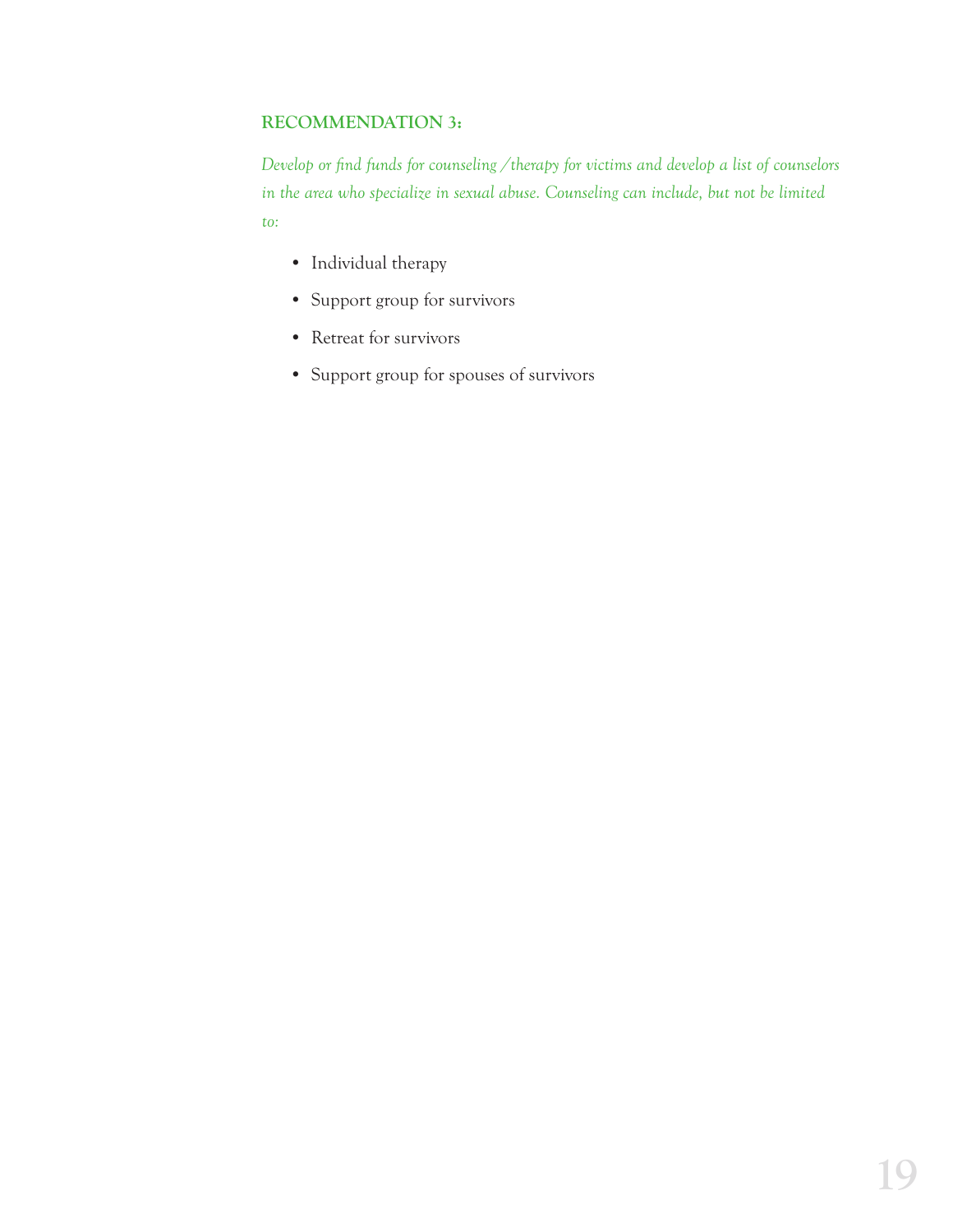#### **RECOMMENDATION 4:**

*Seek acknowledgment of abuse and apology from the Presbytery, the Presbyterian Church (U.S.A.), and also the Presbyterian Church in Chinatown*

Submit Healing Task Force Final Report to the Presbytery, the Presbyterian Church (U.S.A.) and the Presbyterian Church in Chinatown congregation.

As stated earlier in this Final Report, a major area of uncertainty remains the question of ecclesiastical liability for Dick Wichman's actions. What is not uncertain is that Wichman was hired in 1947 by the Board of National Missions (a national General Assembly agency), which was responsible for his ongoing oversight and supervision. Responsibility for oversight of Dick Wichman and Cameron House later passed to the Synod (or synodical "mission areas"). As a local Presbyterian minister, Wichman was also always under the authority of the Presbytery of San Francisco, which installed him and thereafter sustained his ordination. Finally, Dick Wichman was at all times a pastor of the Presbyterian Church in Chinatown, and its Session was responsible for supervising and monitoring his activities.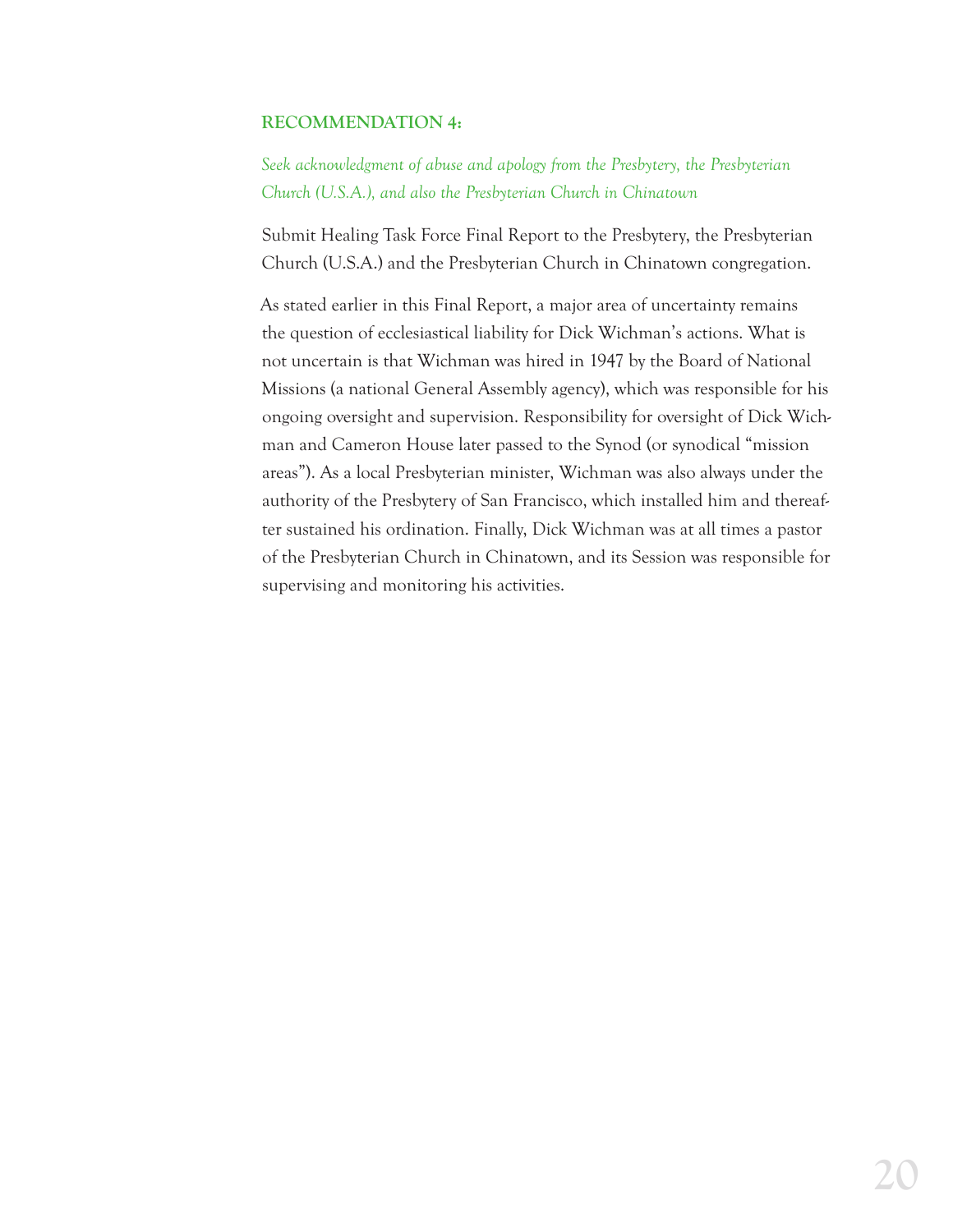#### **RECOMMENDATION 5:**

*The Healing Task Force recognizes that there are more victims/survivors of Wichman's abuse than just those who came before us and before the Presbytery Special Disciplinary Committee in 1988. We urge the Board of Cameron House to actively reach out to other victims/survivors.*

- Send out a public letter to the full Cameron House alumni mailing list informing them of the availability of the public statement of apology and some version of the Healing Task Force Final Report and encouraging victims to contact Cameron House for support or counseling resources.
- Provide the name of a contact person of at least one person who is not in any way associated with Cameron House or the Presbyterian Church.
- If requested by a victim, provide names of other victims who have consented to being contacted in this way.
- Encourage and support networks or groups of victims/survivors.
- Publicize Presbyterian Hotline telephone number (1-888-728-7228, Ext. 5207) for anyone wanting to report **past, current or future** incidents of abuse.
- Publicize repeatedly in the *Current* (agency newsletter) the availability of resources for victims/survivors.
- Reach out to those who served on the Cabin Crew<sup>1</sup> in past years and appoint an outside facilitator to engage in conversation with them.
- Develop a link on Cameron House website for healing activities.
- Encourage word of mouth dissemination of the public statement of apology and Healing Task Force Report, and their availability to all who request them.

<sup>7</sup> The "Cabin Crew" refers to the group of 3–4 high school or college age boys who would live at a large Cabin in Muir Woods owned by Dick Wichman. In the 1970's, different groups of boys would spend the summer working at Muir Woods Inn and also providing staff support for camps and retreats for up to 30 youth at the Cabin. Wichman was the only adult hosting and supervising this Cabin Crew.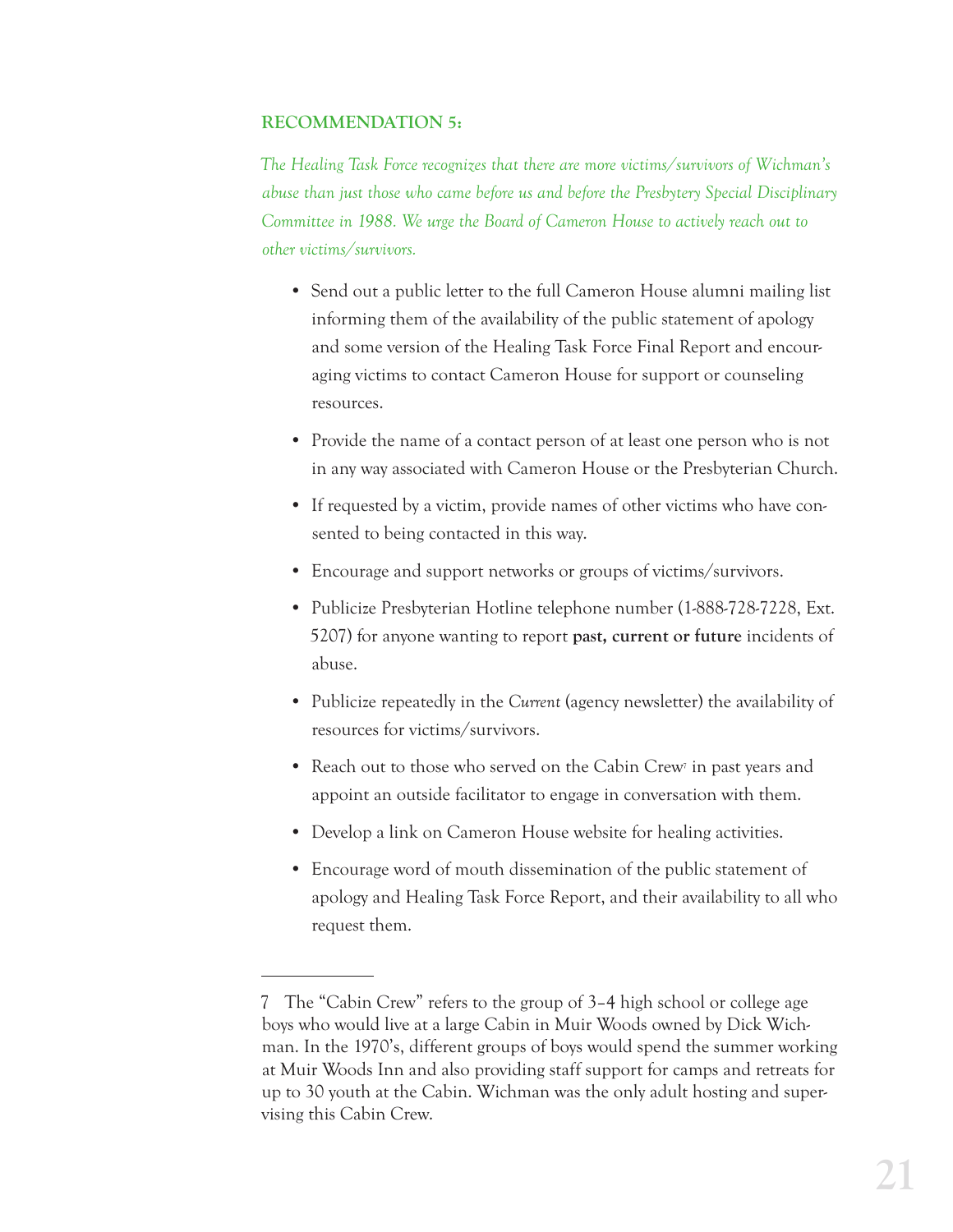• Work with the Presbyterian Church in Chinatown to hold annual healing liturgy.

It is important to survivors that a public record be established so that history will not be written or rewritten as one of continuing denial. Setting the record straight will not only benefit victims/survivors, but also benefits the Cameron House community and the Presbyterian Church in Chinatown. This Final Report is the beginning of this documentation of the sexual abuse. Various healing activities in the future will further that documentation so that survivors who may not be comfortable talking, in seeing and hearing others write about their experiences of abuse, will feel validated that they are not alone and that, at last, their story will be heard.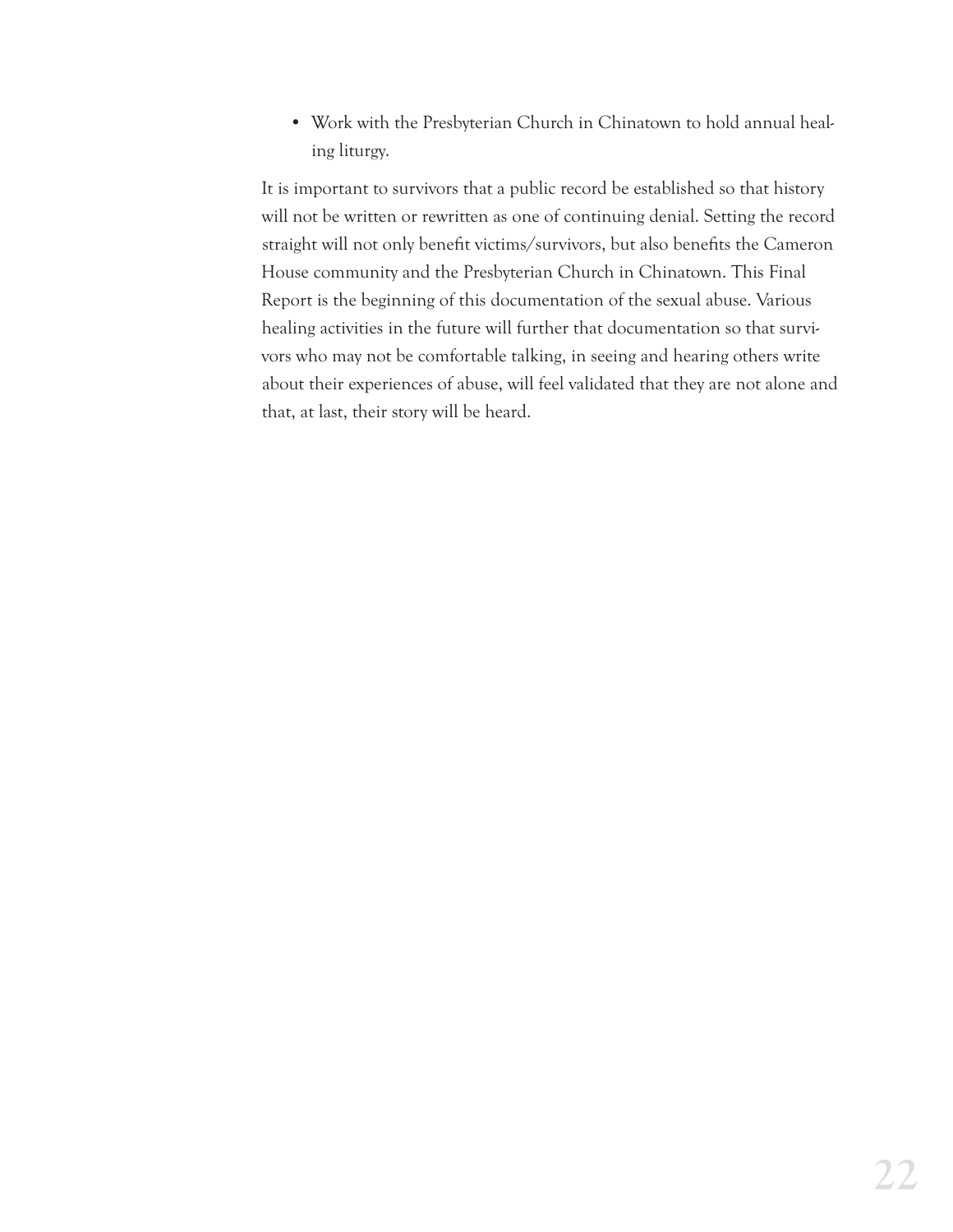#### **RECOMMENDATION 6:**

#### *All day Healing workshop on sexual abuse, including clergy sexual abuse*

A.M. - Presentations on sexual abuse and clergy abuse, crises of faith, and theology on standing with those injured; survivor's panel.

P.M. - Creative workshops (movement, art, writing) **on impact** of hearing about Wichman's sexual molestation of abuse of boys in the program or group discussion (survivors, parents of survivors, spouses of survivors, secondary survivors).

Closing: Healing Worship; stories and art work developed **at workshop** could be added to the public record. Collect on-going narratives and possibly publish into a collection, if survivors wish.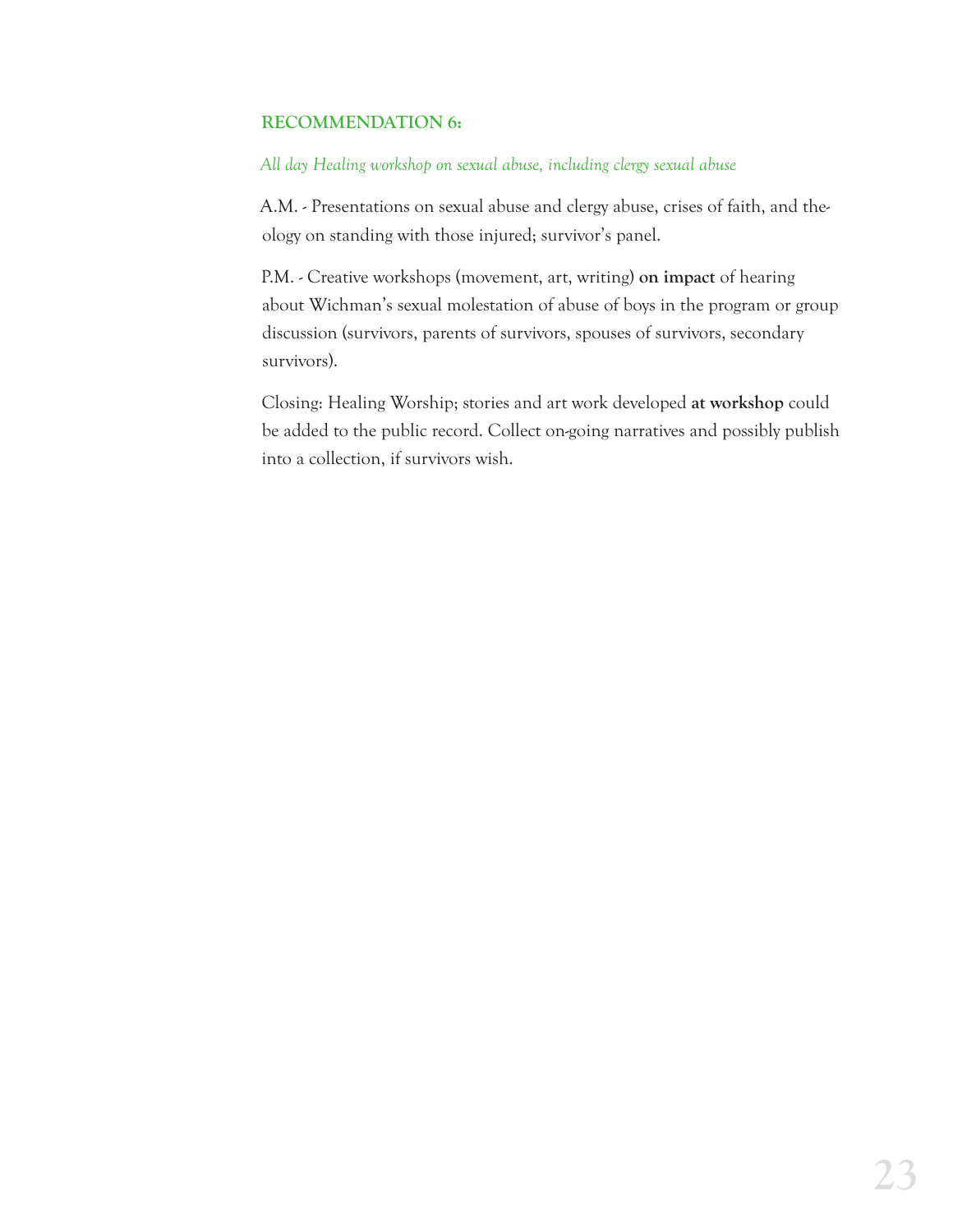#### **RECOMMENDATION 7:**

*Victims do not want others to go through what they endured. It is important that the public is aware of policies and procedures that Cameron House, as an agency, has instituted to prevent any staff or volunteer from misusing their power as director, staff or volunteer leader to abuse kids or clients that come to us for service.* 

- Board members and staff are clear on, and follow through with, screening (fingerprinting), training on sexual harassment and abuse of authority, and supervision of all staff and volunteers in the Cameron House program.
- These procedures be *clearly* written and made available to the public if requested.
- Publicize Presbyterian Hotline telephone number (1-888-728-7228, Ext. 5207) for staff, clients and youth participants to report future incidents of abuse.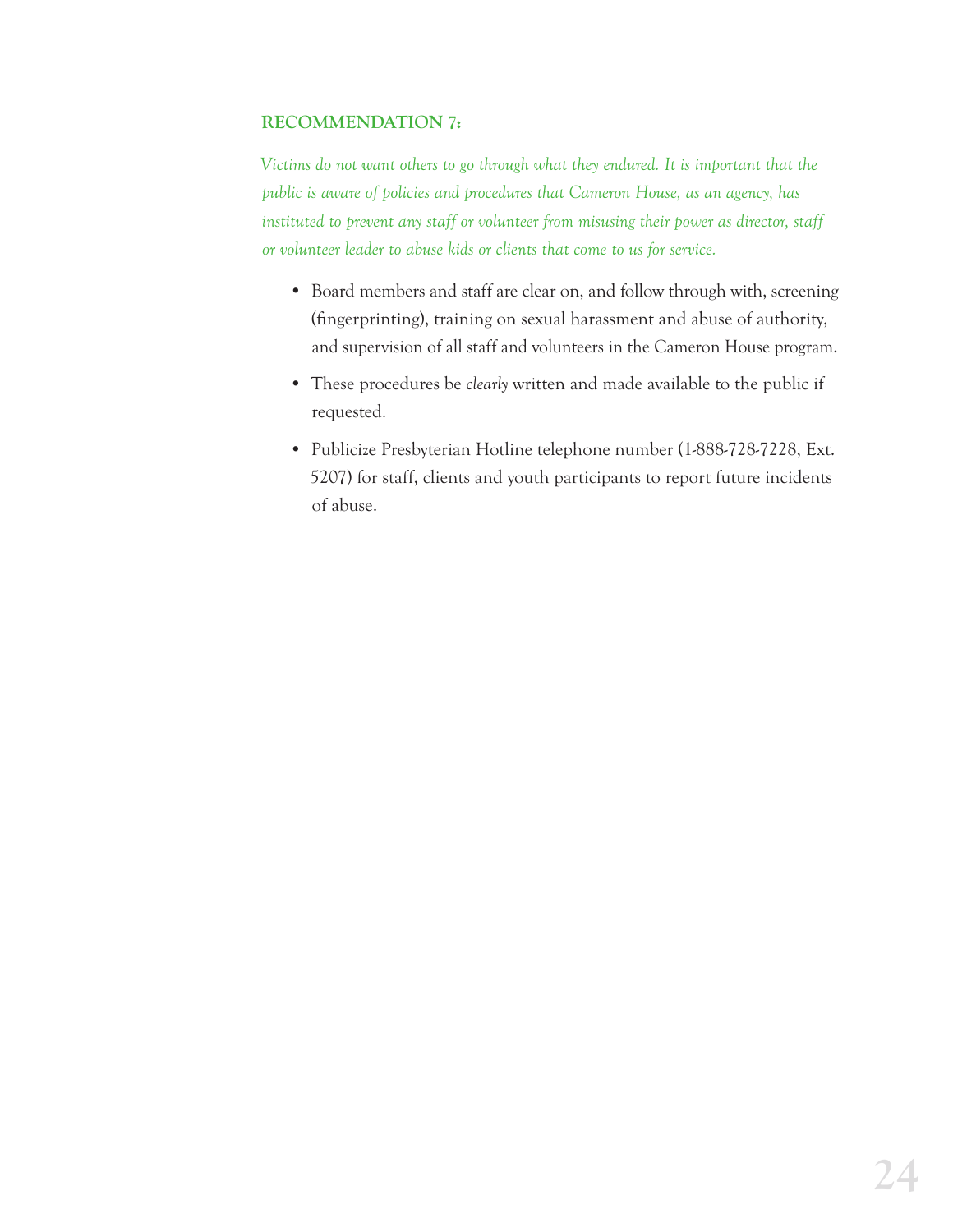# **RESULTS OF THE HEALING TASK FORCE**

## Were any of the Task Force Recommendations Successful?

NE MIGHT SAY our formal healing process truly began in early 2002 when the Healing Task Force met face to face wit a small group of skeptical victims–from there, a remarkable partnership developed, which continues to this early 2002 when the Healing Task Force met face to face with a small group of skeptical victims—from there, a remarkable partnership developed, which continues to this day. Thereafter, before taking any action or making any significant decision, the Task Force always conferred with survivors to incorporate their input and leadership. We have no doubt that the successes we have witnessed are only because of this foundational partnership with victims/survivors. This truth will be obvious throughout the remainder of this book.

After completing its Final Report, the Healing Task Force was formally dissolved and a "Healing Implementation Committee" was immediately formed to ensure that the seven recommendations were implemented. Half of the original Healing Task Force members joined this Healing Implementation Committee and new members were added also, including the Stated Clerk of the Presbytery of San Francisco and two well-respected Presbyterian psychologists.

Within two years, *every single one* of the seven recommendations proposed by the Healing Task Force was fully implemented.

Today in 2019, we are able to look back and recognize that we have reached many milestones—most of all the transformative healing of victims to survivors to thrivers, as well as signicant healing of the faith community. The seven recommendations were only the beginning of a healing journey that inspired actions and successes the Healing Task Force had never imagined. The sole aim of this book is to share this journey with the entire faith community, especially for communities where clergy sexual abuse has surfaced.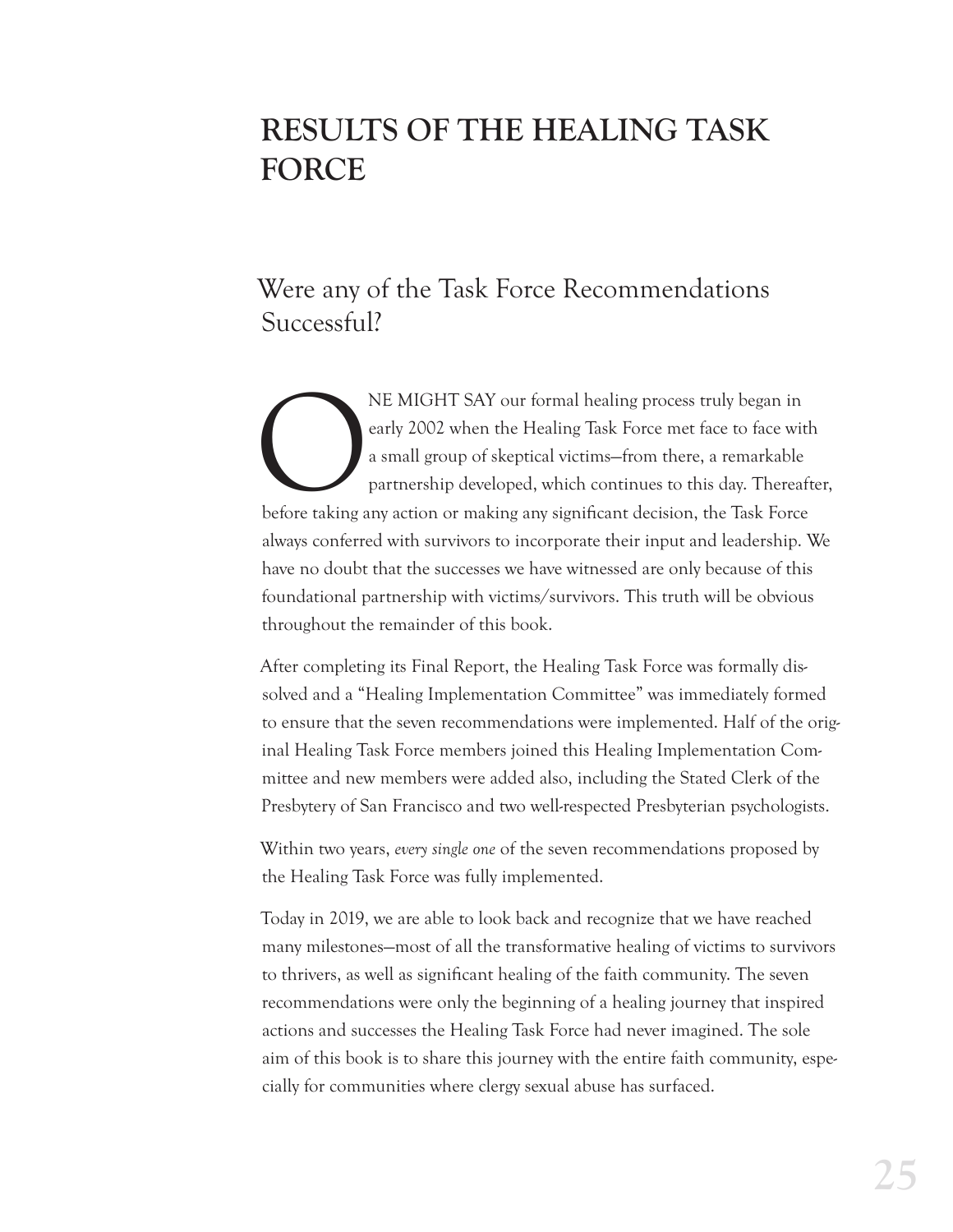In the following pages, the ensuing results from each of the seven recommendations are individually described, including developments and successes which were wholly unanticipated. In early 2002, we began a formal, intentional healing process—seventeen years later, we are overjoyed to report what can happen when that commitment is taken seriously.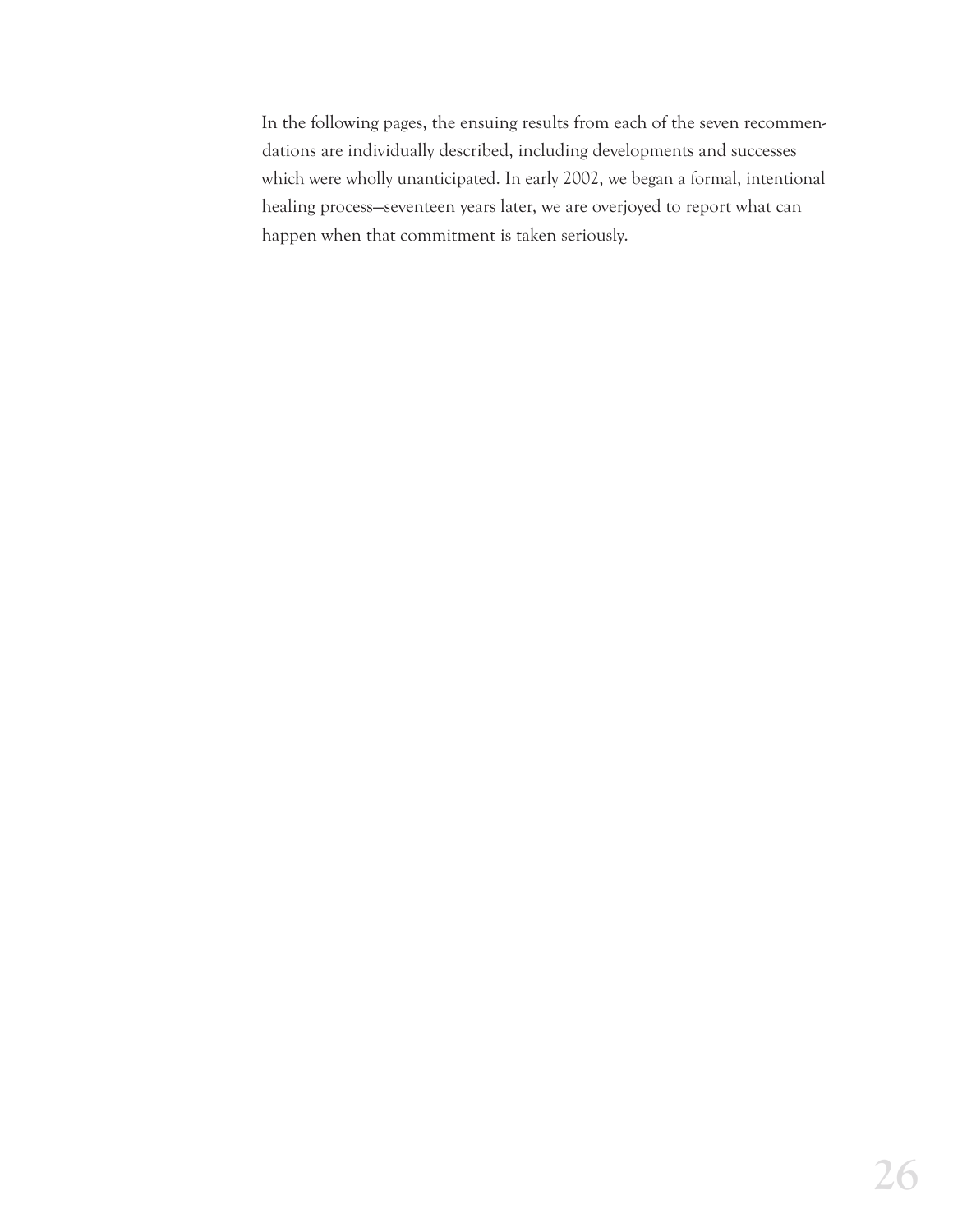## Successful Follow-Up to Recommendations #1 and #2

#### **RECOMMENDATION 1**

*Cameron House issue a private letter of apology to the known 18 victims/survivors of Wichman's sexual abuse and others who may be identified later.* 

#### **RECOMMENDATION 2**

*Cameron House issue a public statement of apology to the known and unknown victims/survivors of Wichman's sexual abuse.*

Two months after the Cameron House Board of Directors had received and accepted the Healing Task Force Final Report, the Board unanimously agreed to instruct the Executive Director to send a private letter of apology to each of the victims that were known at that time. After drafts of the apology letter were discussed with the Healing Implementation Committee and approved, the letters were sent out in January 2004, co-signed by the Board President and the Executive Director. There was no objection or disagreement from any Board member.

Four months after the private letters of apology were sent to victims, in June 2004 the Cameron House Board of Directors issued a public letter to the Cameron House alumni community apologizing for Wichman's sexual abuse and molestations. This letter was mailed to the 5,000 alumni on Cameron House's mailing list. In part, the apology letter read:

*In January 2002 the Cameron House Board appointed a Healing Task Force to explore what we as a community might do to begin to mend the many broken relationships, the hurts and the pain which this history of sex abuse created. Hearing of the work of the Healing Task Force, some victims voluntarily came forward to talk about sex abuse by Wichman. We are grateful for their courage in disclosing and sharing their experiences of molestation or abuse. Their willingness to share painful memories has brought truth to light and guided the Task Force's recommendations for healing of victims and the Cameron House community.*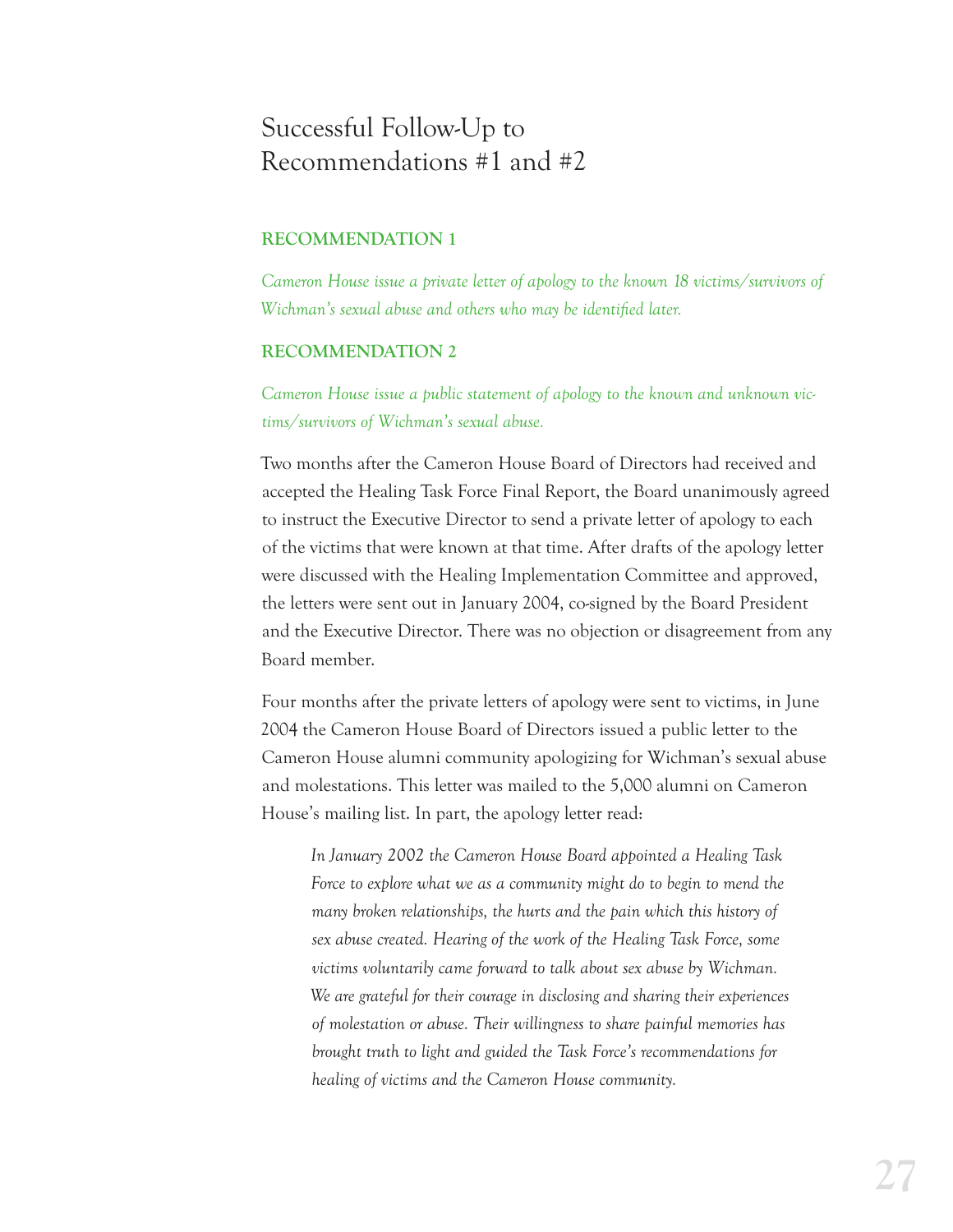*The Task Force also recommended that we issue this public statement to Cameron House alumni: On behalf of the governing board of Donaldina Cameron House, WE ARE SORRY and wish to express our deep regret for the pain and anguish brought upon our community by F. S. Dick Wichman. He used his position as Executive Director to sexually abuse and molest youth for personal gratication. The abuse was not only a betrayal of our trust but was also a gross misuse of power and authority.* 

The apology letter also went further by including the following invitation:

*If you are a survivor of abuse who would like to establish such contact with other victims, a meeting for victims and survivors will be held at 6:00 p.m. on Sunday, June 27, at the Presbyterian Church in Chinatown. The Rev. Dr. Robin Crawford will facilitate, and dinner will be served. Cameron House can also provide a list of therapists who deal with sex abuse.* 

*In the future, we expect to hold support groups and workshops on sex abuse and healing for Cameron House and the broader Asian community. More than ever, we feel called to a ministry of helping Asian victims heal from abuse. We invite your continued support and participation in this ministry. Details of future activities will be posted on our website, www.cameronhouse.org.* 

Following the suggestions made in the Final Report, this public apology letter was also immediately placed on the Cameron House website and excerpts were printed in the agency's quarterly newsletter (the *Current*), along with a lengthy article describing the work, conclusions and recommendations of the Healing Task Force. This public apology letter is still available today for public viewing on the Cameron House website, which maintains a "Healing" section that documents past healing activities, encourages victims to contact Cameron House for support or counseling resources and provides a link for anyone to request a full copy of the original Final Report of the Healing Task Force.

After the public apology letter and *Current* article appeared, in the following month, Cameron House received dozens of calls and letters from alumni and community supporters, nearly all of them exceedingly positive and expressing the same consistent feedback: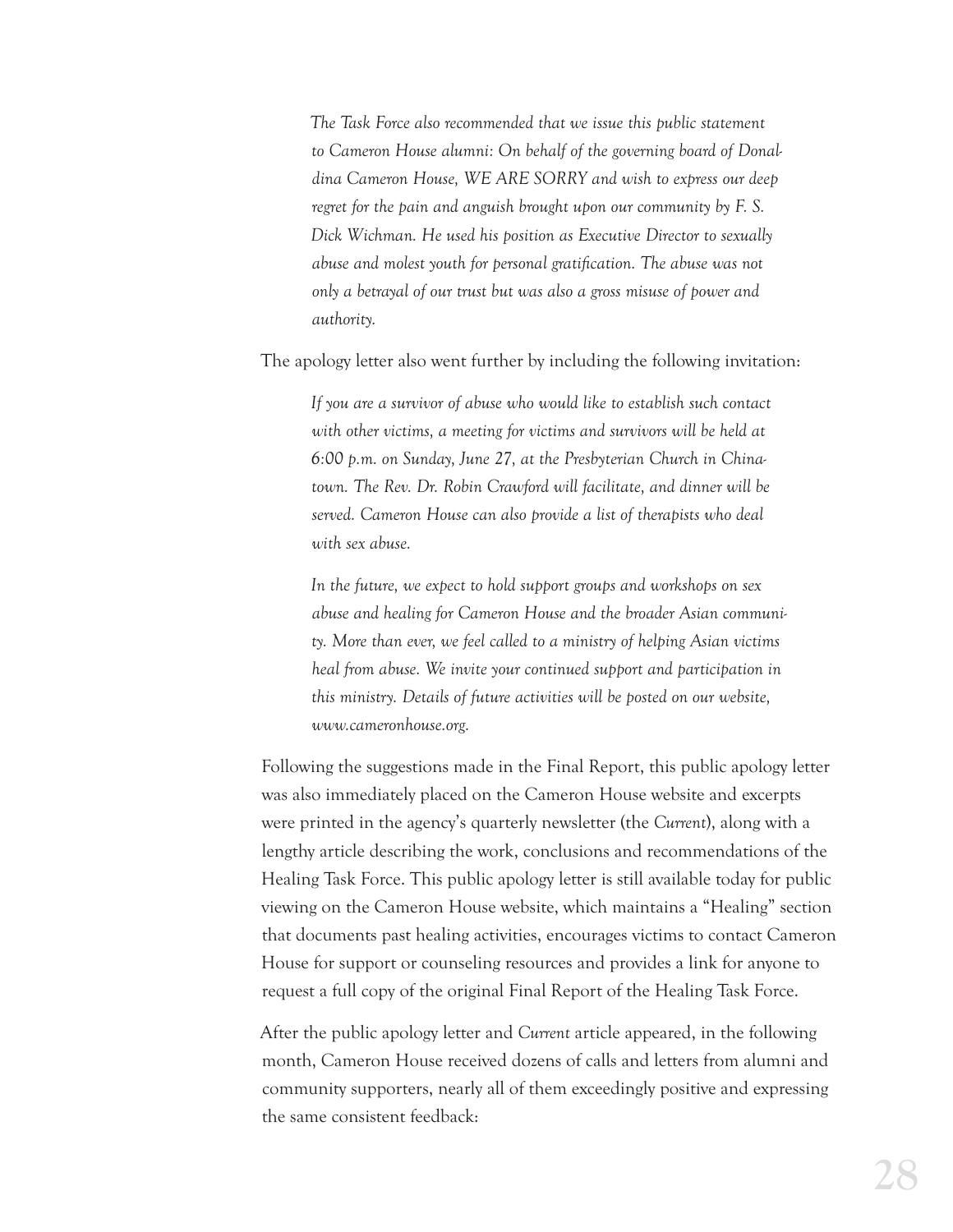*"Sending the letter to Cameron House community was a decision of great courage, love and wisdom. Praise God for your work."*

*"Letter meant a lot to me. Feels like things are being made right. Vindication. Extremely reafrming. Thanks to the Board and Director for recognizing how dehumanizing it was and thanks to the Board for this bold move."*

*"As a secondary victim once/twice removed, witnessing the healing in progress and thankful that community is now collectively ready for it. The leadership, strength, courage and hard work of Board, task force and especially the victims is moving everyone in a positive direction… not painless, but positive nonetheless."*

*"Our deepest thanks for your letter concerning the sex abuse or molestation by Dick Wichman, report in Current and Final Report. Report reflects great dedication, prayer and discernment on an extremely sensitive, difcult and important challenge of bringing much needed clarity and reflection on the sexual abuses or molestations by Dick. We are saddened to our depths as we read of the experiences and reflections of those who have somehow survived these abuses. We appreciate the thoughtful reflections that accompany the report and the support for continuing healing that is being offered."*

Surprising to us, only one respondent had a clearly negative message, saying he was unhappy with the public apology letter as he has been awaiting the clearing of Wichman's name for many years and called the reports about him "gossip." Moreover, Cameron House "should have waited until Dick had died" before writing such an "unwelcome letter that rubbed Dick's nose in stuff he did not create, opening all the wounds all over again."

With this one exception, it would soon become overwhelmingly obvious that the Board had been wrong in fearing that "re-opening this dark part of Cameron House's long history" would bring about dire consequences.

On the contrary, since 2004, alumni and community feedback has been powerfully afrming of the agency's decision and commitment to break years of silence and initiate this formal healing process.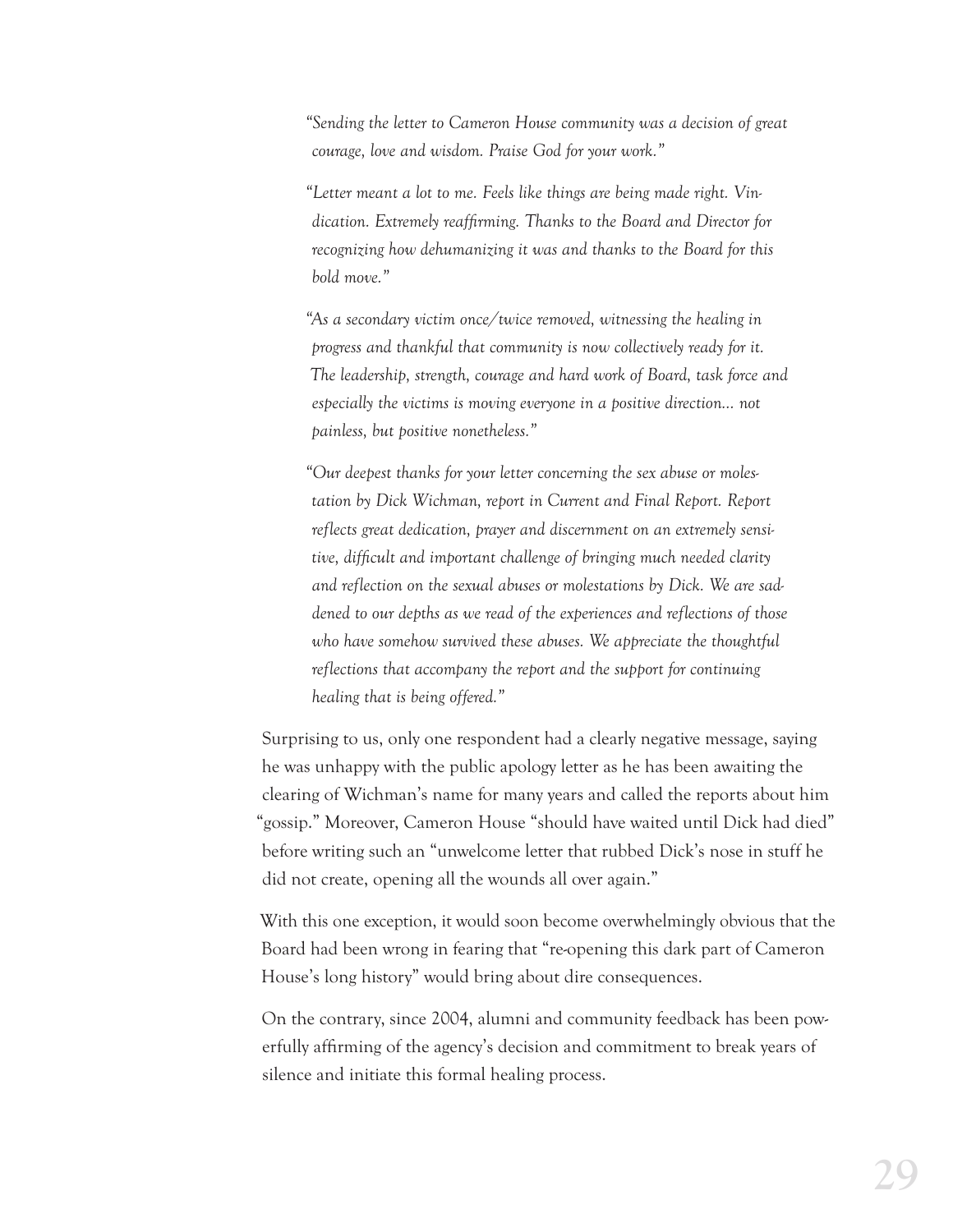As a final comment on our Healing Task Force's Recommendation #2, it was our hope that the public apology letter might encourage other victims of Wichman's sexual abuse to surface and seek the healing support they might need. Indeed, a number of previously unidentified victims did respond to the apology and make themselves known. Along the same lines, it was no surprise either when a staff member of the nearby Chinatown YMCA contacted Cameron House requesting consultation on what they might now do, given the fact that Wichman had worked with many youth at that YMCA for years before coming to Cameron House.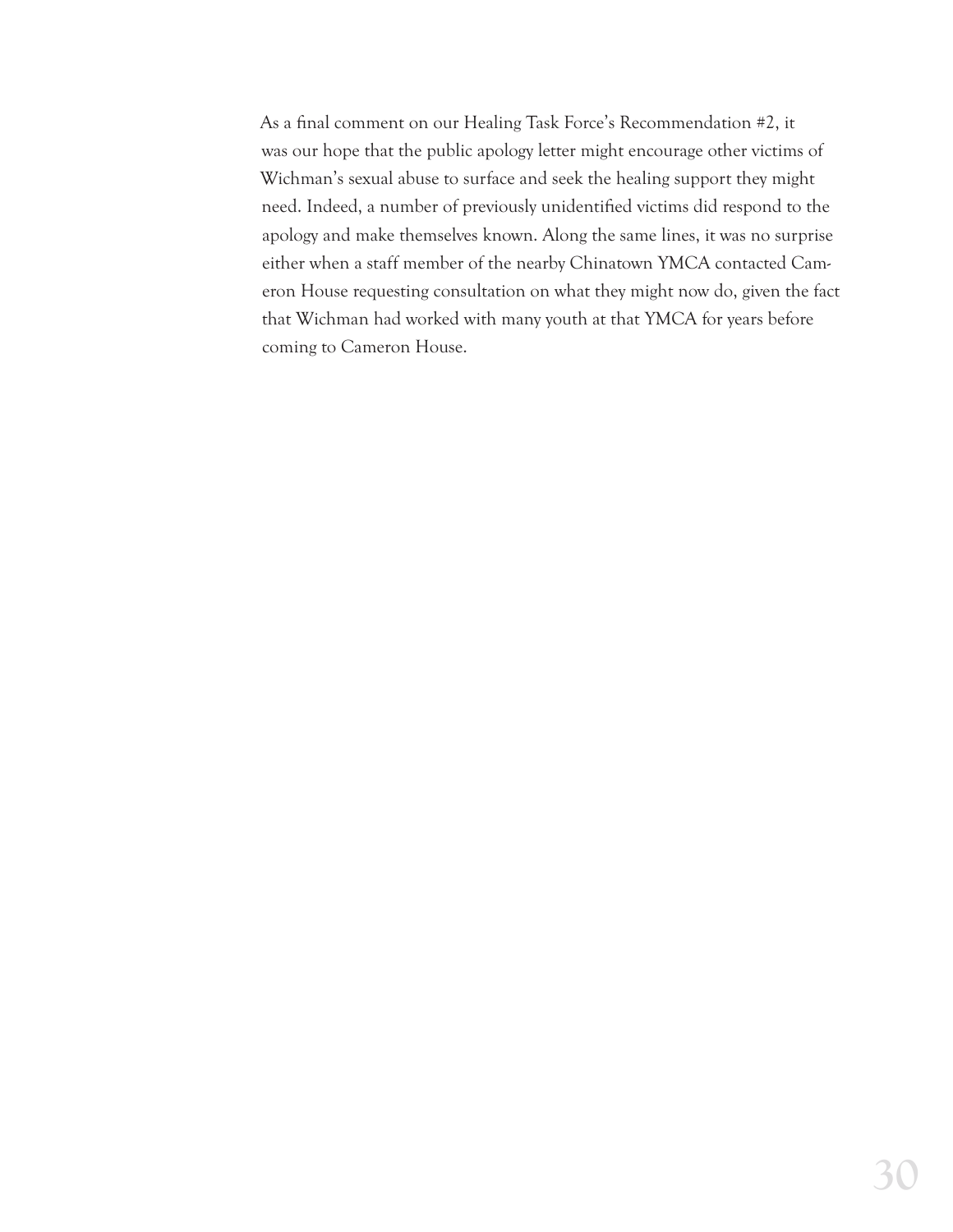## Successful Follow-Up to Recommendation #3

#### **RECOMMENDATION 3**

*Develop or find funds for counseling /therapy for victims and develop a list of counselors in the area that specializes in sexual abuse. Counseling can include, but not be limited to: Individual therapy. Support group for survivors. Retreat for survivors. Support group for spouses of survivors.*

Even before the Healing Task Force had even been formed, a small group of victims had already begun to communicate on their own initiative and gathered occasionally to provide support and empowerment. By the time the Final Report was issued, Cameron House had formally agreed to provide professional leadership for this group, which was highlighted in the June 2004 public apology letter, announcing that **"a meeting for victims and survivors will be held at 6:00 p.m. on Sunday, June 27, at the Presbyterian Church in Chinatown."**

From that point on, for at least the next five years, a consistent "Survivors and Thrivers" group was meeting regularly for mutual support through counseling, workshops, and the sharing of their stories. Increasingly, survivors experienced healing as a group as they met bi-monthly for full-day sessions facilitated by Drs. Satsuki Ina and Benjamin Tong, both who had professional experience treating trauma and abuse victims in the Asian community. Occasionally, when more intensive interventions were needed, weekend retreats were also held.

For the first year, funding for the Survivors support group activities was provided mainly by Cameron House, with some assistance from the local Presbytery.8 As survivors increasingly found their voice, they joined with the Healing Implementation Committee and Presbytery in requesting healing funds from the national offices of the Presbyterian Church (U.S.A.) denomination, which had originally hired and assigned Wichman to Cameron House in

<sup>8</sup> In the Presbyterian denomination, a "Presbytery" is the governing body which has authority over all the local churches in its region. Only a Presbytery has the authority to ordain and install clergy to serve as pastors of Presbyterian congregations in its area.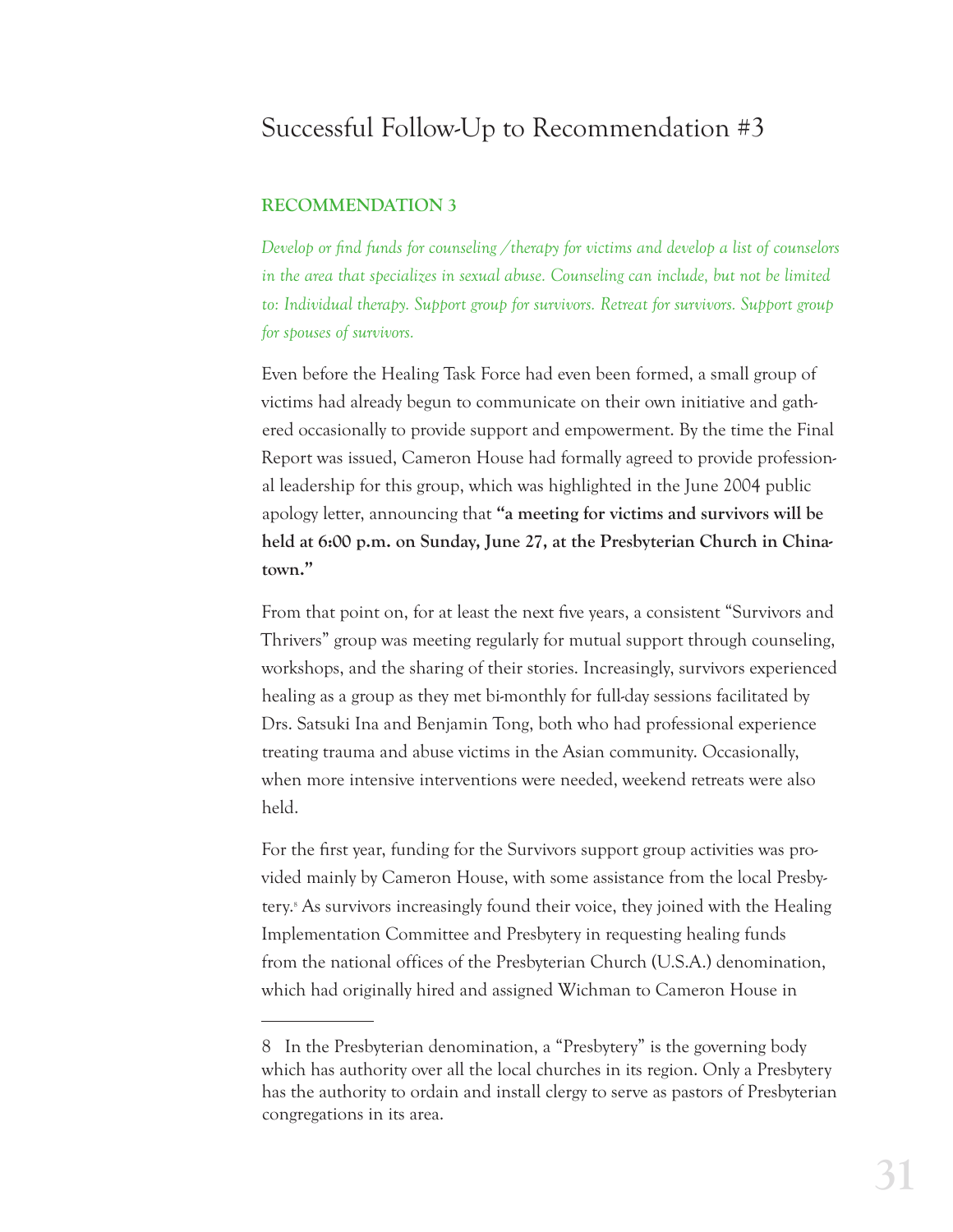1947.<sup>9</sup> Because of this persistent, effective advocacy, in July 2004, the General Assembly Council ("GAC") of the Presbyterian Church (U.S.A.) was moved to issue its own apology letter to victims of Wichman's abuse. Then, in October, the GAC followed up by allocating \$187,500 for individual psychotherapy or spiritual counseling for victims, plus an additional \$60,000 for retreats for survivors and their spouses or families.

As a result, since 2005, victims of Wichman's abuse have been able to receive confidential individual and/or group therapy with a licensed therapist of their own choosing. The GAC grant was also used to fund weekend retreats for victims and their spouses and a separate ongoing victims' spouses' support group led by a licensed therapist.

When it became clear that many of the primary Chinese American victims were not choosing psychotherapy as a viable healing treatment, the GAC agreed that the funds could also be used to advance healing among the huge community of "secondary victims" of Wichman's abuse, especially through community-wide workshops for the many alumni youth and families who had been indirectly affected by Wichman's impact on them as friends, relatives, family members and fellow church members of Wichman's primary victims. (More on these wonderful community healing workshops will be discussed under Successful Follow-Up to Recommendation #6 starting on page 26.)

Happily, because of the success of these counseling and healing activities, many unsolicited financial contributions were made to Cameron House by individuals who deeply appreciated the sincerity of the healing effort and who wanted the money earmarked to "support further healing activities."

<sup>9</sup> Wichman was hired by the "Board of National Missions" of the Presbyterian Church. Much later, responsibility for the funding and oversight of Wichman and Cameron House passed to the Synod (regional governing body above the Presbytery).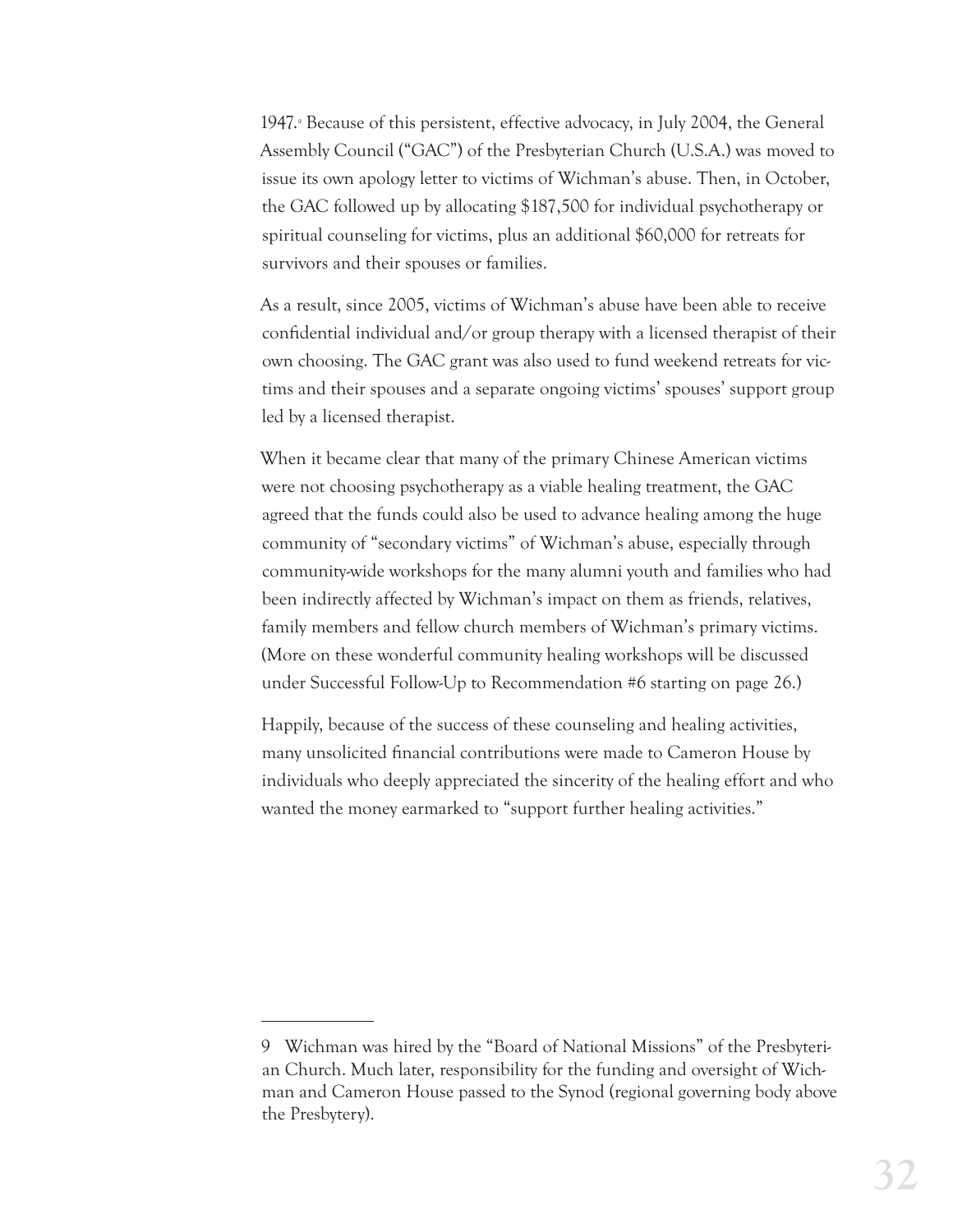## Successful Follow-Up to Recommendation #4

#### **RECOMMENDATION 4**

*Seek acknowledgment of abuse and apology from the Presbytery, the Presbyterian Church (U.S.A.), and also the Presbyterian Church in Chinatown*

As described earlier, a major area of uncertainty surrounding Dick Wichman's sexual abuse was the question of ecclesiastical liability for his actions. Because he had been hired originally in 1947 by the Board of National Missions (a Presbyterian national agency), victims felt the Presbyterian Church as a denomination held primary institutional responsibility for failing to supervise him.

Before the Healing Task Force issued its Final Report, it had begun to communicate with the highest governing body of the Presbyterian Church through the "General Assembly Council" ("GAC"), seeking its advice on how the denomination wished to handle claims of historical sexual abuse by Presbyterian missionaries which were disclosed many years later. Initially, when the Healing Task Force contacted a GAC staff member, they were told "if you're looking for money, there isn't any." Undeterred, Healing Task Force members were successful in reaching Susan Andrews, who was the Moderator of the General Assembly (the Presbyterian Church's highest elected officer) at that time, who promised personally to bring this to the GAC.

Within short months, survivors joined with the new Healing Implementation Committee and the Presbytery of San Francisco in strongly urging the GAC to issue a formal apology to victims of Wichman's abuse on behalf of the Presbyterian Church (U.S.A.) as a denomination. Because of the remarkable depth of the partnership between survivors and local church leadership, the GAC was quickly and deeply moved by the sincerity and integrity of the request.

In July 2004, the General Assembly Council of the Presbyterian Church (U.S.A.) issued its own apology letter to victims of Wichman's abuse. That full apology reads: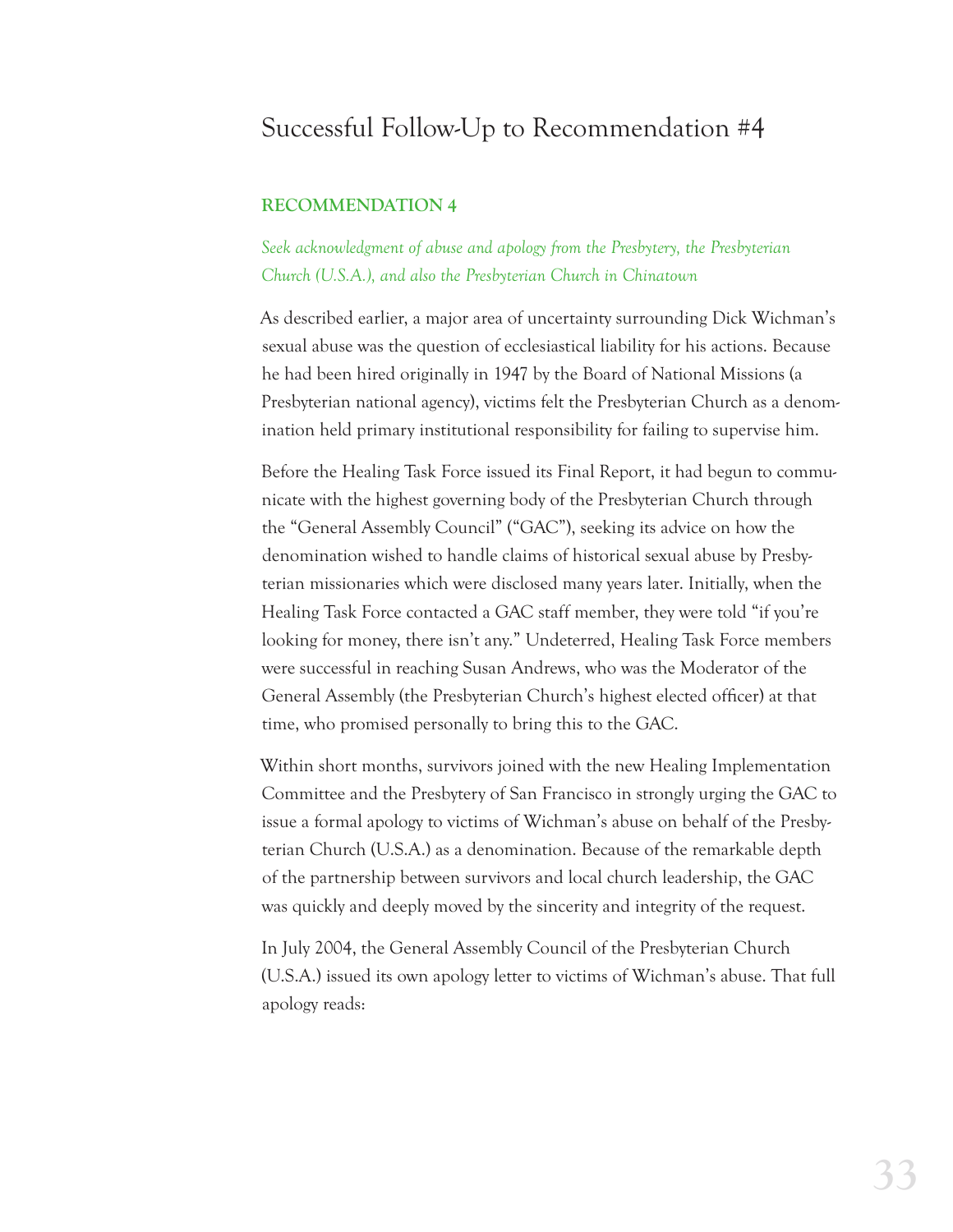*To the Survivors, Board of Directors, Cameron House, Inc., Cameron House alumni, Presbyterian Church of Chinatown, the community of support around Presbyterian work in Chinatown, and the Presbytery of San Francisco:*

*We have received with great sorrow the report of the Healing Task Force, established by the Cameron House Board of Directors to study, recommend, and bring healing to those who suffered the abuse, molestation, broken trust, and abuse of authority perpetrated by former Cameron House Executive Director, F.S. Dick Wichman. The Task Force has taken the difcult initial steps to bring light to a dark chapter in the life of Cameron House.*

*At baptism, the Church promises to guide and nurture God's children in both word and deed. Through the terrible abuse perpetrated by Dick Wichman, we have failed in this promise. We pray for God's mercy on the Church and ask the forgiveness of those who suffered.*

*The diligent work of the Healing Task Force, created at the impetus of Cameron House Executive Director Doreen Der-McLeod and Board President Greg Chan, and the courageous testimony of Cameron House alumni and survivors who spoke out about the abuse that they suffered, gives us hope that through love and prayer God's grace will strengthen all of us and prepare us for the journey towards healing. We feel great sorrow particularly because it was the United Presbyterian Church in the United States of America's Board of National Missions, a General Assembly agency, in cooperation with the Presbytery of San Francisco, that brought Wichman to Cameron House. We, as the successor in ministry to the Board, charged Wichman with "a ministry dedicated to the extension of the Gospel of Jesus Christ in all its fullness and His service in all its implications." In return, we promised "…to do our utmost to sustain (him) in this ministry." Our letter of appointment recorded a mutual pledge to do this in service to God.* 

*The Healing Task Force report, however, shows that despite our intentions, the fullness of all life was not acknowledged in the ministry of Wichman. The stories, repeated again and again, from many sources, clearly tell the story of Wichman's abuse at Cameron House. Repeat-*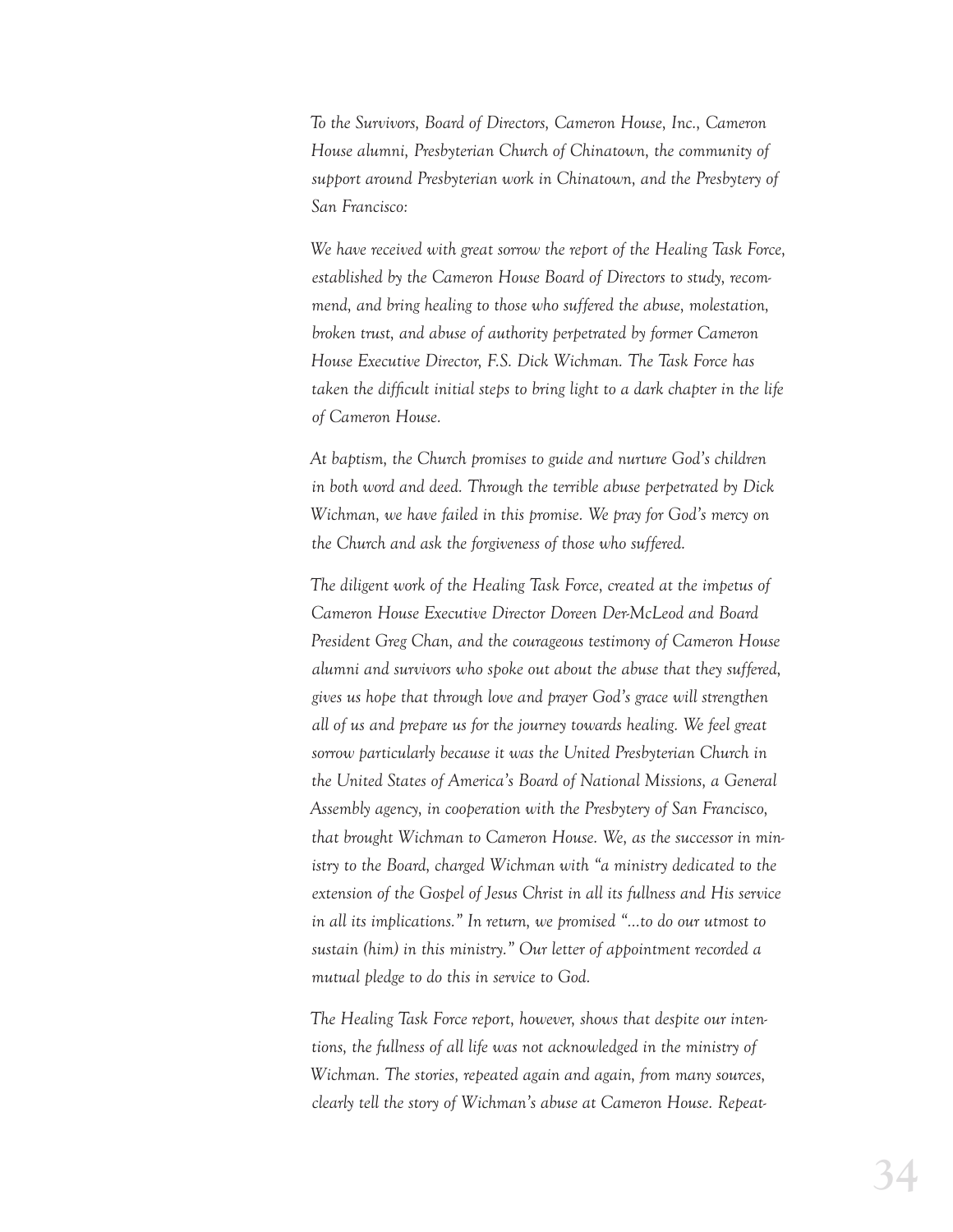*edly, trust was broken with participants in Cameron House programs,*  with Cameron House supporters, and with the Presbyterian Church of *Chinatown. Reading the stories now, we are overwhelmed with remorse for what happened to God's children, entrusted to Wichman's care. We express our humble apology for the abuse that continued there for many years.*

*Wichman took advantage of cultural norms that kept participants from speaking out about mistreatment they experienced. Only after he left the program, did word surface in public about his actions. We also regret that the Church has not moved more swiftly to uncover the truth. The report of the Healing Task Force rightly reminds us of one of the Historic Principles of Church Order: "There is an inseparable connection between faith and practice, truth and duty. Otherwise, it would be of no consequence either to discover truth or to embrace it."*

*So with this difcult letter, we embrace the truth of the allegations of abuse at Cameron House. We are grateful for the voices that have broken the bonds of silence that immobilized us in the past and we look forward to the day where all churches are safe places.*

*The Presbyterian Church (U.S.A.) General Assembly Council is committed to beginning the slow and deliberate journey toward healing. Stories like those at Cameron House give the church strength and courage to work to prevent situations like this from ever happening again. We long for the day when justice will roll down like waters, and righteousness like an ever-flowing stream. (Amos 5:24). We will remain forever indebted to the courage of the survivors, Cameron House, its Board of Directors, alumni, and supporters for including us on that journey toward wholeness by bringing these stories to light, so that the healing can continue.*

*In Christ's love,* 

*Vernon Carroll, Chair, General Assembly Council John Detterick, Executive Director, General Assembly Council*

To its great credit, three months later, the Presbyterian General Assembly Council followed up this apology by allocating \$247,500 in healing funds for victims, which have since been used for therapy for survivors and their spouses, intensive healing retreats, community-wide workshops and other healing activities. Even the publication of this book and accompanying video were financed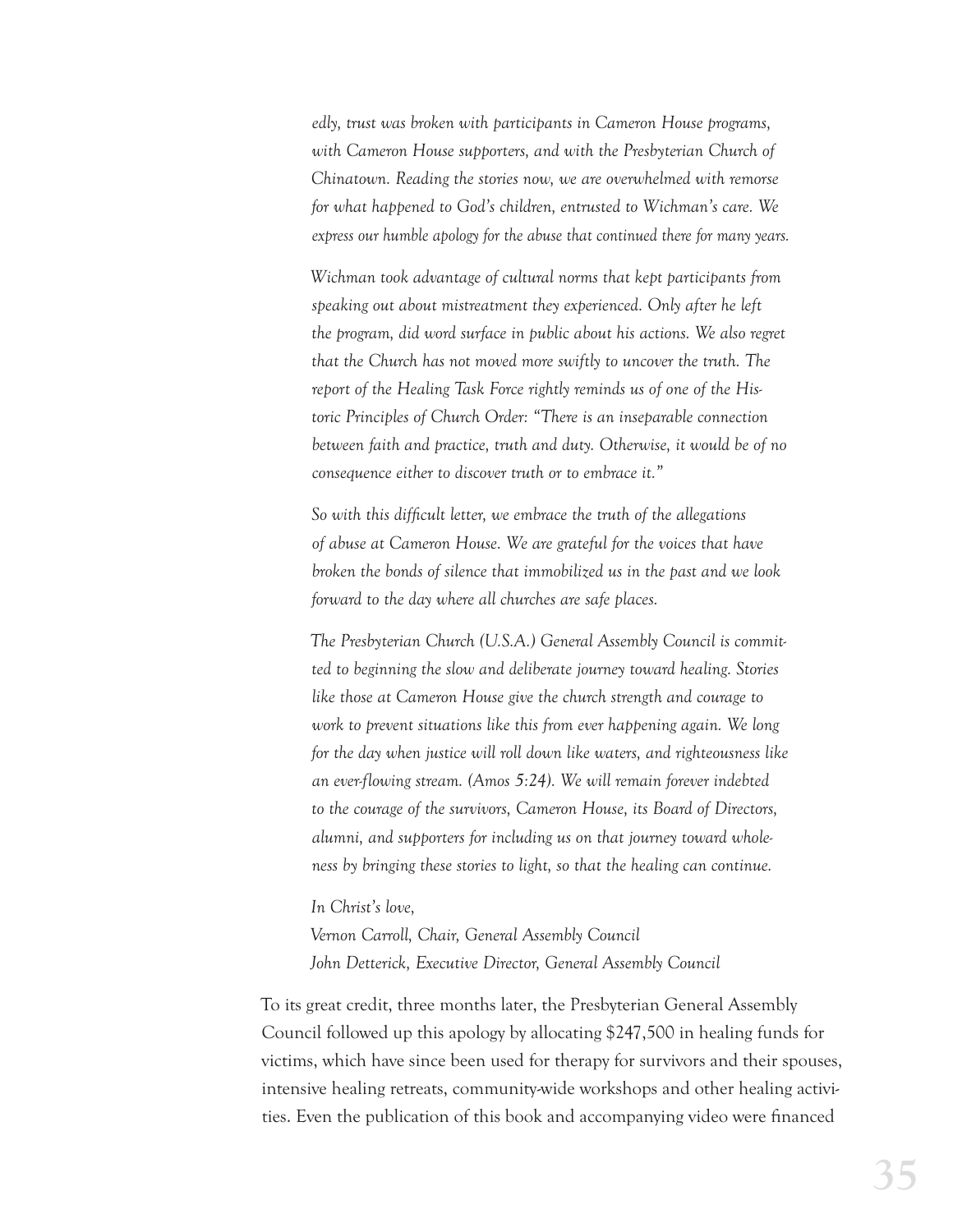from this healing fund with the approval of the Presbyterian Church (U.S.A.), which provides this as an important healing resource for religious communities of any faith.

While the formal apology (and healing funds) from the national level of the Presbyterian Church was monumentally significant, Recommendation #4 of the Healing Task Force Report also asserted that formal apologies from San Francisco Presbytery (regional governing body) and the Session of the Presbyterian Church in Chinatown were also needed, for their respective failures in preventing Wichman's sexual abuse.10

It should be clear from previous pages that leadership of the San Francisco Presbytery were highly receptive and fully supportive of the healing efforts they knew were desperately needed. Shortly after receiving the Healing Task Force's Final Report, the Presbytery formed a "Cameron House Response Task Force," which helped the Presbytery formulate a formal apology for Wichman's sexual abuse. At the June 28, 2005 formal meeting of the Presbytery the apology was approved, which stated, in part:

*We are sorry that the Presbytery of San Francisco did not learn of the many abuses that occurred, and therefore was not able to intervene and stop the actions of Dick Wichman. We are sorry if some in the Presbytery of San Francisco were complicit in any way as youths in the Cameron House community suffered the loss of their innocence, the loss of their faith and trust in the people of faith, and the loss of their opportunities to enjoy the fullness of life God intends for each of us.*

*We regret that when the Special Disciplinary Committee was ready to bring charges against Dick Wichman, he renounced the jurisdiction of the Presbyterian Church (U.S.A.) thus losing his ordination and removing himself from any possible further actions by the church. The Presbytery attempted to bring criminal charges against him, but was prevented by the statute of limitations. We are sorry that at that time we did not* 

<sup>10</sup> In the Presbyterian denomination, primary responsibility for clergy oversight is assigned to the "Presbytery," a regional governing body that ordains and "installs" clergy to local congregations and ministries. In each individual congregation, a "Session" is the governing body which provides leadership and authority with the pastor over all church matters.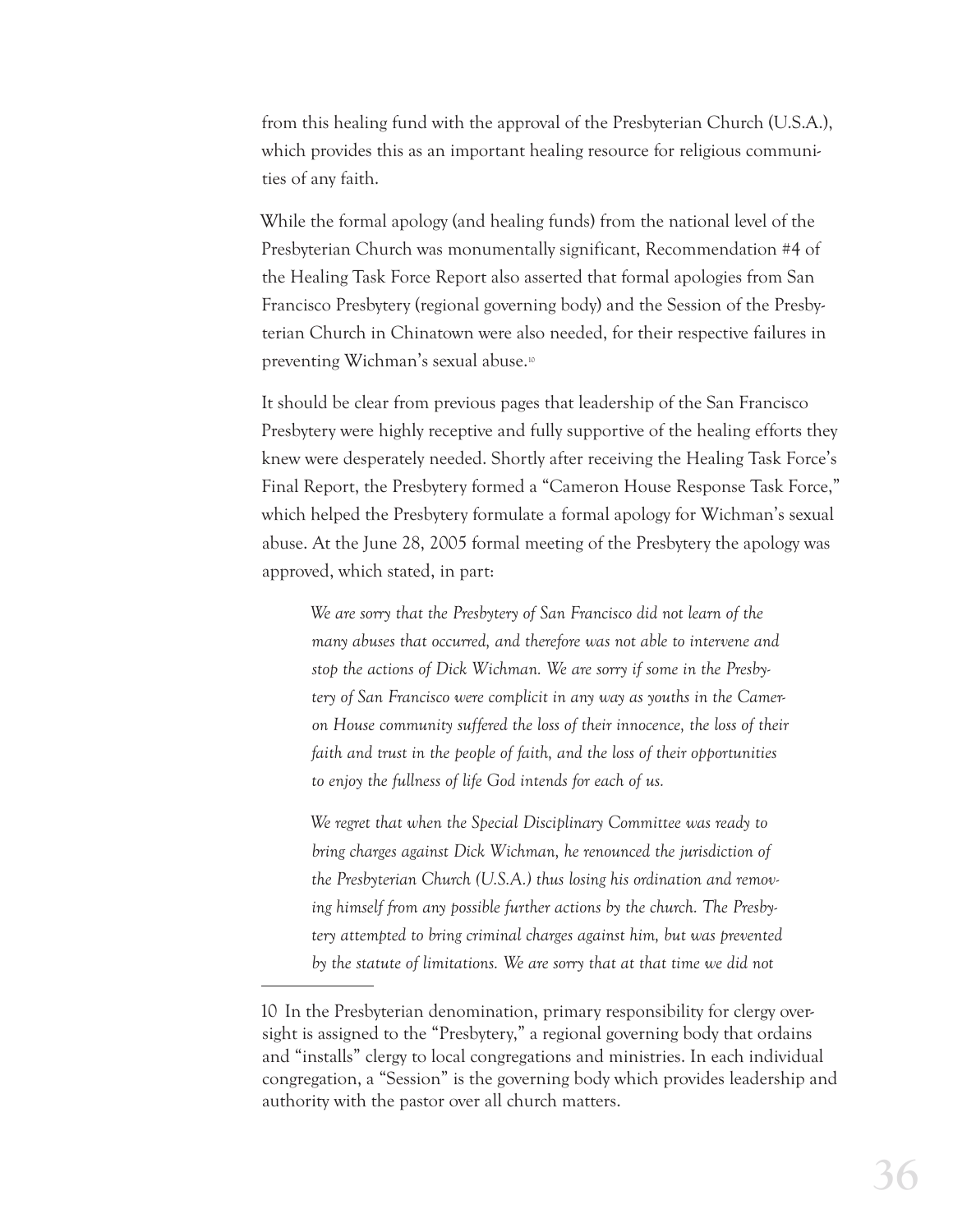*advocate more actively on your behalf, supplying pastoral care and support to those injured. We have raised our voices against injustice in the world around us, but we have too often been content to ignore or excuse the injustice and racism perpetrated by our own church leaders. To our shame, we have allowed you to bear the pain of this injustice without lifting our voice to support you in your struggle for justice.*

*We are sorry that our presbytery's inactivity over too many years has allowed hurt and harm to continue in the survivors' nuclear and extended families, friends, and communities. We apologize that the presbytery did not do more to reach out to those who were victimized.*

*We grieve our part in the pain that you have carried alone for too long.*

After this Apology was issued by the Presbytery, the following year, the Session of the Presbyterian Church in Chinatown congregation also issued an apology letter, saying:

*We sincerely apologize and are deeply sorry for not being able to protect you from the terrible abuse you suffered so long ago. We failed you when we did not do more to comfort you and left you to face the pain all alone.*

*We are grateful to and continue to support all the efforts of Cameron House to bring healing. We pray for continued healing and reconciliation*  so that you may be made whole, find comfort and peace once again. *May our love and concern reach you and embrace you as you journey towards healing.*

[N.B. – For the record, no public accusations have been made by any victims that leaders in the Presbyterian Church "knew" of Wichman's sexual abuse during his years of active ministry and kept silent about it.]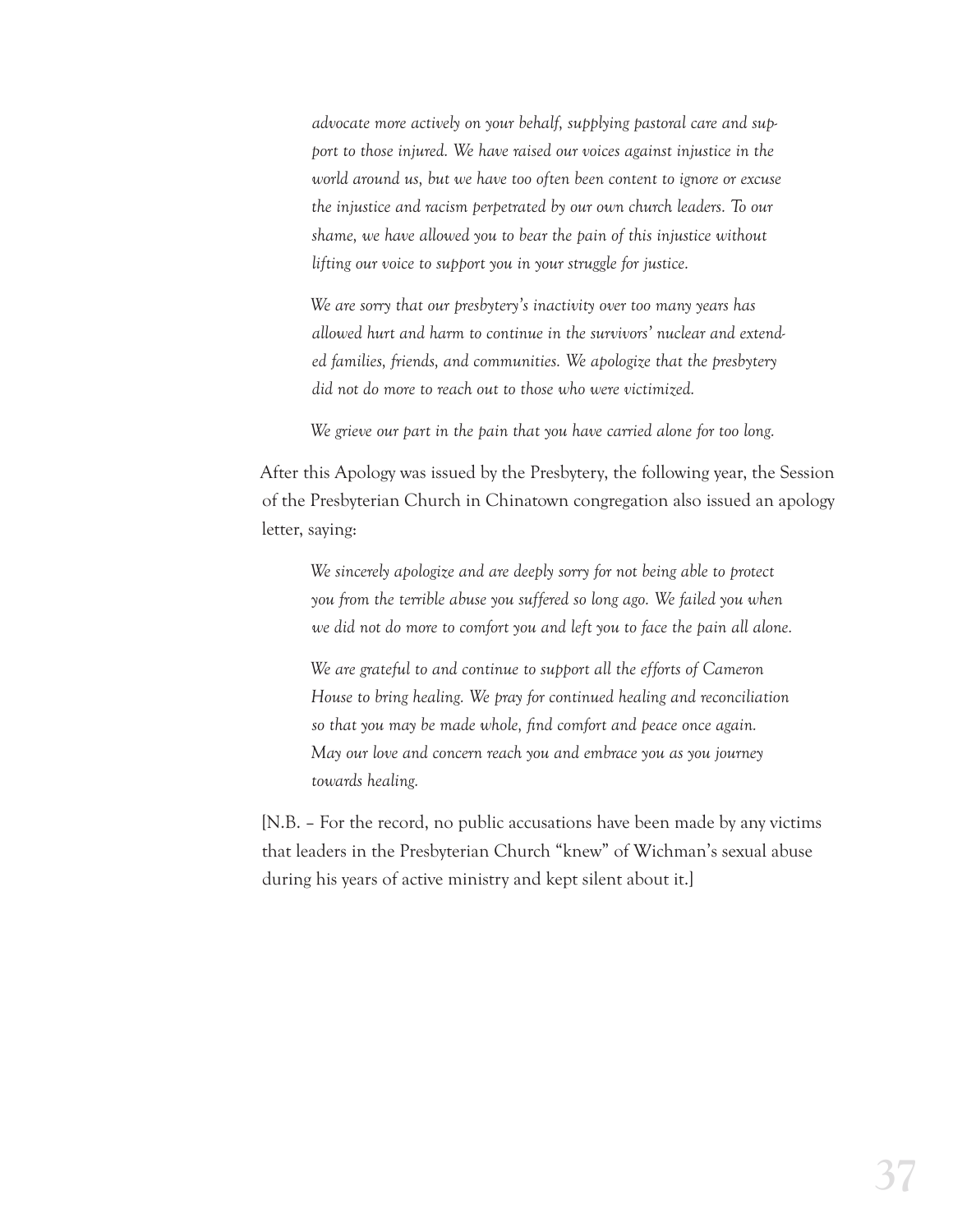## Successful Follow-Up to Recommendation #5

#### **RECOMMENDATION 5**

*The Healing Task Force recognizes that there are more victims/survivors of Wichman's abuse than just those who came before us and before the Presbytery Special Disciplinary Committee in 1988. We urge the Board of Cameron House to actively reach out to other victims/survivors.*

When Cameron House sent out its "public apology letter" to its full alumni mailing list in July 2004, it was a first step in actively reaching out to other victims and survivors who may have been abused by Dick Wichman. As previously noted, that apology letter included the following:

*If you are a survivor of abuse who would like to establish such contact with other victims, a meeting for victims and survivors will be held at 6:00 p.m. on Sunday, June 27, at the Presbyterian Church in Chinatown. The Rev. Dr. Robin Crawford will facilitate, and dinner will be served. Cameron House can also provide a list of therapists who deal with sex abuse.*

*In the future, we expect to hold support groups and workshops on sex abuse and healing for Cameron House and the broader Asian community. More than ever, we feel called to a ministry of helping Asian victims heal from abuse. We invite your continued support and participation in this ministry. Details of future activities will be posted on our website, www.cameronhouse.org.*

To this day, it is a well-accepted belief within the Cameron House and Presbyterian Church in Chinatown community that there are many levels of victims who, for their own good reasons, have chosen not to identify themselves or seek support services. After the public apology letter was placed on the Cameron House website, a lengthy article describing the work and recommendations of the Healing Task Force was published in the "Current" agency newsletter. Since that time, the agency has consistently encouraged victims to contact Cameron House for support or counseling resources.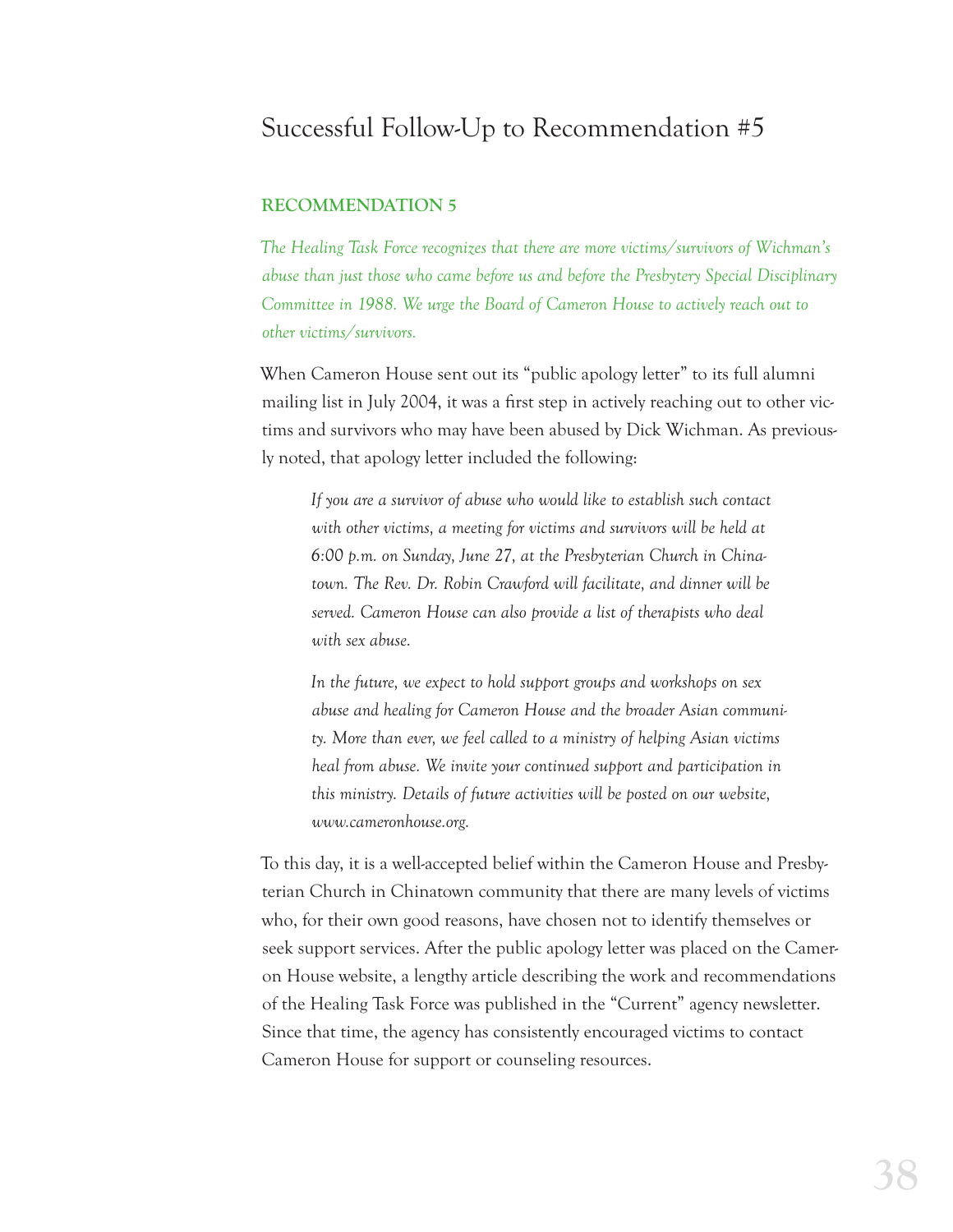While initially this support was provided only through participation in the Survivors/Thrivers support group, the allocation of \$247,500 by the Presbyterian General Assembly Council in 2005 enabled victims to seek and receive professional psychotherapy from therapists of their own choosing. To this day, a "Request for Support for Psychotherapy/Spiritual Care Services" form is available on the Cameron House website, inviting victims to apply for these services, which have never been denied. Because it was never clear how many victims might surface, a limit of \$7,500 per individual was set, so that funds would not be depleted prematurely. After the first five years, when new requests for psychotherapy/spiritual care services were waning, the Cameron House "Healing Committee" agreed to increase that amount significantly for some victims on a case by case basis as needed. In 2018, the Healing Committee promised that when the GAC healing funds are completely expended, psychotherapy and spiritual care services for any "new" survivor who might still come forward would be available from a "Healing Fund" made up of contributions from Cameron House, the Presbyterian Church in Chinatown, San Francisco Presbytery and numerous private donors who continue to contribute to this Fund.

Finally, while public invitation to unidentified victims on the Cameron House website, newsletters and other publications have definitely been successful, the most powerful "outreach" has occurred during the series of five community-wide "healing workshops" that were held over four years. These open, life-changing workshops are described on the next pages under "Recommendation #6."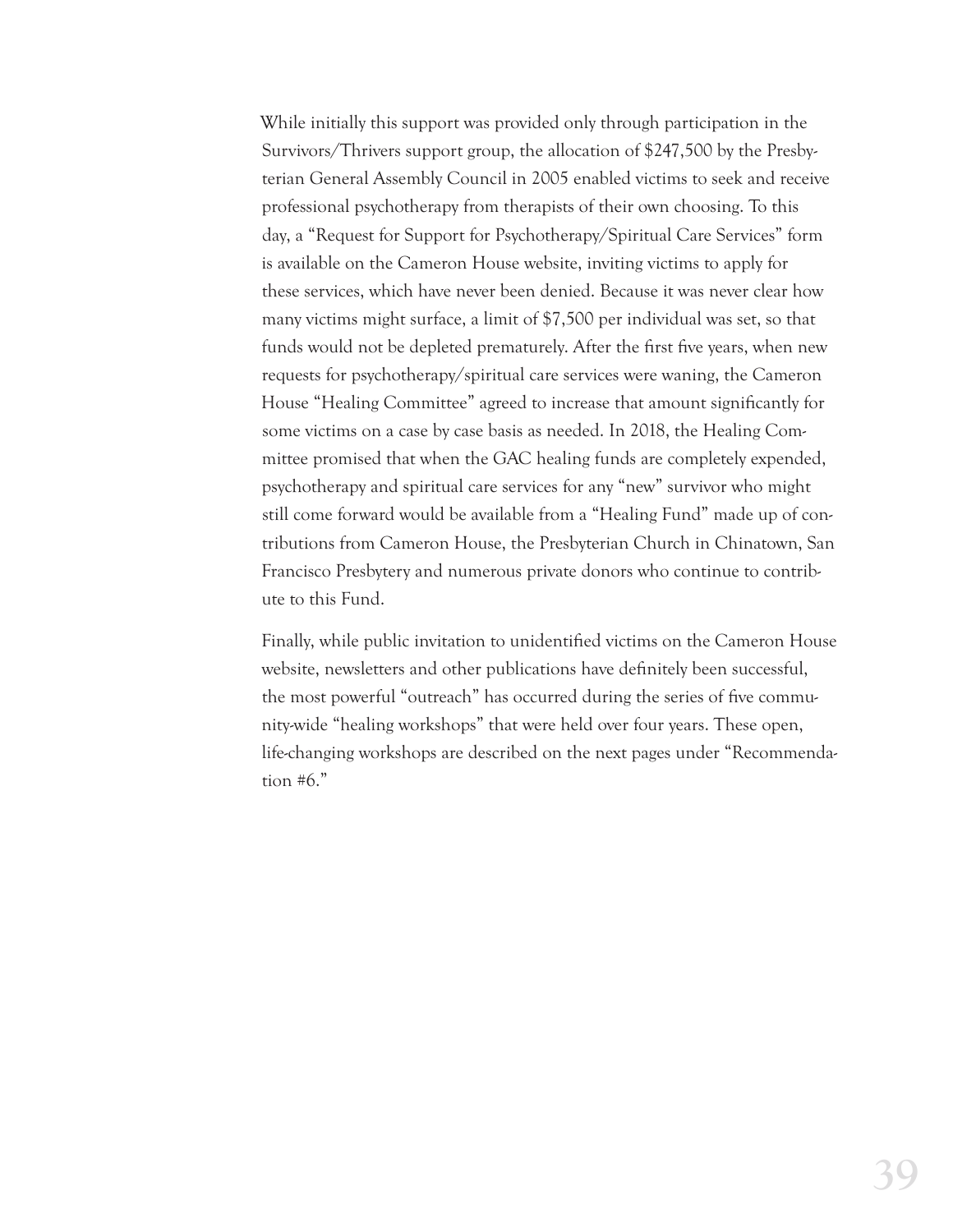## Successful Follow-Up to Recommendation #6

#### **RECOMMENDATION 6**

#### *All day Healing workshop on sexual abuse, including clergy sexual abuse*

Though the Healing Task Force had only recommended one "healing workshop" in its Final Report, Cameron House would eventually hold five "healing workshops" to allow Cameron House alumni and our Presbyterian and community friends to process together the emotional impact of Wichman's abuse, not only on the primary victims, but on our whole faith community ("secondary victims"). Though most members of the Cameron House community were not primary victims of Wichman's abuse, there was a vital need to talk together openly about his abuse of power and the sexual abuse that had previously been unknown and unspoken. The workshops were facilitated under the therapeutic guidance of Dr. Satsuki Ina and the Cameron House Healing Implementation Committee.

#### **HEALING WORKSHOP #1**

One hundred people attended the first all-day Healing Workshop on April 30, 2005 to discuss openly the sexual abuse that occurred during Dick Wichman's 30 years as Director of Cameron House. The highlight of the workshop was the open sharing by a panel of five well known Cameron House alumni who described the different ways they had been personally victimized by Wichman's actions. For these victims, speaking of the abuse to the community and being believed was a trepidating, but enormously healing step. Members of the Healing Task Force also added their personal reflections on the legacy of pain that Wichman had brought us.

Most who attended the workshop said it was the first time they had heard any victim speak personally about Wichman's sexual abuse. Because victims had always been unnamed, the devastating impact of Wichman's molestations had never been heard, or felt, as personally as on this day. There was tremendous appreciation for the victims who shared openly, and great sorrow to know the pain they had endured for years. There was also a deepening recognition of how Wichman had manipulated and seduced the entire community, both boys and girls, to passively give in to his power and control. Though the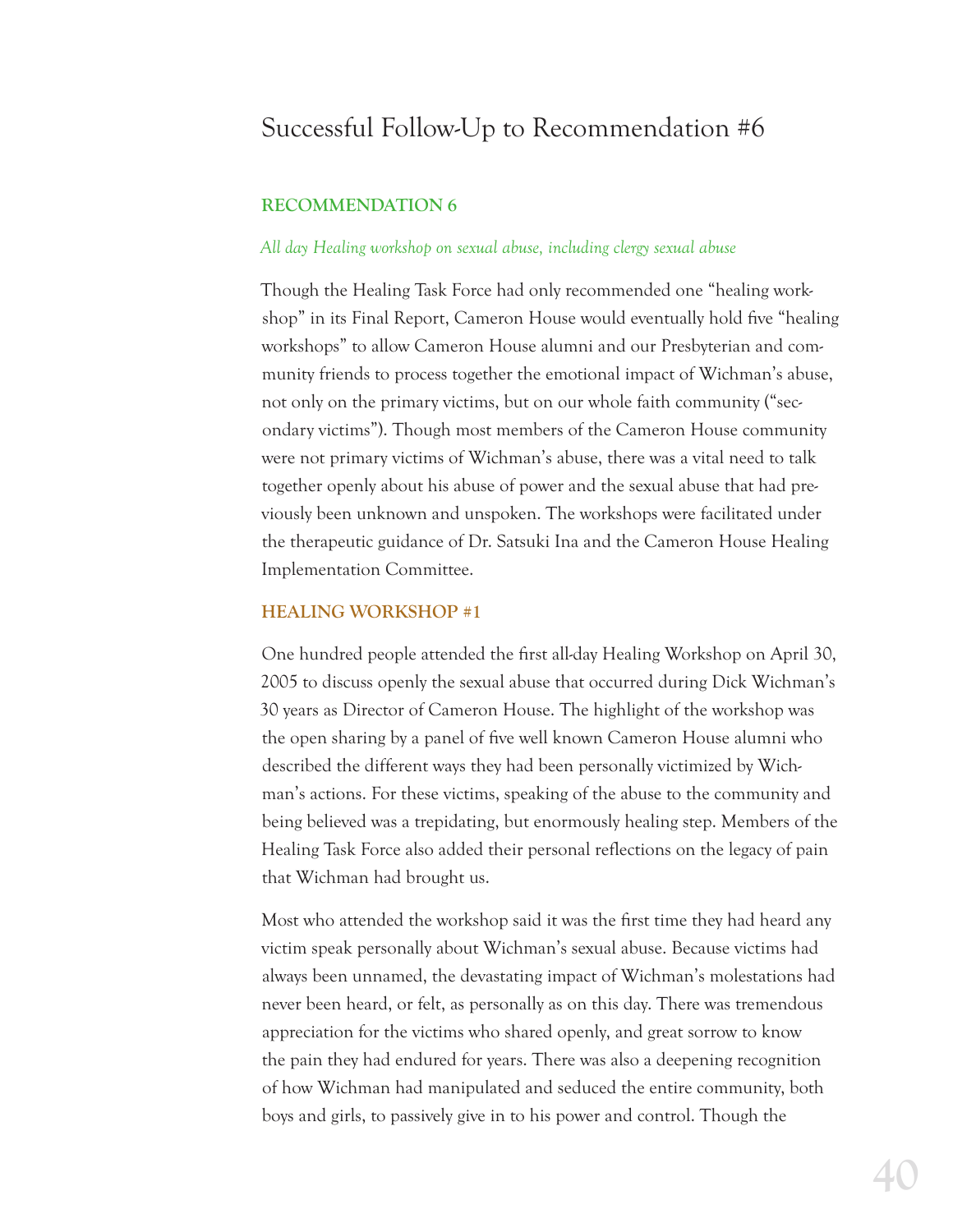atmosphere was heavy in the Cameron House building for most of the workshop, there was also a deep sense of relief and joy that the truth had finally been spoken. A healing worship service led by a team from The Presbytery of San Francisco, which conveyed its apology for the past and its support for the ongoing healing process, concluded the day.

Evaluations at the end of the day showed 98% of the participants "strongly agreed" on the powerful impact of the workshop and 96% indicated they would like a follow-up workshop. Among the many thoughtful written comments submitted at the end of the day:

*"This is only the beginning—now it is possible to have a truthful dialogue."*

*"I see this workshop as the beginning of the healing process."*

*"We need continual dialogue to play out anger, etc."*

*"We need more opportunities to rebuild community."*

*"I want to try to understand my son (deceased) who may have been molested."*

*"I need to continue to work on my personal response to survivors and gather courage to tell Dick how much I appreciated him in my life and how angry and disappointed I am at the continuing pain, suffering and destruction he caused."*

*"This is a process to author our own story we have only begun to come together as a community to accomplish this."*

*"I want to have a clear mind and more loving forgiving heart."*

*"I need time to process and let it all sink in, gure out how this affected me, but I also need someone—a community to do it with."*

#### **HEALING WORKSHOP #2**

Inspired by the power of the first healing workshop, a follow-up workshop was held ten months later on February 25, 2006 entitled *What Has Happened Since the First Healing Workshop Last Year?* Keynote speaker Dr. Satsuki Ina explained how the first Workshop triggered for many deeper questions about the effects of clergy abuse, sex abuse and abuses of power, especially for many who had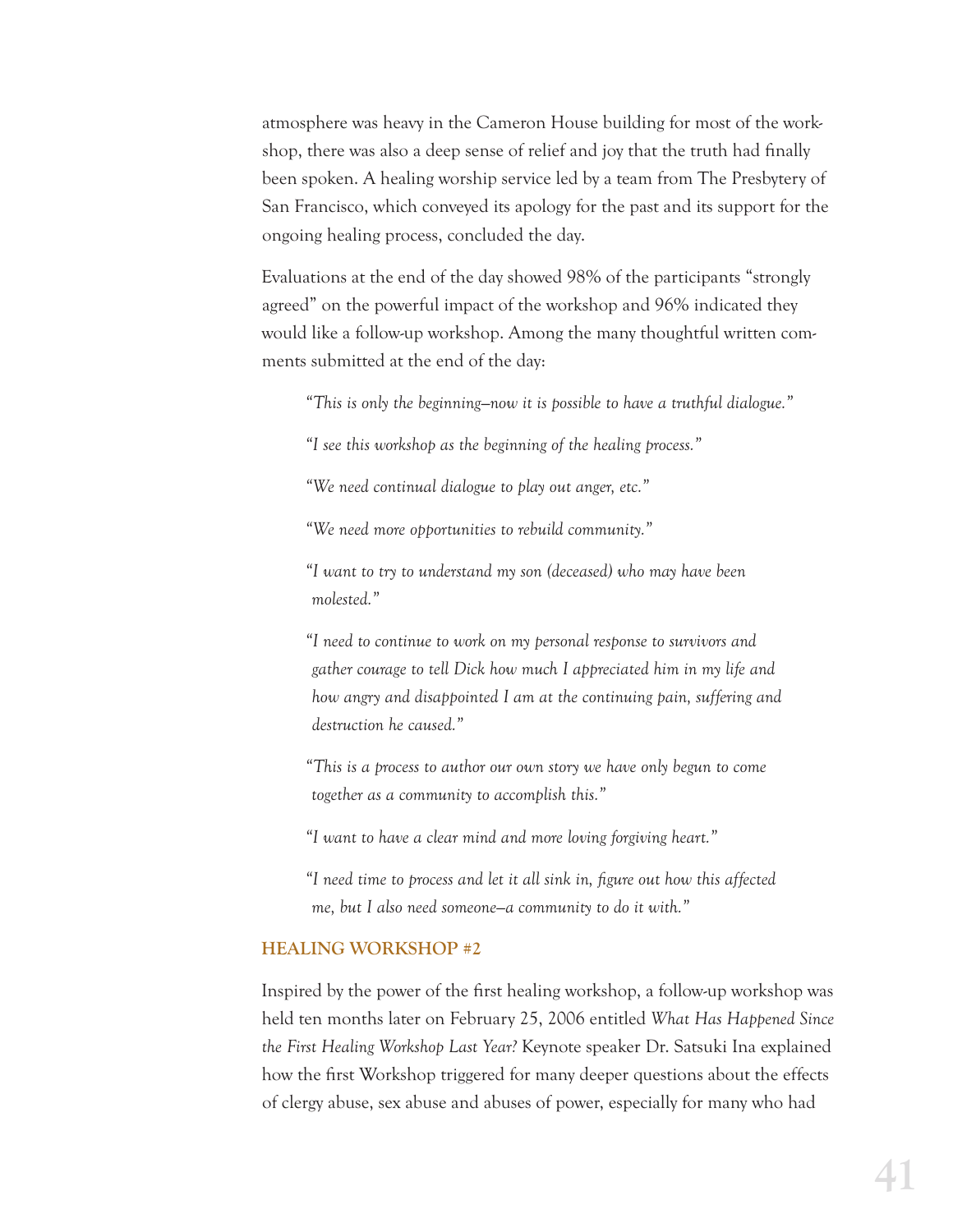never thought of themselves as victims. The "ripple effect" of sexual abuse on a community was highlighted, especially its unseen impact on "secondary victims."

Again, the highlight of this workshop was the open sharing by other survivors of Wichman's abuse, which captivated the roomful of participants. In the afternoon, small groups provided the opportunity for participants to share their own personal experiences of Wichman's huge influence upon themselves and the whole community. At the end of the day, a "Healing Circle" and worship service were used to convey the different levels of trauma that clergy sexual abuse creates within a community. Finally, Dr. Ina concluded the day by explaining that "community healing" best happens when we talk together openly and share not only our pain, but also our emotional needs as we uncover them.

As with the first workshop, evaluations were enormously positive, with much appreciation again for the panel of survivors who shared their stories openly. Moved by the compassion and respect he felt from the community of participants, one panelist spoke not only of his abuse by Dick Wichman, but also disclosed openly for the first time how his former Cameron House club leader had sexually molested him and his brothers repeatedly years ago.<sup>11</sup>

#### **HEALING WORKSHOP #3**

A full year and a half later, a third workshop was held on September 15, 2007, to continue to "provide a safe space for those who want or need to hear and speak of the sexual abuse." This workshop was spurred by two important events: (1) a joint visit made to Dick Wichman in Oregon by the Rev. Craig Palmer (Executive of San Francisco Presbytery) and Dr. Satsuki Ina in March  $2007<sup>n</sup>$ ; and (2) Wichman's death on June 19, 2007. The workshop included a report of that last visit to Wichman and further open sharing by survivors of their healing journey.

<sup>11</sup> Because this panelist's former club leader was still active in the local Presbyterian Church in Chinatown, an immediate investigation was initiated, resulting in disciplinary action. When this former club leader refused to comply with disciplinary stipulations and renounced the PC(USA), his church membership was terminated. When this information was presented to law enforcement, no legal action was possible because of the statute of limitations.

<sup>12</sup> This visit to Dick Wichman in Oregon was only part of a larger, ongoing effort by both the Healing Task Force and Healing Implementation Committee to seek restorative justice and healing directly and personally with Dick Wichman. See pages 34–37 for a fuller elaboration of this extensive effort.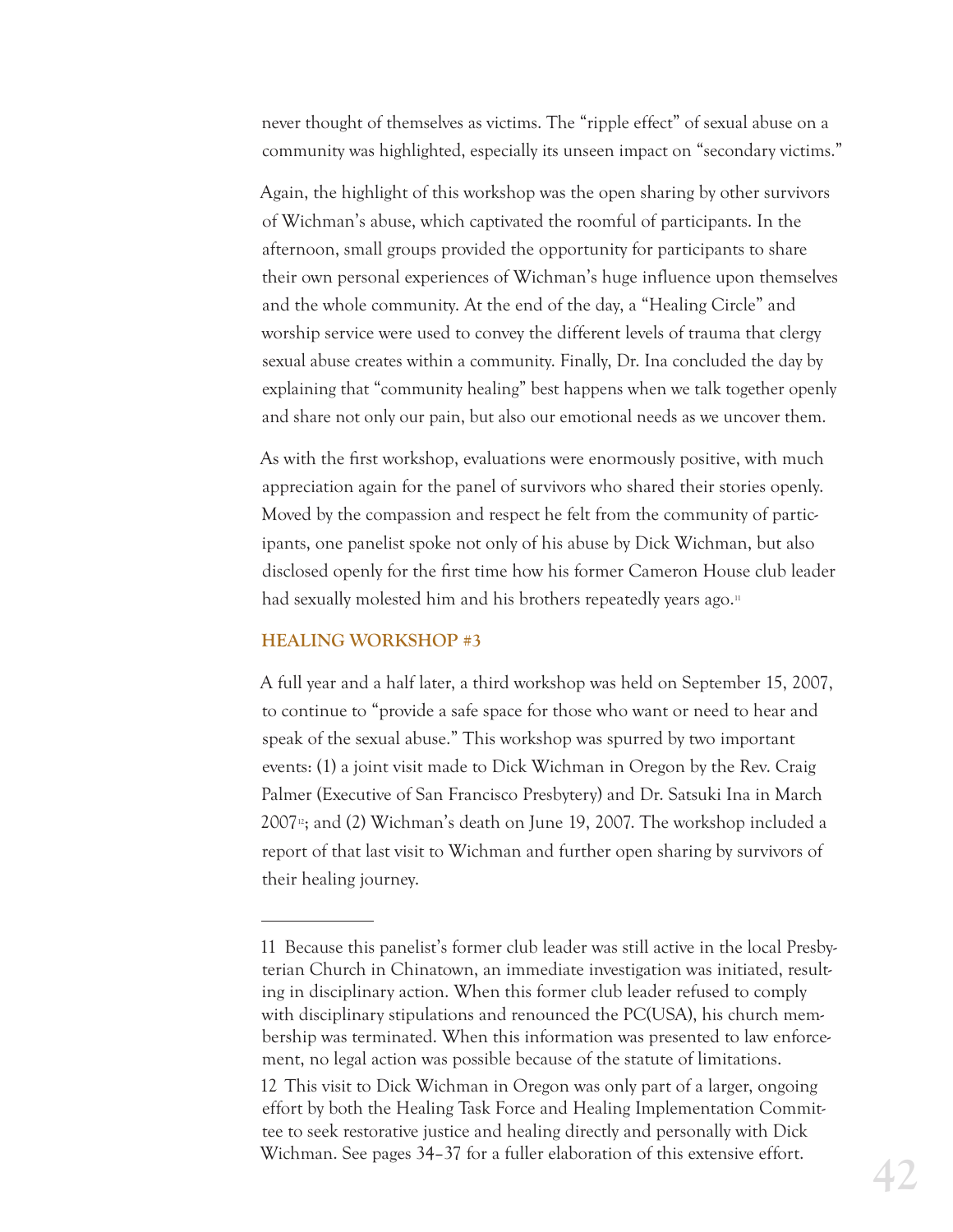Because of Wichman's death, conversation during this workshop became more reflective, personal and sentimental. A multitude of reactions surfaced: closure for some who now knew their longed for hope of an apology from Wichman was never going to happen; anger by others because Wichman largely maintained until his death that he did not sexually abuse anyone; and fondness and sadness for others who had cherished Wichman's pastoral care and his tremendous impact on their lives. Still others had mixed feelings or an absence of real feelings, reflecting where each person might be in their healing journey. Most of all, this sober workshop provided recognition that we were not all at the same place as the afternoon small groups and Healing Circle activity encouraged a wide diversity of expression. Participants wrote:

*"I loved hearing Craig Palmer and Dr. Ina's presentation on Dick—it was powerful. I am so grateful that we could hear/understand his perversion of reality."*

*"There was great good and much evil in Dick's life in our community. We each will have to deal with it and may need to acknowledge both."*

*"Again, powerful and moving."*

*"I still commend those who speak up at these workshops for their bravery and willingness to share with the group."*

*"Seeing how abuse can be healed as a community is awesome and inspirational!*

*"Our whole community is at a different place. More openness and sense of being able to speak our truth, more people able to talk."*

*"This became a place with no shame."*

*"I am reminded that we have a very caring community and how fortunate I am to be a member of it."*

#### **HEALING WORKSHOP #4**

Not surprisingly, there have always been Cameron House alumni who always ask: *"Haven't we talked enough about Dick Wichman's abuse?… can't we just move on?"* Though the response to the first three workshops had been enormously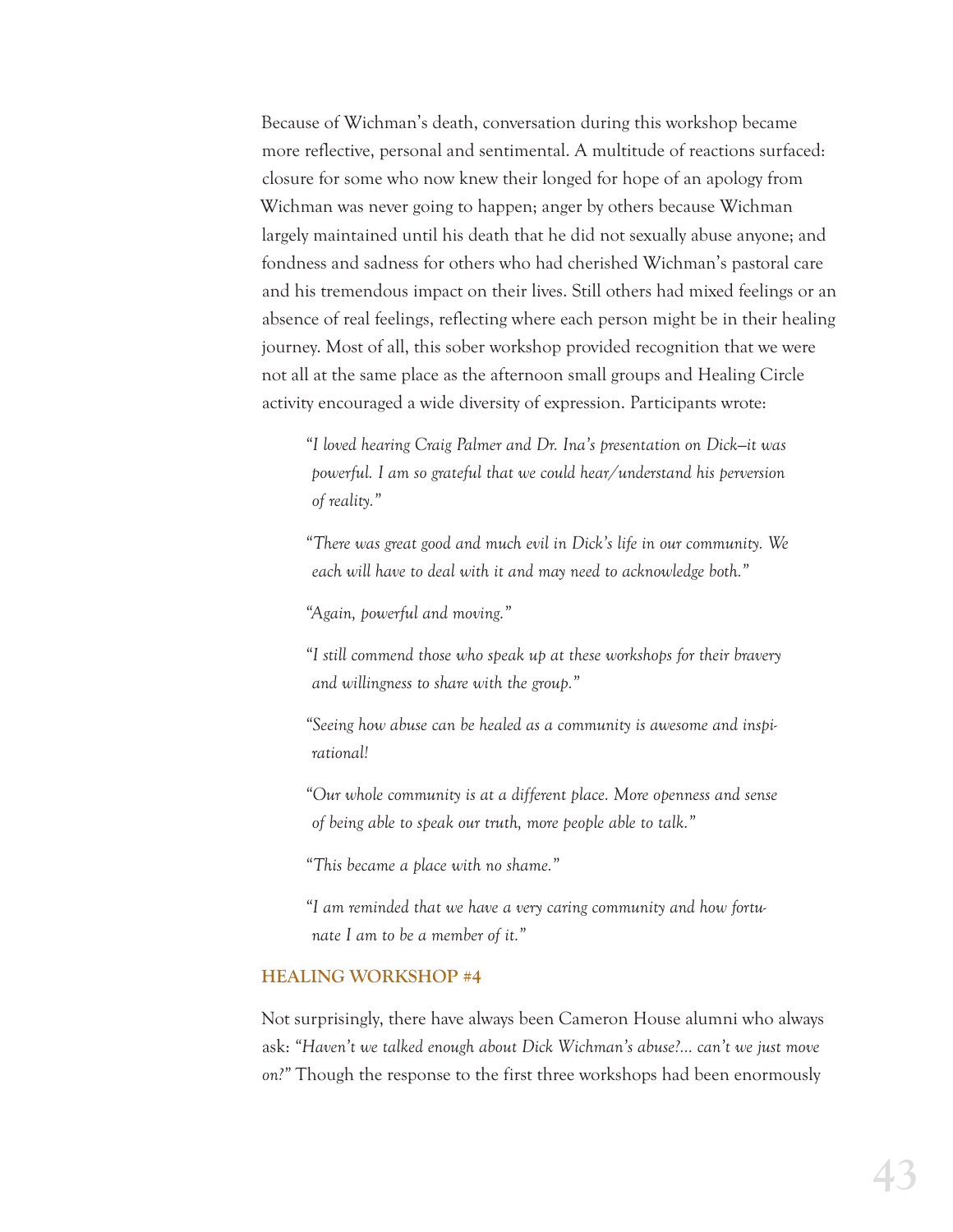positive, the Cameron House Healing Committee was perpetually aware of this subtle (and sometimes not so subtle) pressure expressed by alumni in the community who insisted there was no point in continuing to talk about Wichman. So it was with some apprehension that the Healing Committee chose to proceed with a fourth healing workshop on April 19, 2008, believing strongly that Wichman's ministry, like ripples in a pond, touched upon many distant shores that we only barely understood.

The structure and aim of the fourth workshop was to further explore the breadth and depth of Wichman's legacy and its not-always-so-obvious impact on individuals, families and our community. While earlier workshops intentionally centered on the experience of primary victims, the Healing Committee wanted to expand the focus to highlight the experience of "secondary" victims of Wichman's actions and to provide an open forum to hear each other's stories. Instead of using panel presentations and small groups as in earlier workshops, this fourth workshop was kept in a large group format so that all participants could speak and be heard by the "whole community" of more than 60 participants.

Brief opening talks by Dr. Satsuki Ina and Dr. Benjamin Tong explained that three things are needed in the healing of trauma in a community: (1) establishing a sense of safety; (2) telling the story and mourning the losses; and (3) re-connecting back again with the community. Throughout the day, participants were invited to consider "How have I been impacted by Dick Wichman's abuse, whether you were a victim, a witness or a bystander to it?"

As in previous workshops, the anecdotes and storytelling by participants in the open setting were sincere, moving and spiritually inspiring. During the afternoon session, unexpectedly, another Cameron House youth participant who had not attended any of the prior workshops disclosed for the first time that he was also a victim of Wichman's sexual abuse. After he described emotionally the many ensuing difficulties in his adult life, there was a wonderful expression of the healing power of our community as many of the participants were immediately responsive in embracing and extending themselves to him personally.

In later reflection, some members of the Healing Committee are most proud of this fourth workshop because we had not given in to persistent voices in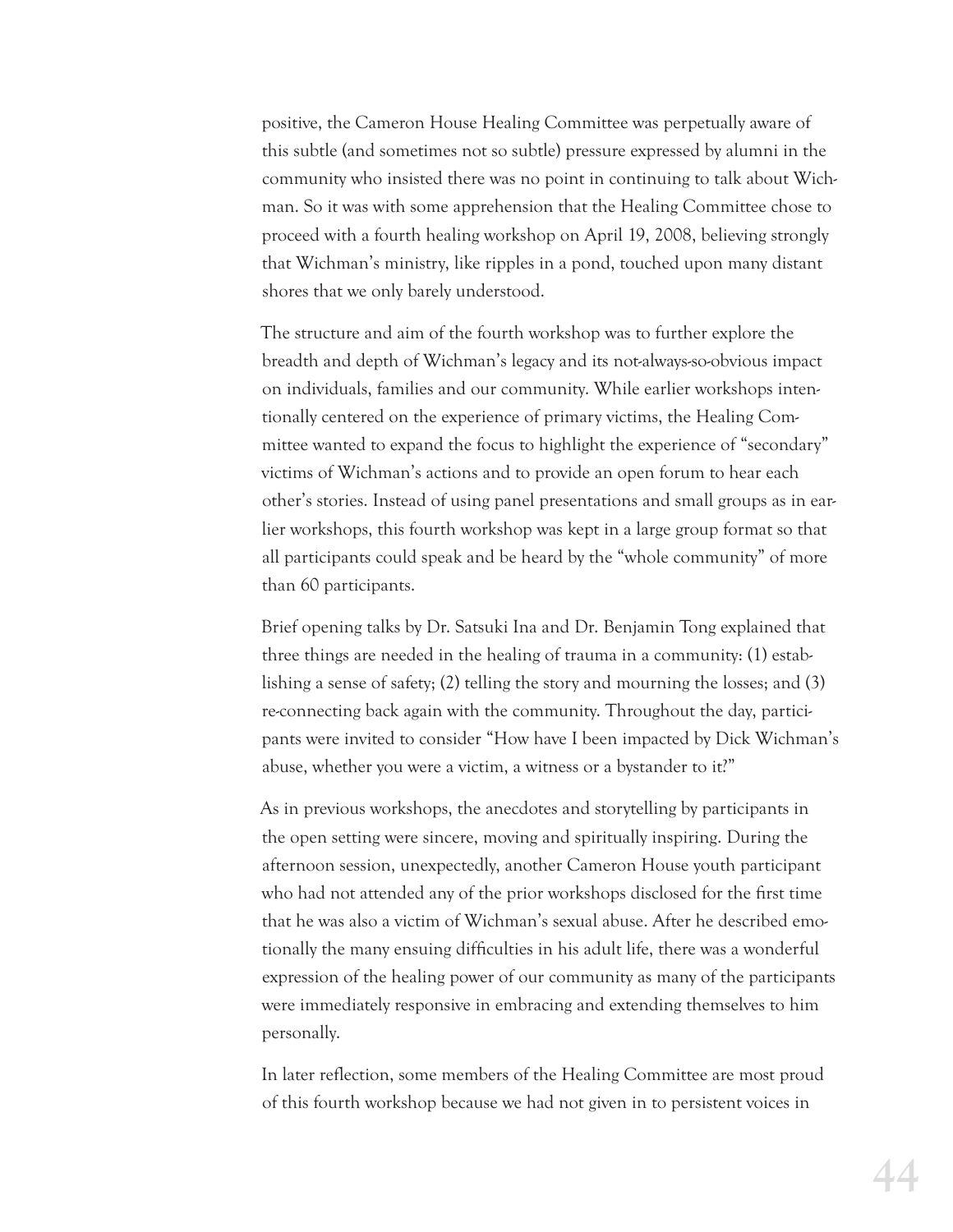our community telling us we had talked enough about Dick Wichman's abuse. Dr. Ina and Dr. Tong summarized this challenge perfectly, reminding everyone that "the perpetrator of sexual abuse only asks the community for one thing: Silence." The appreciation of many for this workshop was captured best by one survivor who knew "we continue to heal as we release our stories from their hiding places."

#### **HEALING WORKSHOP #5**

A year and a half later, a fifth Healing Workshop was held on October 10, 2009 entitled "Creative Reflections: A Day of Sharing, Creating and Healing" which was a joyful celebration of our community "having moved from being victims to being survivors to thriving."

The achievement that spurred this workshop was that a year earlier, at the 218th Presbyterian General Assembly, victims of Wichman's sexual abuse had stood up and shared their story and actively advocated for the Presbyterian Church to provide resources for churches to prevent sexual abuse and support for victims and congregations where it did. The Assembly was so moved by their presentation that it passed an overture to create a new Presbyterian "Office for the Prevention and Healing of Minister Misconduct and Abuse." A beautiful DVD that had been made earlier in that year of victims speaking about their healing journeys was shown at this fifth workshop and provided much joyful admiration for the courage of many in our community.

This workshop was another affirmation that many victims no longer felt ostracized as their value and place in the community had been restored. Led by Shari Lynn MEd., CSAC, SART, participants used the creative medium of art journaling, mandala and Bowl of Life to capture what each had learned about abuse and about ourselves through our healing together. By utilizing artistic expression through color and imagery, the workshop stirred deeper insights about the inner self and the experience of a deeper level of trust. A closing circle serving of tea ("Hawaiian calabash thanksgiving ceremony") concluded the meaningful day.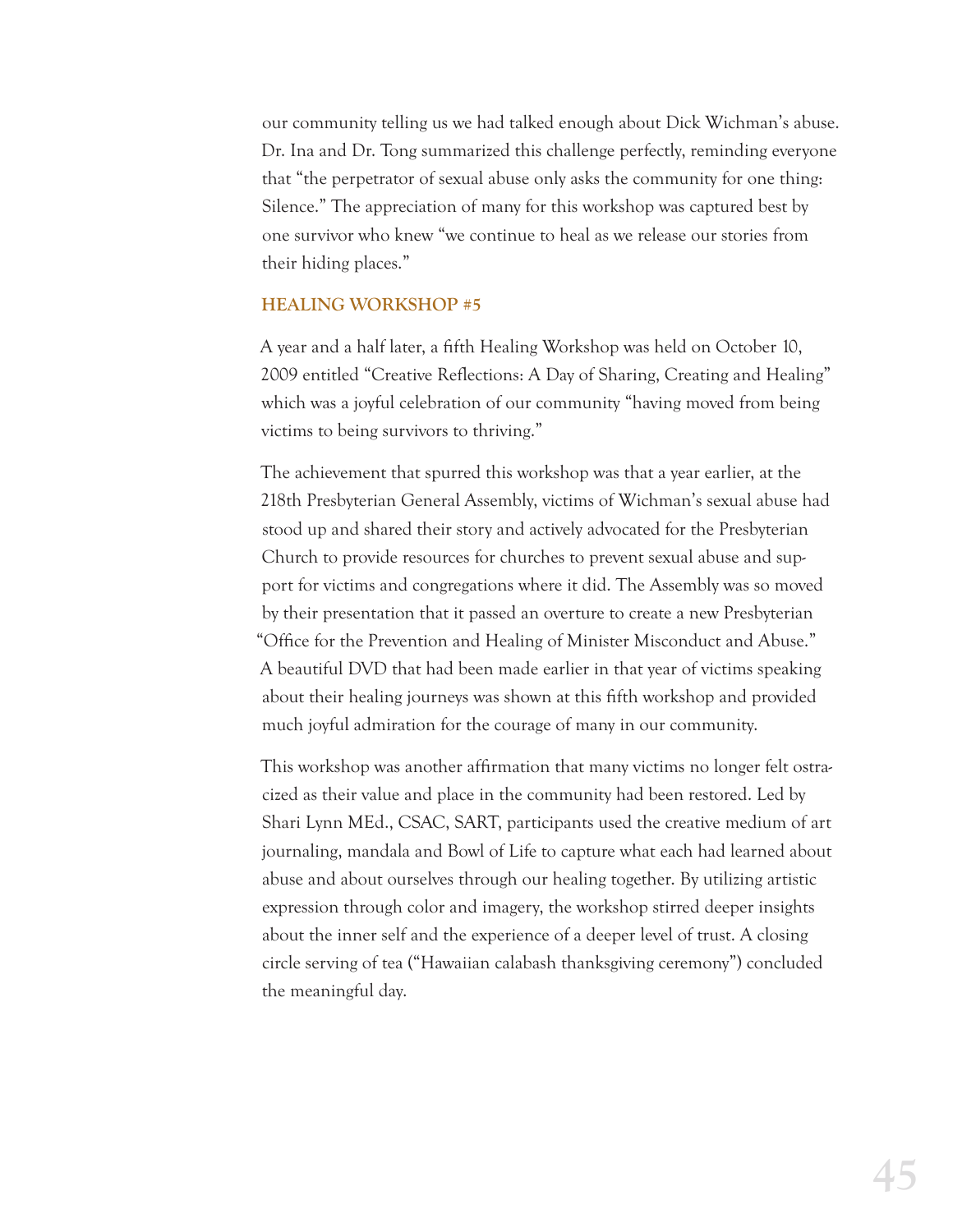## Successful Follow-Up to Recommendation #7

#### **RECOMMENDATION 7**

*Victims do not want others to go through what they endured. It is important that the public is aware of policies and procedures that Cameron House, as an agency, has*  instituted to prevent any staff or volunteer from misusing their power as director, staff *or volunteer leader to abuse kids or clients who come to us for service.*

In response to this 2003 Recommendation, the Cameron House Board of Directors and staff began to take many proactive steps to prevent future situations of abuse. Clear policies on what behaviors constitute sexual harassment and abuse and a code of conduct were clearly defined in its personnel policy. That policy was also required to be signed by Board members and other volunteer members. Annual training on sex abuse and reporting requirements for all staff and volunteers were also instituted.

In order to create an environment that helps youth and adults to thrive, the Cameron House Youth Ministries staff developed a program called C.A.S.E.– Creating a Safe Environment, an umbrella program between the Social Services Ministry and Youth Ministries staff to provide wrap-around services and care for youth and adults. In the words of the current 2018 Cameron House Director of Youth Ministries: "We aim to break the statistics that a child must approach many adults before they are believed. We train our volunteers and staff to be approachable and to take notice if a child exhibits warning signs that he or she might be the victim of abuse. By intentionally teaching respectful boundaries and actively working to build a trusting community, children and adults can feel safe coming to us and talking about any kind of discrimination, harassment, or abuse they may be experiencing. We also teach our youth and families about the Cameron House history of sexual abuse and healing journey from a historical perspective and the importance of safety."

In addition to that work to keep children safe, California Department of Justice (DOJ) background checks and fingerprinting are mandated for everyone, 18 and older, who works directly with children. Fingerprints are electronically forwarded to the DOJ and to the Federal Bureau of Investigation to determine if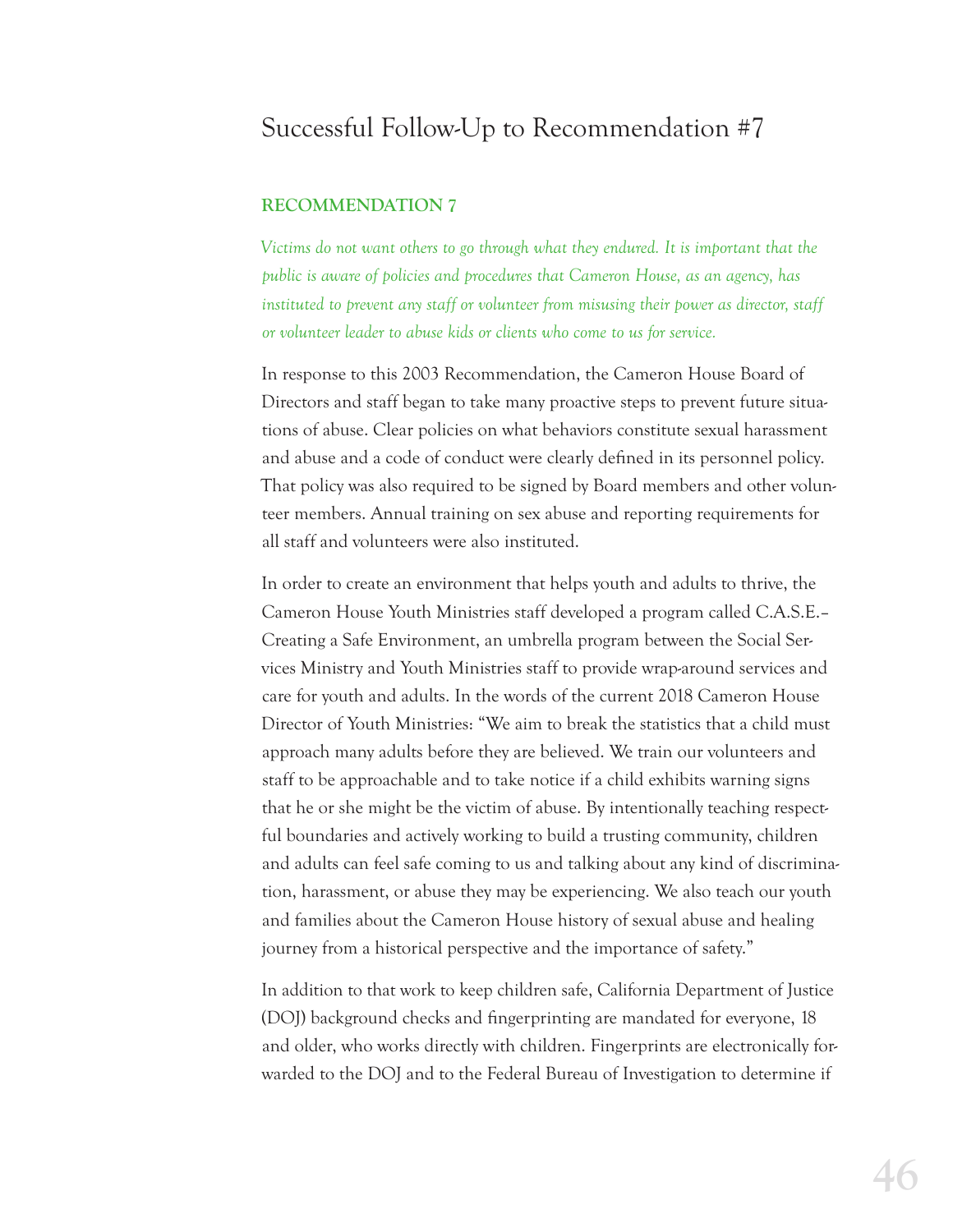there are any reportable arrests or convictions; identifying information is also checked on the Child Abuse Central Index.

Notice of these policies and procedures continue to be displayed on the Cameron House website.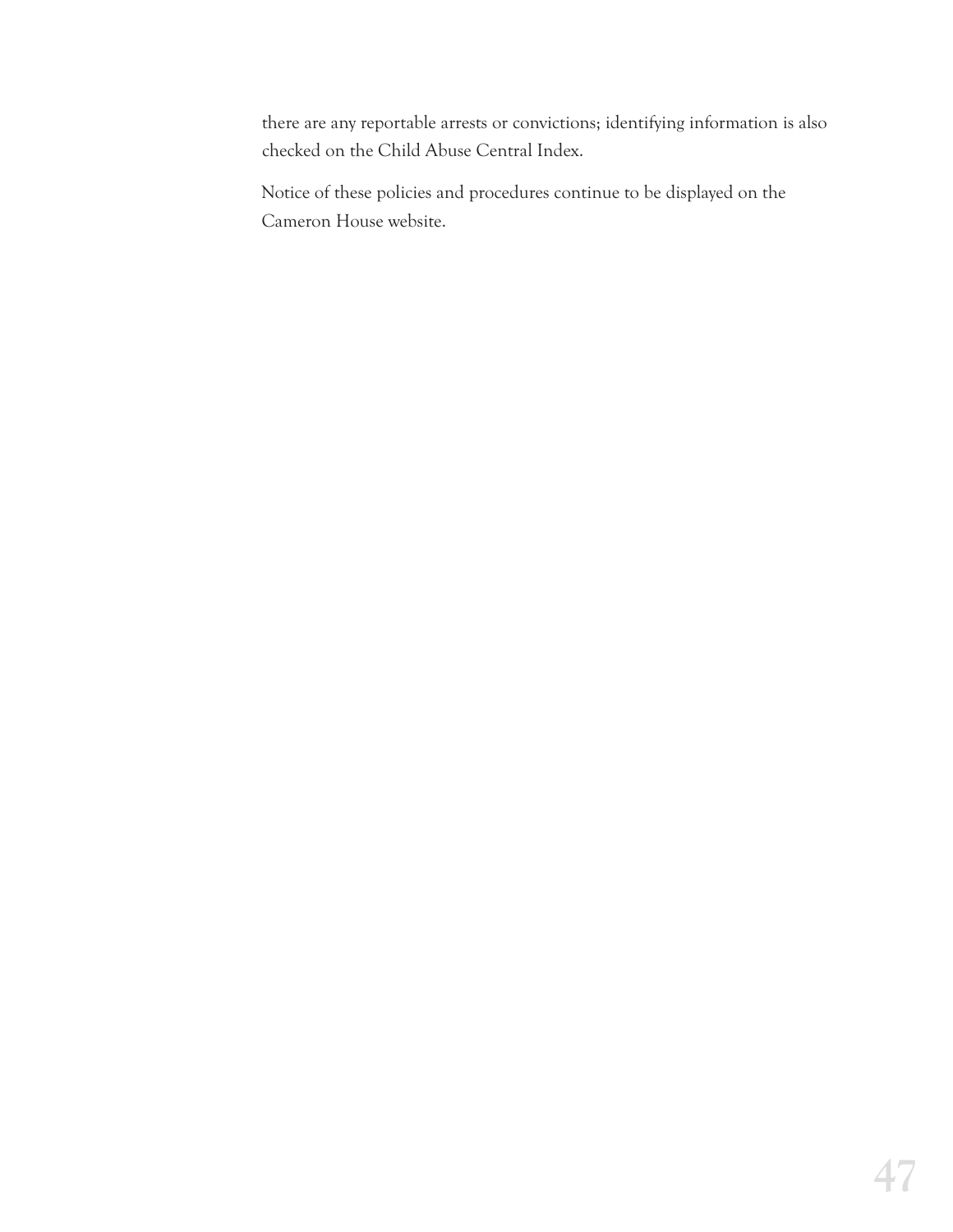# **Other Healing Highlights**

## A. Installation of Healing Artwork

As in every community where sexual abuse has occurred, there are always voices pleading that we should put the dark history of Dick Wichman's sexual abuse behind us. But his victims also remind us that we are called as an institution to be vigilant and to remember it, so that such abuse will never happen here again. After the first community Healing Workshop in 2005, one participant wrote:

*I've been feeling that something that may facilitate healing further, as well as a way of transforming people's pain is to have a symbol for what happened to the Cameron House community. I was thinking about something akin to the AIDS quilt or a book of poetry/writing or even a lm that tells the truth and story of the decades of abuse. Re: the quilt, I feel it could be a powerful symbol of survival and pays tribute to the magnitude of the injury and energy that this abuse took from Cameron House. One can display the quilt at Cameron House or even a big picture to transform and cleanse the painful memories there. Perhaps a tapestry or something. One thing that one person mentioned in my small groups was that a lot of invisible victims have not been identied and that there needs to be more publicity so that these victims are aware and can visibly see that Cameron House is actively working on healing.*

The spark of this idea early in the healing process led ultimately in 2012 to "healing artwork" being installed to a permanent place in the Cameron House chapel and dedicated at a community celebration on October 14, 2012. The artwork took the form of a bronzed sculpture and poetry banners which had been created by Noël Chun, a survivor who had been among the first to publicly disclose Wichman's abuse in 1987. This healing artwork was originally Noël's own personal expression of his healing journey, but was later purchased by Cameron House to be a visible, symbolic reminder of the trauma of the sex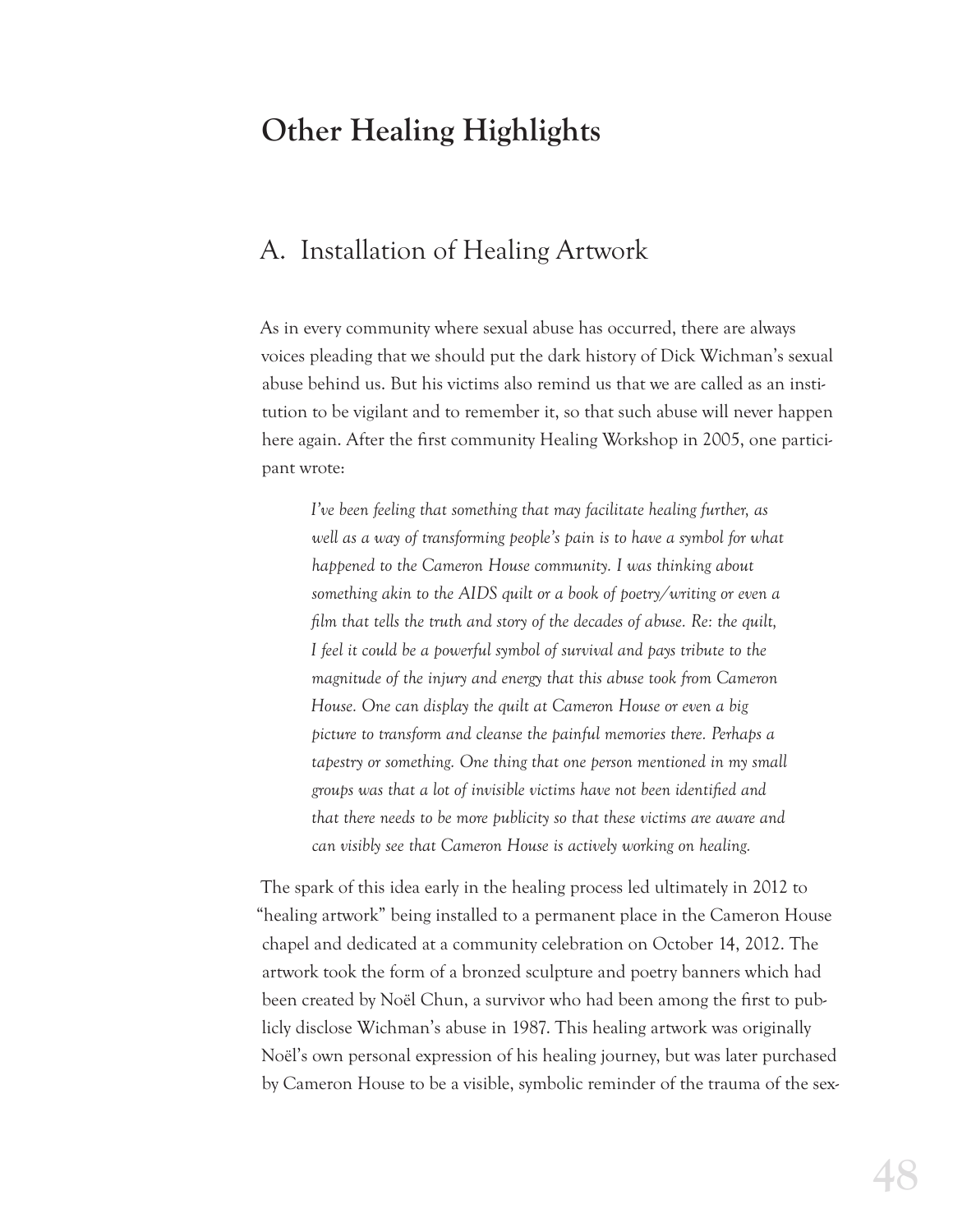ual abuse that occurred there and to highlight the possibility of healing when a community is willing to name and confront evil.

 Noël's two poems, *Stepping out of our Darkness, Into our Light* and *In the Light* are printed on two opaque banners that fill two large windows in the chapel (and can be read on the Cameron House website at: https://cameronhouse. org/about-us/healing/). This healing artwork are visible signs and symbols of Cameron House's commitment to continue on the healing road for the sake of the survivors, victims, their families and future generations. As youth, alumni and visitors enter the chapel, the artwork prevents anyone from forgetting what happened, yet also inspires conversations to liberate each one of us from darkness into the light.

In 2019, other healing artwork created by the spouses and family members of survivors will also be installed at Cameron House, as a reminder of the unseen, often overlooked impact sexual abuse has beyond primary victims.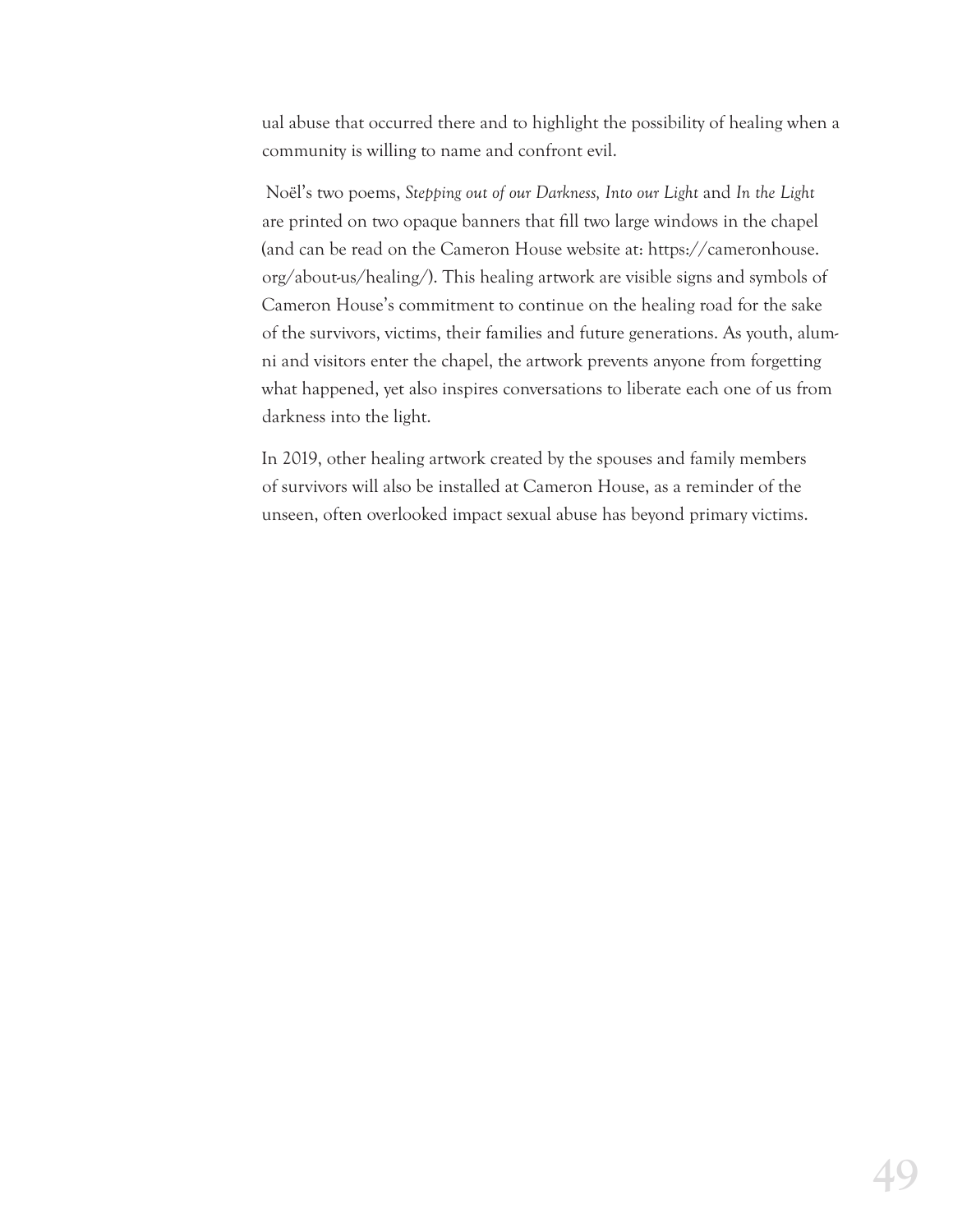## B. Our Healing Journey as a Witness and Resource to the entire Church

When Cameron House began its intentional healing efforts in 2002, it was unable to find Presbyterian denominational resources for healing victims of clergy sexual abuse other than a hotline for reporting abuse in the international mission field. As a result, Cameron House had to develop its own healing program of community workshops, group therapy for victims, retreats for victims and spouses, and locate culturally sensitive therapists for individual therapy. Since that time, Cameron House has continuously worked to share its own healing experience and to collaborate with the Presbyterian Church to improve its denominational policies, budgeting and resourcing in this area. Among the many positive developments which occurred largely because of the initiative and advocacy by victims/survivors of Dick Wichman's sexual abuse:

1. Presbyterian Office for the Prevention and Healing of Minister Misconduct and Abuse. The idea for this centralized office was first raised in a Cameron House retreat for victims/survivors where they recognized that healing must extend beyond our own church community. At the 218th Presbyterian General Assembly in 2008, victims of Dick Wichman's sexual abuse stood up and shared their stories and actively advocated for the Presbyterian Church to provide resources for churches to prevent sexual abuse and support for victims and congregations where it did. The Assembly was so moved by their presentation that it passed Overture 03-20 to create a new Presbyterian "Office for the Prevention and Healing of Minister Misconduct and Abuse" to provide resources and support for restoring health and wholeness to those wounded by sexual abuse and to the broader communities which are also impacted.

2. Survivors of Sexual Misconduct Task Force. After considerable lobbying by a Cameron House Healing Task Force member in partnership with the Presbyterian "Advocacy Committee for Women's Concerns," the 223rd Presbyterian General Assembly (2018) approved the establishment of this five-member task force to (1) oversee the implementation of a number of related recommendations approved by the 223rd GA; (2) make a comprehensive examination of Presbyterian policy, judicial process, and rules of discipline; (3) evaluate the need for a Sexual Assault Response Coordinator within each presbytery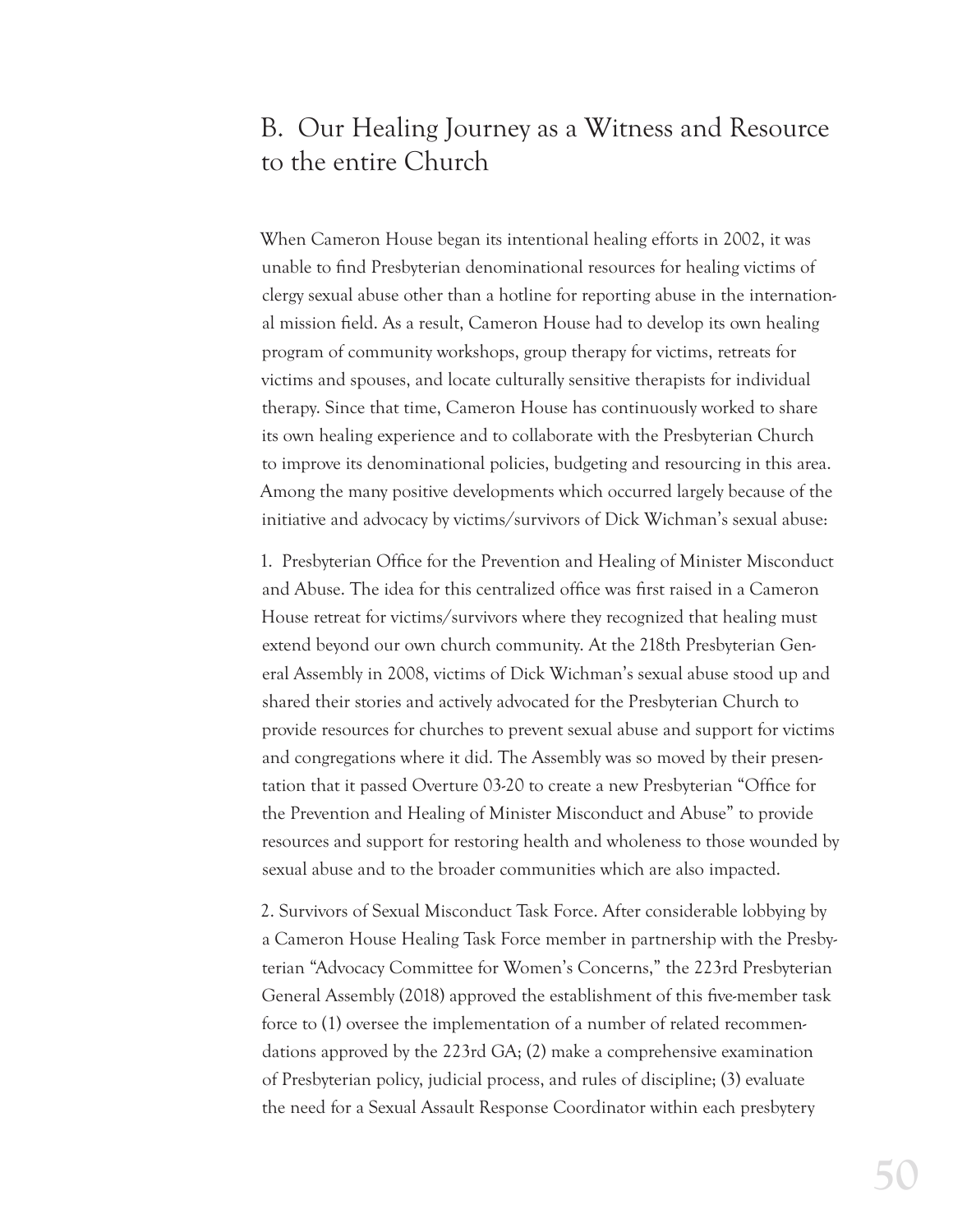and (4) evaluate the need for a centralized collection of the number of sexual misconduct allegations and charges occurring within the bounds of the denomination. The General Assembly also determined that this task force would be composed of survivors and advocates for survivors of sexual misconduct, staffed by national Presbyterian leadership, and should report back to the 224th GA with recommendations on how the Presbyterian Church can be more effective in ensuring justice, accountability, and pastoral support for individuals, families, and congregations when charges of sexual misconduct have been made.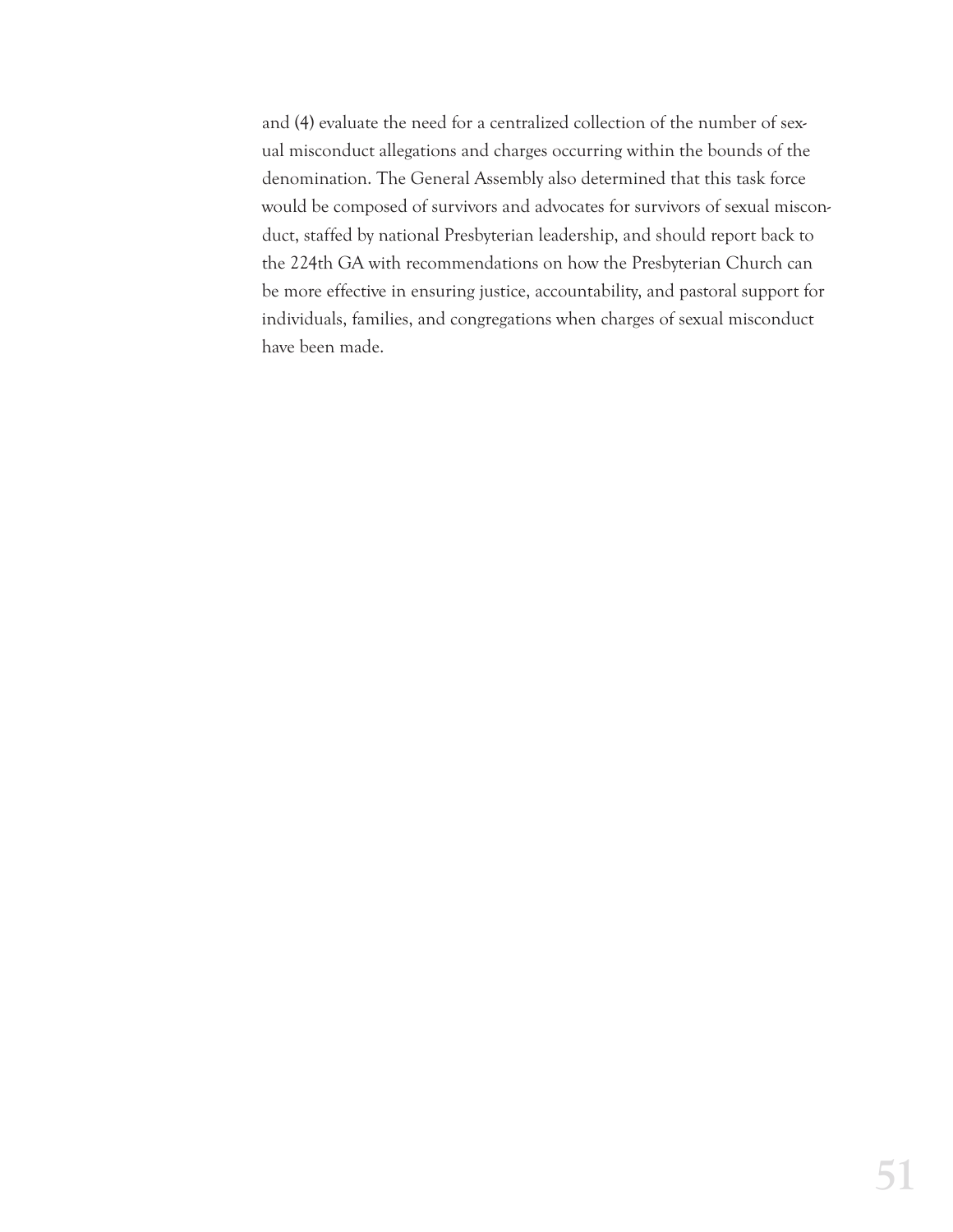## C. Outreach to Dick Wichman

It is impossible to really understand the emotional complexity of our healing journey without appreciating how much Dick Wichman was revered and loved within our faith community. From 1947 to 1977, Wichman served concurrently as the Director of Cameron House and Pastor of the Presbyterian Church in Chinatown congregation. During this time, he was a strong, charismatic leader who brought tremendous vitality, energy, and commitment to establishing a hugely successful and popular youth ministry in Chinatown. He was a forceful preacher, creative story teller, and inspiring teacher in establishing a youth program that taught that Christian life involved active leadership and service to others, hard work and personal sacrifice, as well as a full measure of outdoor recreation, fun and play. Christianity, he insisted, involves the fundamentals of work, study, worship and prayer, and was to be done with no thought of personal reward. During his 30 years, Wichman was charming, frightening, affectionate, intimidating, dedicated, domineering, challenging and overbearing. For many, he was God and a surrogate father. At a national level, his charismatic ministry was consistently validated by the Presbyterian denomination. Publicly, he was highly praised, widely admired, and credited with being the major influence in inspiring countless persons into Christian ministry, community service, and active church leadership. Many felt deeply his love and caring; some felt bullied, manipulated, resentful, but they were in the silent minority.

So it is no surprise when accusations of sexual abuse against him 10 years after he had already retired were heard that the Cameron House community became severely divided emotionally. Even after the Presbytery investigated the charges and announced that it was prepared to bring him to trial, many remained loyal and continued to support him unquestioningly. Compounding the problem was that Wichman was still living in the Bay Area and "loyalists" continued to call him, write him letters and visit him, which continued even after he later moved to Oregon. During this period, Wichman invited some church members to call and visit, and others he told to stay away. Even from long distance, Wichman denigrated those who didn't support him, saying they had never liked him and "were out to get him." Because there was never an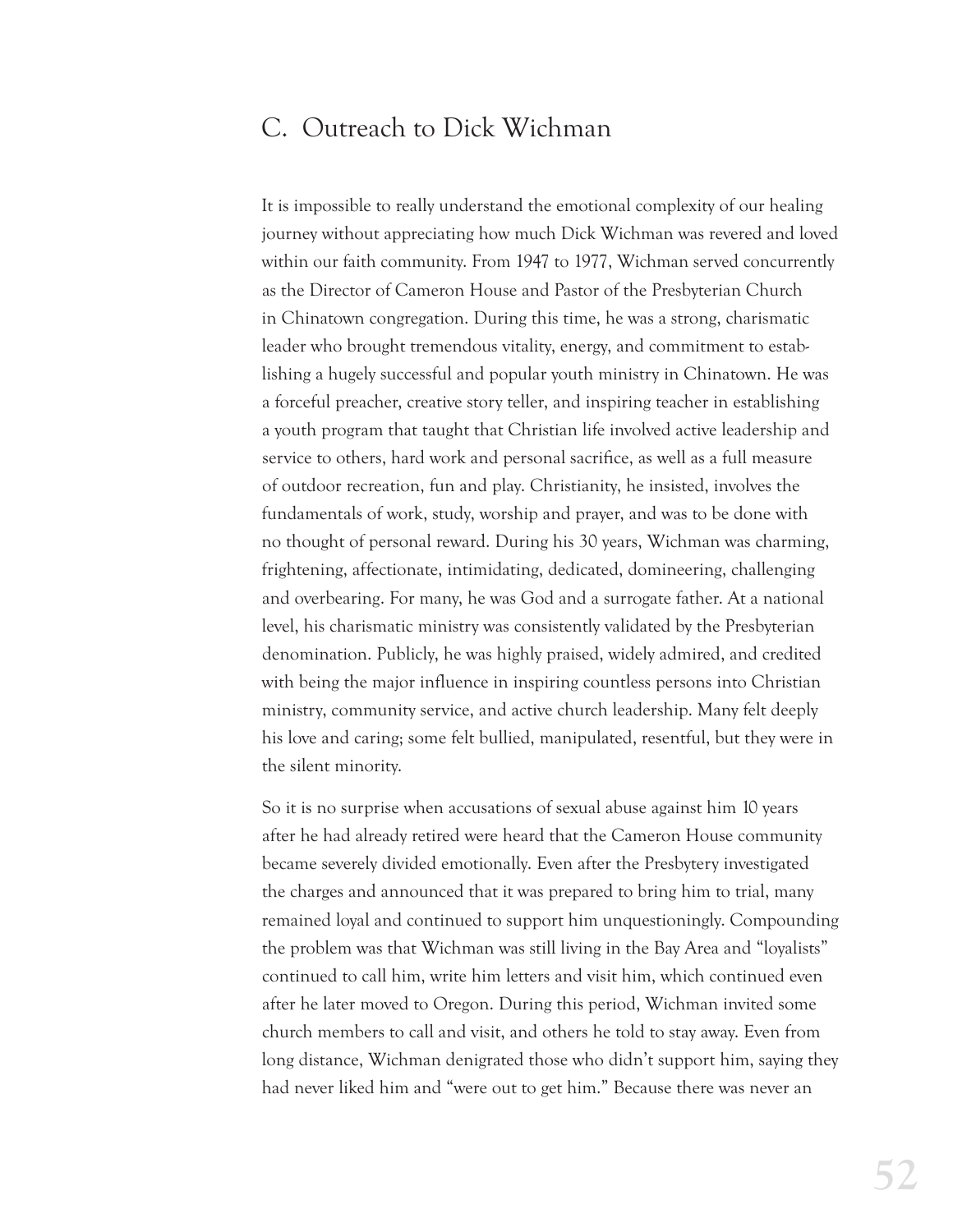adjudication of what was actually true, the divisions in the church and Cameron House grew as long-time friendships and even families broke up and split on this issue.

This atmosphere persisted for 15 years. Then in 2004, the Cameron House Healing Task Force completed its work and was in unanimous agreement that the many personal accounts it heard from victims of Wichman's sexual abuse were true. This conclusion was formalized in the Final Report which included many written narratives provided by victims. Even though the Healing Task Force was wholly convinced of Wichman's guilt, it felt (along with the Board of Directors) that offering Wichman an opportunity to read and reply to the Final Report was appropriate. Moreover, there was a profound hope by many in the community (especially victims) that reading the overwhelming number of victim narratives in the Final Report would move Wichman to finally stop his denial, acknowledge his guilt and sincerely apologize. As such, in February 2004, the Executive Director of Cameron House, Doreen Der-McLeod, wrote to Wichman personally, including the following excerpt:

*You have probably heard that the Cameron House Board established a Healing Task Force in 2002. After almost two years, the Healing Task Force has completed its written report. The Report includes many narratives submitted by victims, and also recommendations on how to provide healing to the survivors of clergy abuse and to the Cameron House community wounded and fractionalized by the abuse perpetrated by someone we loved and respected. If you would like to receive a copy of this Report before we begin to distribute it publicly, I will be glad to send it to you now for your comments and meet with you for your feedback on the Report.* 

*The Healing Implementation Committee (which has been newly established to implement the recommendations made in the Report) would like to invite you to join us in the healing process and participate in restoring health and wholeness to the Cameron House community and individuals wounded by sexual abuse or molestation. For many of the survivors, what they seek from you, their beloved pastor and mentor of yesteryears, is an apology or acknowledgment. If you would like to receive the Report and join us in this endeavor, we must hear from you*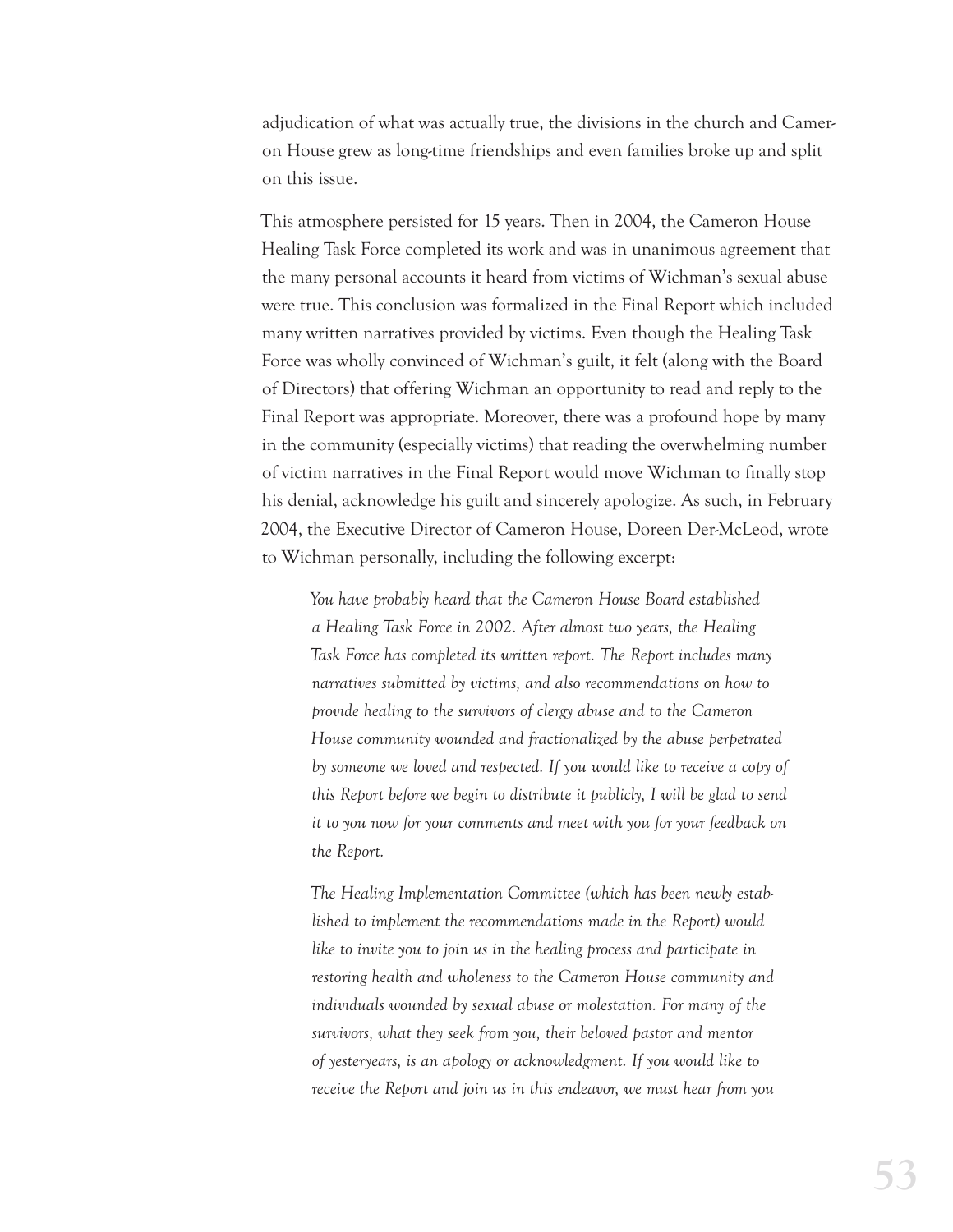*by March 15, 2004. May God who knows what is in our hearts and minds guide you in your deliberations and grant you his peace. May the pastor we know and love rise up to the challenge God sets before you at this time.*

Though offering Wichman a fair opportunity to present his side of the story was genuine, the greater hope was that Wichman would "rise up" to acknowledge his guilt and apologize. This, the Healing Task Force believed, would provide the most impactful healing benefit for everyone, including Wichman himself. Deep in our hearts was the prayer that he would be faithful to the Christian values he had preached to us for so many years and be moved to confess the truth with honesty and humility.

Days later, Wichman did reply and agreed to review the Final Report, which was immediately sent to him. A month later, he sent back the following note:

*Dear Doreen: I have received the report and have read it and continue to ponder it. I am sincerely sorry for the pain I have caused and pray that all concerned will find their way to true healing and wholeness.* 

#### *Sincerely, Franz S. Dick Wichman*

Though this note definitely contained words of apology, it soon became evident in follow-up correspondence and communication that Wichman's "apology" was hollow, as he would repeatedly declare he didn't really know what he had to apologize for. When his note was shared with some of Wichman's primary victims, they agreed that it fell far short in having any personal meaning for them. Finally, when Cameron House asked Wichman if he wanted his note of apology published in the agency newsletter, he did not reply and stopped corresponding with Cameron House entirely.

As the healing process continued, later in 2004, a special "Cameron House Task Force" was created by the Presbytery to respond to Cameron House's request for an apology letter and other healing needs. As the Task Force contemplated the apology, it decided to contact Wichman to see if he had any comments about it, and in a wider frame of reference, to see how he was and what he could say at this point about his activities in the past. In May, the Moderator of the Presbytery, Linda Regan, telephoned Wichman. During the 20-minute pastoral call, she said: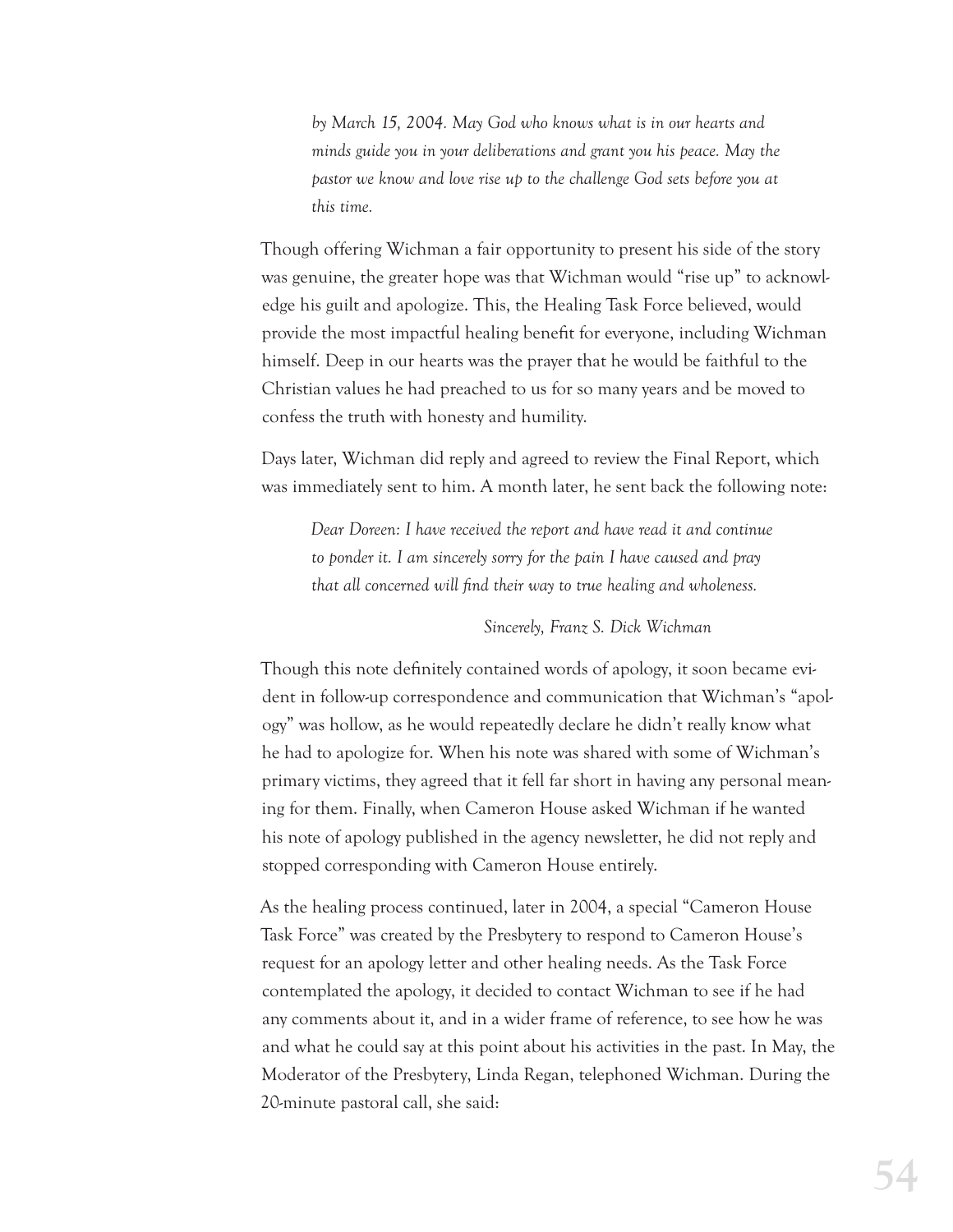*"Dick's manner was polite, on a couple of occasions he expressed some anger/despair… he ranged from great frustration at the situation, to self-defense, to a bit of puzzlement, to explaining things away… He did say with passion that there is not a day that goes by that he doesn't think/worry about this."*

Most importantly, in Linda Regan's notes, she quotes Wichman as saying:

*"I know I didn't do the things I was charged with. I was always very affectionate. I had a happy marriage, a good family, two kids. I didn't even know what homosexuality was until I was in college… As far as I know, I always thought whatever happened was mutual."*

Finally, in March of 2007, Cameron House and the Presbytery made yet another attempt to encourage Wichman to take responsibility for his actions and apologize when Dr. Satsuki Ina and the Rev. Craig Palmer (Presbytery Executive) traveled to Oregon to meet with Wichman personally. After Dr. Ina (who was the main therapist treating victims of Wichman's abuse) confronted Wichman with the facts of his abuse, she reported that

*"Mr. Wichman reframed the sexual abuse in a way that made perfect sense to him… he denied only one survivor's description out of the dozen or so that I had shared with him. I did not sense that he felt any remorse."*

Reflecting further later, Dr. Ina marveled about her experience of encountering Wichman personally after having heard so many of his victims talk about him over the preceding three years. In her report back to the Cameron House Healing Committee, she wrote:

*During the entire visit, I was very aware of how powerfully seductive he could be. And the twist and turns of a phrase alternately expressed interest and surprise about what he was accused of and his indignation about such accusations. He expressed love and affection and identied individuals with whom he was "very close to" and at the same time described clearly his intent to "help" one young man who was having family problems by taking him to the cabin and being "intimate" with him in hopes he would conde his troubles to him, but "it didn't work."*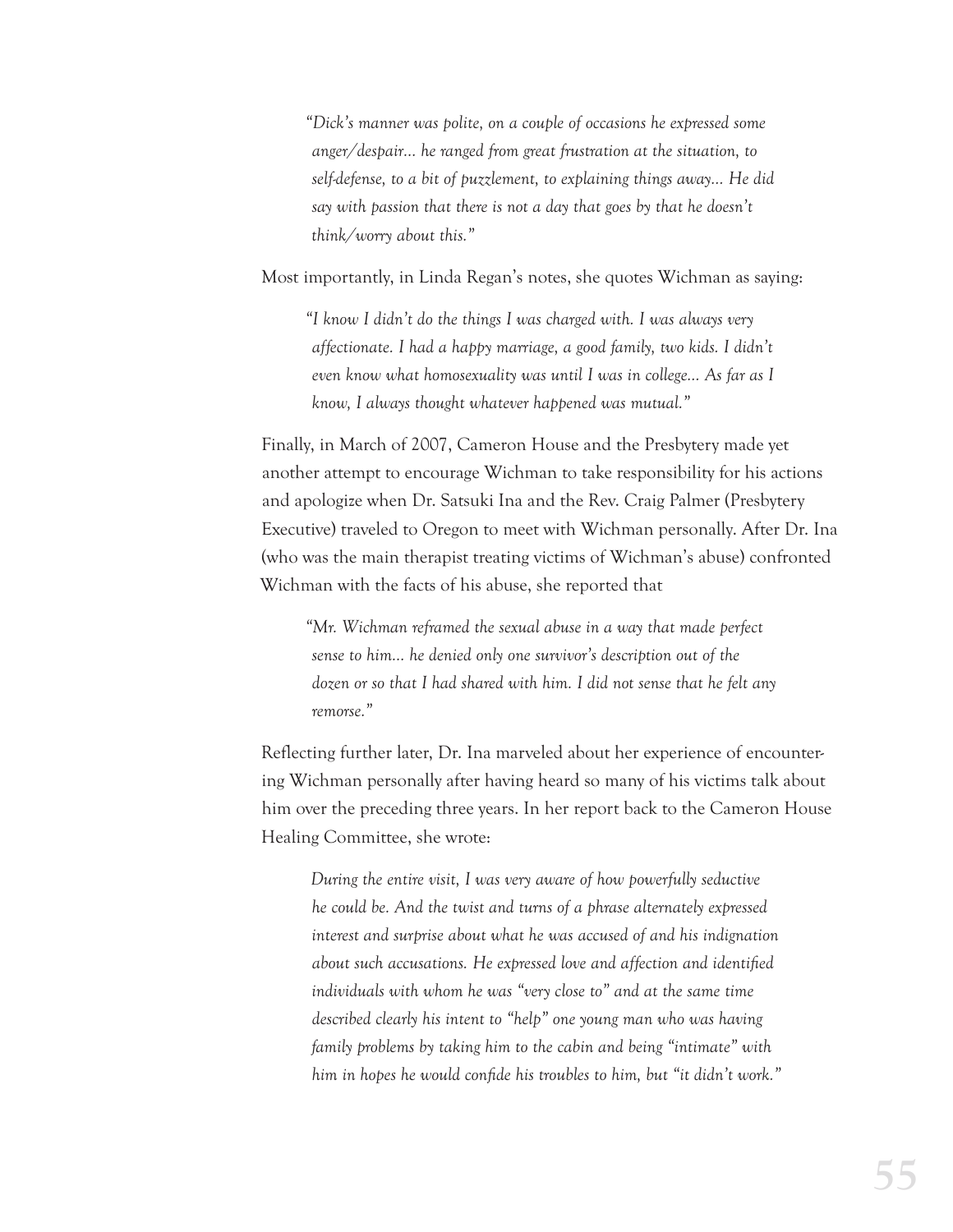*He acknowledged some remorse about sexual relationships with some of the boys, but his remorse was not about the sexual molestation, but about hurting them when he said he wanted to end the relationship with them. Many times I wanted to delve deeper into his thought process, but realized that I was not there as a therapist, but more as a representative of the survivors so I listened to whatever he had to say.*

*He did say he had lost sleep anticipating our visit and was particularly anxious about my presence. He thought I was the one who had reported him. He stated that he had no idea about what people had said he had done to them.*

Dick Wichman was about to turn 95 on the day of this visit and would die three months later, permanently terminating any hope that he would eventually "rise up" to publicly admit or apologize for the sexual abuse our community believes he did commit. Most of the survivors in our community, both primary and secondary, would agree that Wichman's refusal to take personal responsibility for his sexual abuse is by far the most disappointing element in this entire saga. The community was first let down in learning Wichman had committed the abuse, but felt even more grievously let down by the weakness of his Christian character. We had all wished for so much better from him.